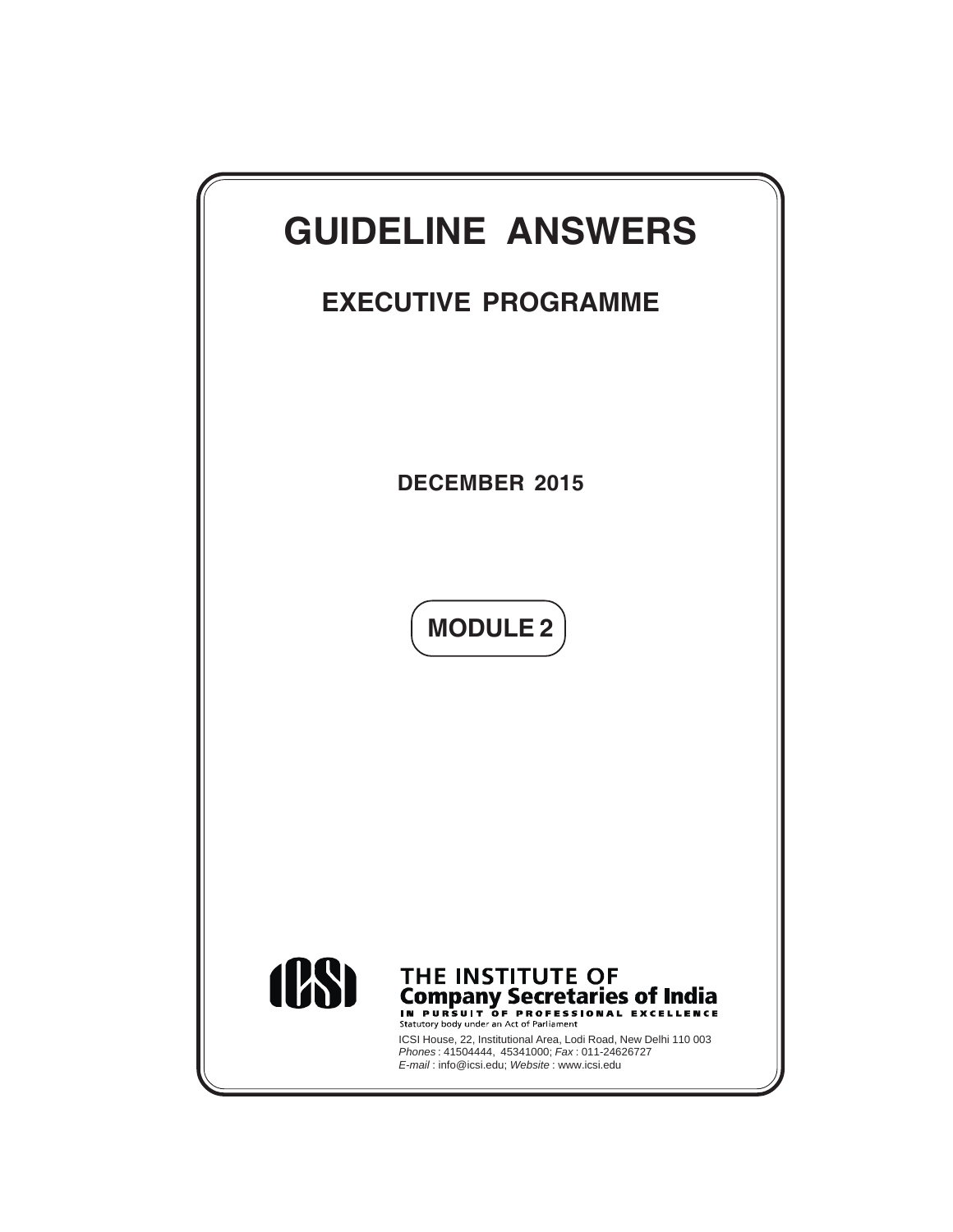These answers have been written by competent persons and the Institute hopes that the **GUIDELINE ANSWERS** will assist the students in preparing for the Institute's examinations. It is, however, to be noted that the answers are to be treated as model answers and not as exhaustive and the Institute is not in any way responsible for the correctness or otherwise of the answers compiled and published herein.

The Guideline Answers contain the information based on the Laws/Rules applicable at the time of preparation. However, students are expected to be well versed with the amendments in the Laws/Rules made upto **six** months prior to the date of examination.

| CONTENTS                                                    |   | Page |  |
|-------------------------------------------------------------|---|------|--|
| <b>MODULE 2</b>                                             |   |      |  |
| 1. Company Accounts and Auditing Practices                  | . |      |  |
| 2. Capital Markets and Securities Laws                      | . | 23   |  |
| 3. Industrial, Labour and General Laws<br>(OMR Based Exam.) | . |      |  |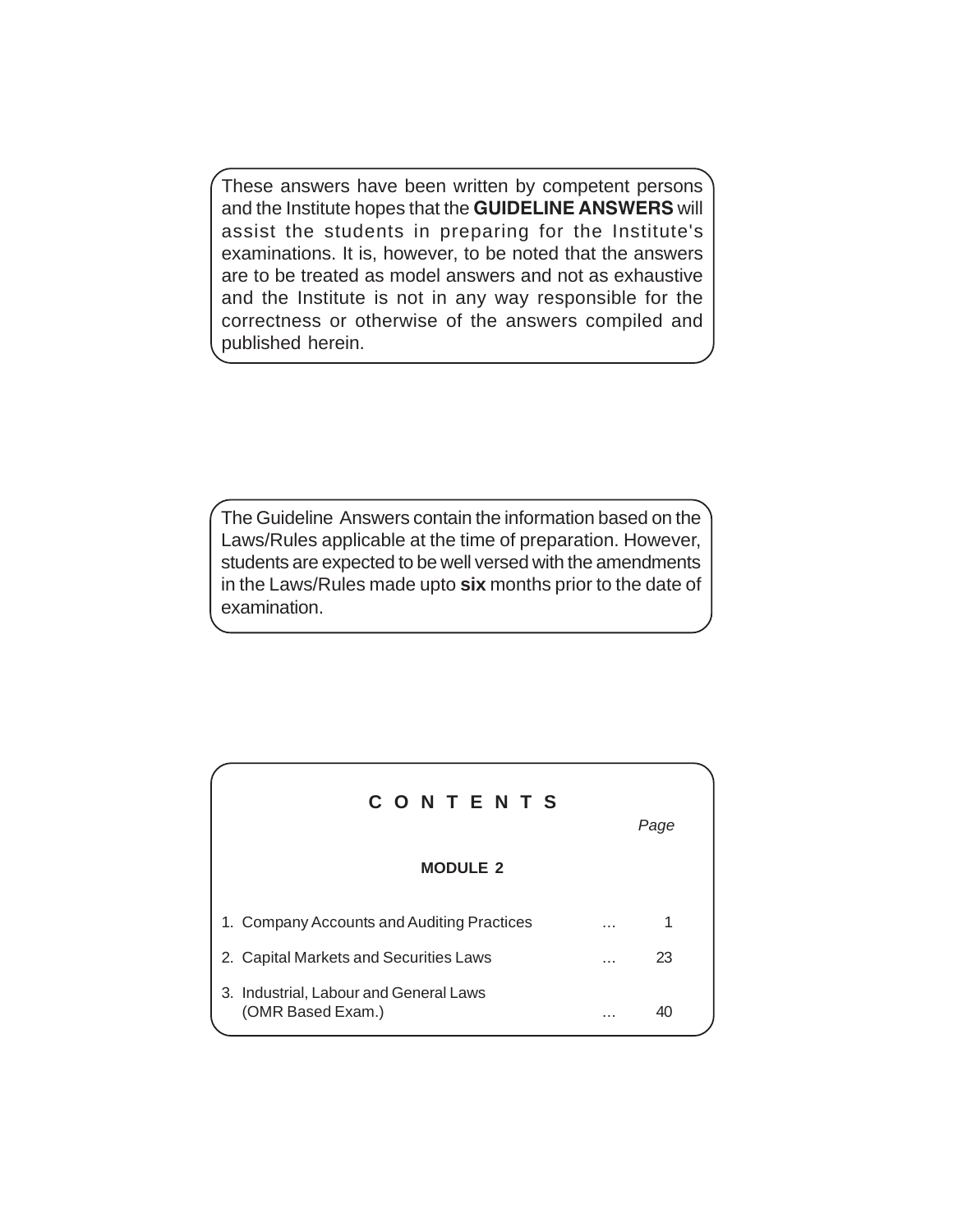# EXECUTIVE PROGRAMME

# **UPDATING SLIP**

# **COMPANY ACCOUNTS AND AUDITING PRACTICES**

MODULE – 2 – PAPER 1

| Examination<br>Session       | Question No. | Updating required in the answer                                                                                                                                                                                   |  |  |
|------------------------------|--------------|-------------------------------------------------------------------------------------------------------------------------------------------------------------------------------------------------------------------|--|--|
| (1)                          | (2)          | (3)                                                                                                                                                                                                               |  |  |
| <b>All Previous Sessions</b> |              | The Questions and Answers of all previous<br>sessions are to be updated/revised as per<br>the notified provisions of Companies Act,<br>2013 and the provisions of Companies Act,<br>1956 which is still in force. |  |  |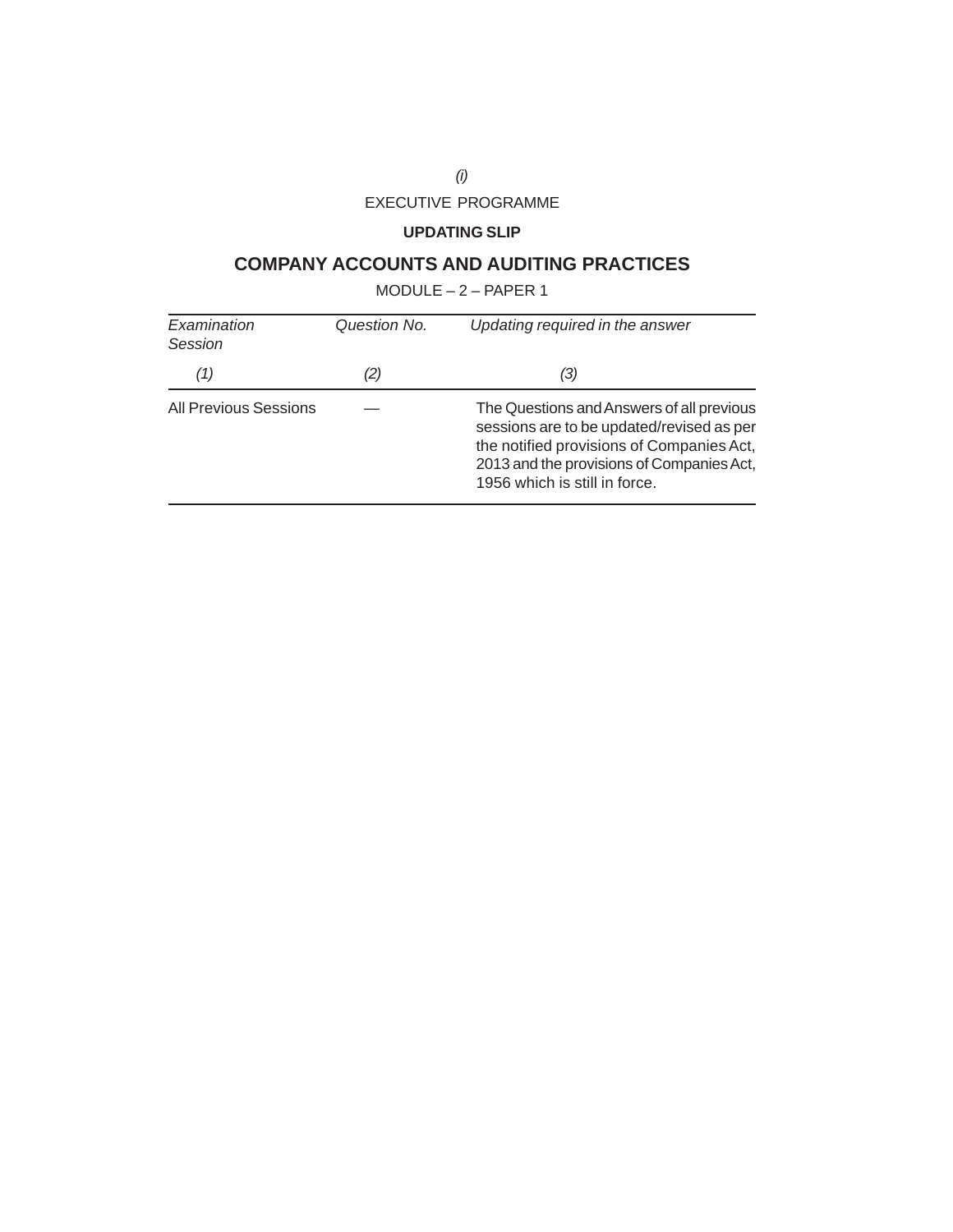# **UPDATING SLIP**

# **CAPITAL MARKETS AND SECURITIES LAWS**

MODULE – 2 – PAPER 2

| Examination<br>Session       | Question No. | Updating required in the answer                                                                                                                      |  |  |
|------------------------------|--------------|------------------------------------------------------------------------------------------------------------------------------------------------------|--|--|
| (1)                          | (2)          | (3)                                                                                                                                                  |  |  |
| <b>All Previous Sessions</b> |              | All answers are based on the notified<br>provisions of Companies Act, 2013 and the<br>provisions of Companies Act, 1956 which<br>are still in force. |  |  |
|                              |              | SEBI (ICDR) Regulations. All answers<br>pertaining to Issue of securities to be<br>updated according to amended Regulation.                          |  |  |

*(ii)*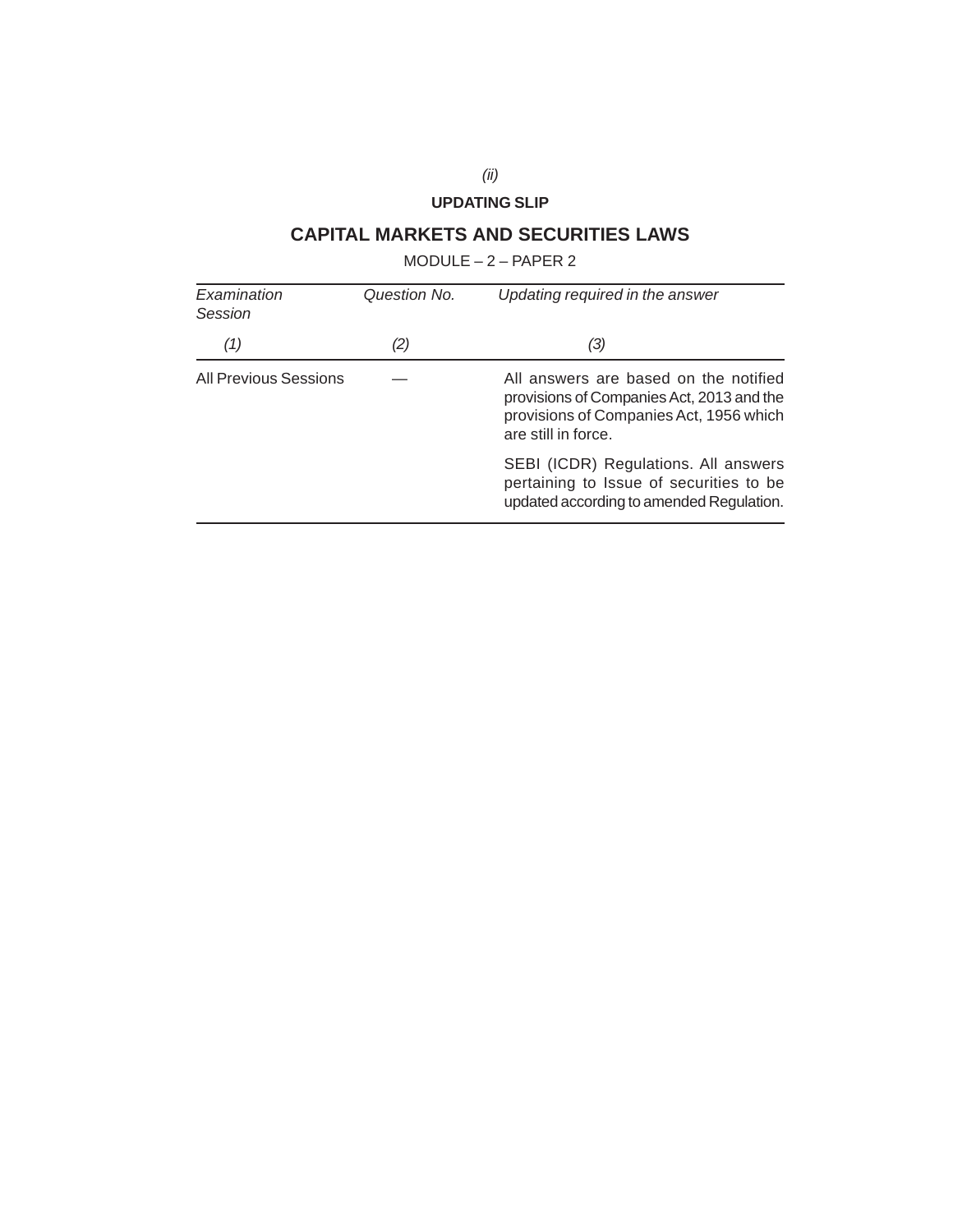#### **EXECUTIVE PROGRAMME EXAMINATION**

DECEMBER 2015

# **COMPANY ACCOUNTS AND AUDITING PRACTICES**

*Time allowed : 3 hours Maximum marks : 100*

**NOTE** : *1. Answer ALL Questions.*

*2. All working notes should be shown distinctly.*

# **PART A**

#### **Question 1**

- *(a) A listed company intends to issue sweat equity shares to its directors and a class of employees. Advise the company about the conditions to be fulfilled for such an issue.*
- *(b) What are the objectives of sound corporate financial reporting ?*
- *(c) Zenith Ltd. has inadequacy or absence of profits in the financial year 2014-15 but it wants to declare dividend. What are the conditions to be fulfilled to declare dividend out of free reserves ?*
- *(d) Fitness Ltd. is planning to raise funds by making rights issue of equity shares to part finance its expansion. The existing equity share capital of the company is* `*40 lakh and the market value is* `*45 per share. The company offered to its shareholders the right to buy 2 shares at* `*12 each for every 5 shares held. You are required to calculate —*
	- *(i) Theoretical market price per share after the rights issue;*
	- *(ii) The value of rights; and*
	- *(iii) Percentage increase in share capital.*
- *(e) A company has its share capital divided into shares of* `*10 each. On 1st April, 2014, it granted 5,000 shares as employees stock options at* `*40 per share, when the market price was* `*130 per share. The options were to be exercised between 16th December, 2014 and 15th March, 2015. The employees exercised their options for 4,500 shares only; the remaining options lapsed. The company closes its books on 31st March every year. Show journal entries in the books of the company. (5 marks each)*

# **Answer 1(a)**

According to Section 54 of the Companies Act, 2013, a company may issue sweat equity shares of a class of shares already issued, if the following conditions are fulfilled, namely:—

- (a) The issue is authorised by a special resolution passed by the company;
- (b) The resolution specifies the number of shares, the current market price, consideration, if any, and the class or classes of directors or employees to whom such equity shares are to be issued;
- (c) Not less than one year has, at the date of such issue, elapsed since the date on which the company had commenced business; and
- (d) Where the equity shares of the company are listed on a recognised stock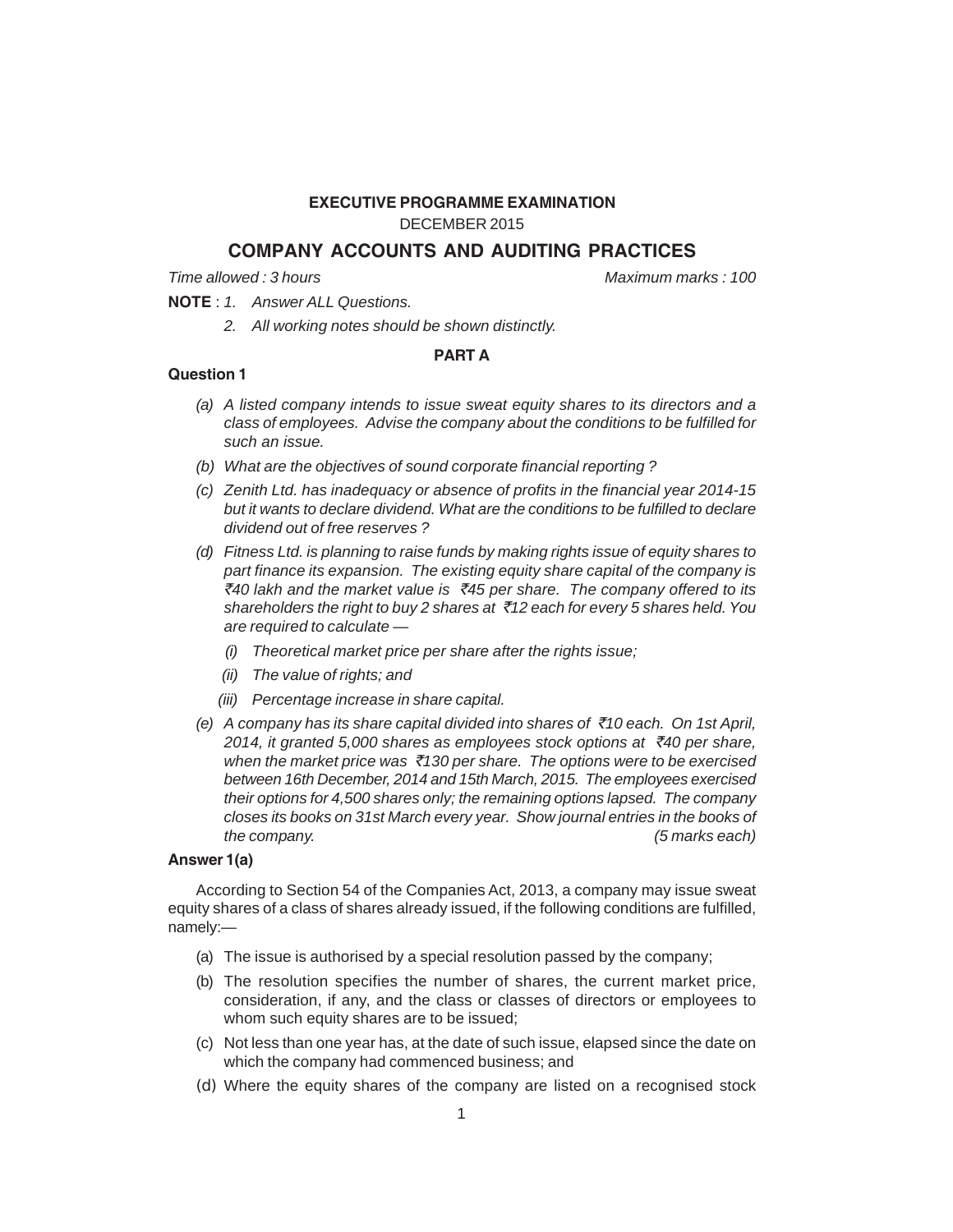EP–CAAP–December 2015 2

exchange, the sweat equity shares are issued in accordance with the regulations made by the Securities and Exchange Board in this behalf and if they are not so listed, the sweat equity shares are issued in accordance with such rules as may be prescribed.

#### **Answer 1(b)**

The objectives of corporate financial reporting given by Financial Accounting Standard Board (FASB) are summarized as follows:

- 1. Financial reporting should provide information that is useful to investors and creditors and other users in making rational investment, credit and similar decisions. The information should be useful to both, the present and potential investors.
- 2. Financial reporting should provide information about the economic resources of an enterprise the claims to those resources (obligations of the enterprise to transfer resources to other entities and owners equity) and the effects of transactions event, and circumstances that change resources and claims to those resources.
- 3. Financial reporting should provide information about the enterprise's financial performance during a period. Investors and creditors often use information about the past to help in assessing the prospects of an enterprise.
- 4. Financial reporting should provide information about how management of an enterprise obtains and spends cash, its borrowing and repayment of borrowing, capital transactions including cash dividends and other distributions of enterprise resources to owners, and other factors that may affect an enterprise's liquidity or solvency.
- 5. Financial reporting should provide information about how management of an enterprise has discharged its stewardship responsibilities to owners (shareholders) for the use of enterprise resource entrusted to it.
- 6. Financial reporting should provide information that is useful to management and directors in making decisions in the interest of owners.

#### **Answer 1(c)**

Zenith Ltd. will have to fulfil following conditions as per Second Proviso to Section 123 (1) of the Companies Act 2013 for payment of dividend:

In case of inadequacy or absence of profits in any financial year, any company proposes to declare dividend out of the accumulated profits earned by it in previous years and transferred by the company to the reserves, such declaration of dividend shall not be made except in accordance with the Companies (Declaration and Payment of Dividend) Rules, 2014. Rule 3 provides that in the event of inadequacy or absence of profits in any year, a company may declare dividend out of free reserves subject to the fulfilment of the following conditions, namely: –

 The rate of dividend declared shall not exceed the average of the rates at which dividend was declared by it in the three years immediately preceding that year. However,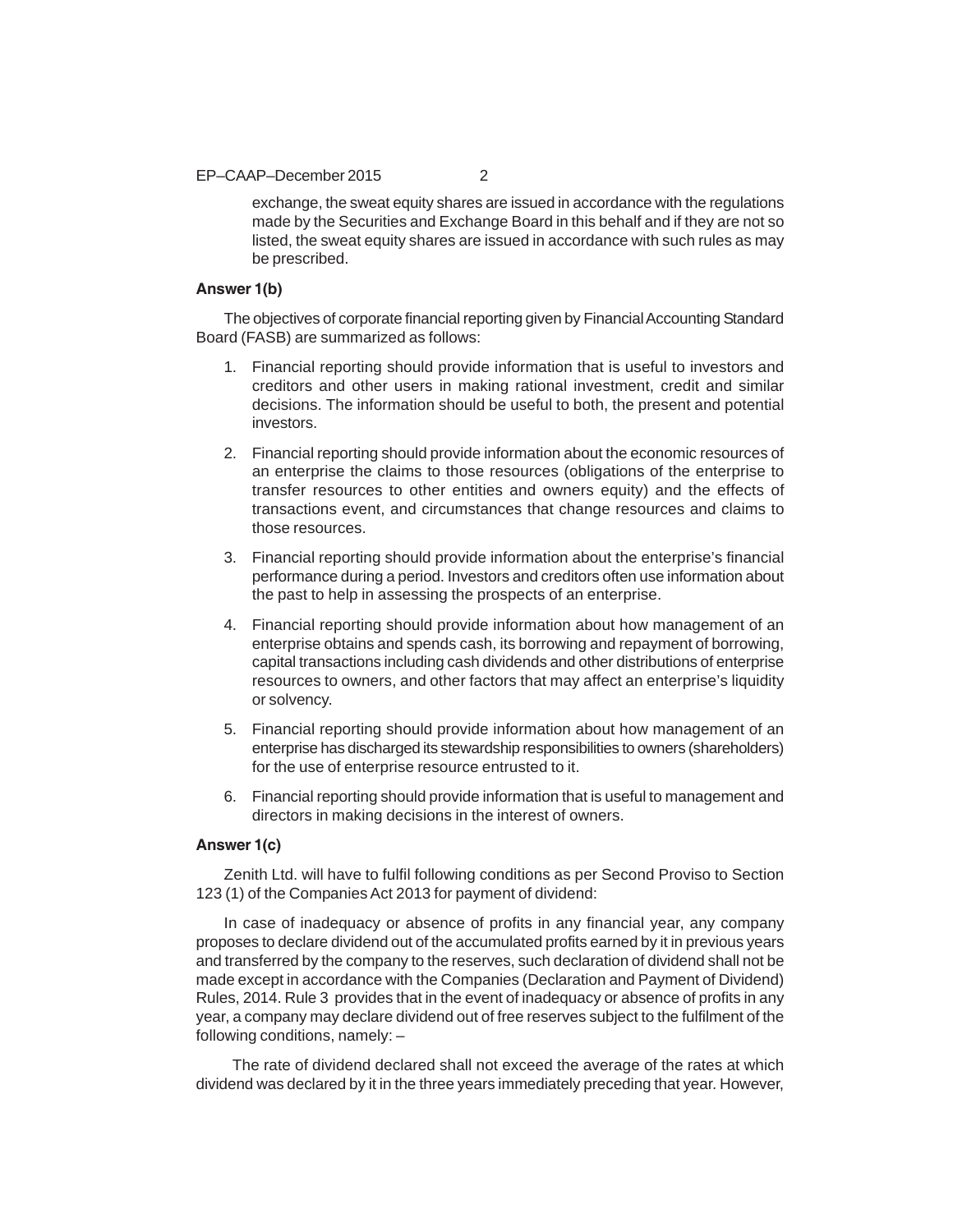Rs.

this shall not apply to a company, which has not declared any dividend in each of the three preceding financial year.

- The total amount to be drawn from such accumulated profits shall not exceed one-tenth of the sum of its paid-up share capital and free reserves as appearing in the latest audited financial statement.
- The amount so drawn shall first be utilised to set off the losses incurred in the financial year in which dividend is declared before any dividend in respect of equity shares is declared.
- The balance of reserves after such withdrawal shall not fall below fifteen per cent of its paid up share capital as appearing in the latest audited financial statement.

# **Answer 1(d)**

| Market Value of 5 shares already held by a shareholder $@$ Rs. 45 each =         | 225 |
|----------------------------------------------------------------------------------|-----|
| Add: Price to be paid for 2 more shares@ Rs. 12 each                             | 24  |
| Total price of 7 shares after rights issue                                       | 249 |
| Theoretical Market price after the rights issue<br>$= 249/7 = 35.57$<br>(i)      |     |
| (ii) Value of Rights = Market price-Theoretical Market Price = $45-35.57 = 9.43$ |     |
|                                                                                  |     |

(iii) Percentage increase in share capital:

Present capital = 40,00,000

Rights Issue =  $(40,00,000 \times 2)/5 = 16,00,000$ 

Percentage increase in share capital =16,00,000/40,00,000 x 100 = 40 %

# **Answer 1(e)**

# **Journal Entries**

| Date                 | Particulars                                                                                   |     |     | Amount in<br>Rs. (Dr.) | Amount<br>in $Rs.$<br>(Cr.) |
|----------------------|-----------------------------------------------------------------------------------------------|-----|-----|------------------------|-----------------------------|
|                      | April 01, 2014 Employee Compensation Expenses A/c                                             |     | Dr. | 4,50,000               |                             |
|                      | To Employee Stock Options Outstanding<br>A/c                                                  |     |     |                        | 4,50,000                    |
|                      | (Being grant of 5000 stock options to<br>employees at Rs. 40 when market price is<br>Rs. 130) |     |     |                        |                             |
| December 16,<br>2014 | Bank A/c (4,500 x 40)                                                                         | Dr. |     | 1,80,000               |                             |
|                      | Employee Stock options Outstanding A/c Dr.<br>(4.500 x 90)                                    |     |     | 4,05,000               |                             |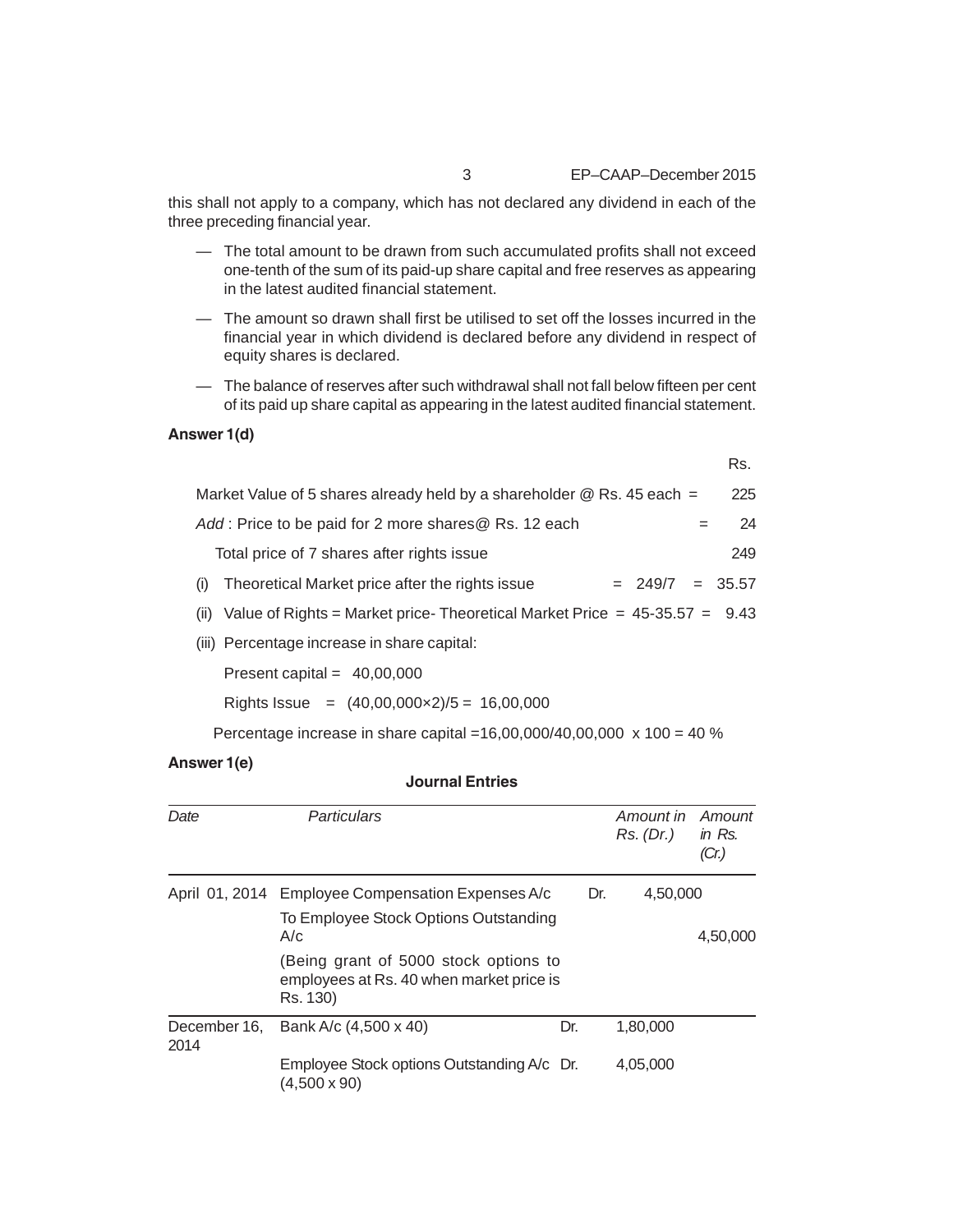| EP-CAAP-December 2015 |                                                                                                                                                          | 4 |     |          |          |
|-----------------------|----------------------------------------------------------------------------------------------------------------------------------------------------------|---|-----|----------|----------|
|                       | To Equity share capital A/c (4500 x 10)                                                                                                                  |   |     |          | 45,000   |
|                       | To Securities premium A/c (4500 x 120)                                                                                                                   |   |     |          | 5,40,000 |
|                       | (Being allotment to employees of 4500<br>equity shares of Rs. 10 each at a premium<br>of Rs. 120 per share in exercise of stock<br>options by employees) |   |     |          |          |
|                       | March 16, 2015 Employee stock option outstanding A/c                                                                                                     |   | Dr. | 45,000   |          |
|                       | To Employee Compensation Expenses A/c                                                                                                                    |   |     |          | 45,000   |
|                       | (Being entry for lapse of stock options for<br>500 shares)                                                                                               |   |     |          |          |
|                       | March 31, 2015 Profit & loss a/c                                                                                                                         |   | Dr. | 4,05,000 |          |
|                       | To Employee Compensation expenses A/c                                                                                                                    |   |     |          | 4,05,000 |
|                       | (Being transfer of employee compensation<br>expenses to profit and loss account)                                                                         |   |     |          |          |
|                       |                                                                                                                                                          |   |     |          |          |

#### *Attempt all parts of either Q.No. 2 or Q.No. 2A*

# **Question 2**

- *(a) Base Ltd. is not satisfied with its economic value added and wants to improve it further. What corrective action should it take to improve the same ? (3 marks)*
- *(b) State three salient features of 'pooling of interest' method of amalgamation. (3 marks)*
- *(c) When dividend is declared and paid by a subsidiary company out of pre-acquisition and post-acquisition profits, how will the same be dealt with in the books of a holding company ? (3 marks)*
- *(d) When are diluted earnings per share (EPS) calculated ? From the following information, calculate diluted earnings per share (EPS) of the company :*

| Net profit for the current year (after tax)           | ₹83,00,000 |  |
|-------------------------------------------------------|------------|--|
| Number of equity shares outstanding                   | 20,00,000  |  |
| Number of 10% convertible debentures of               | ₹100 each  |  |
| (each debenture is convertible into 10 equity shares) | 1,00,000   |  |
| Interest expenses for the current year                | ₹10,00,000 |  |
| Tax relating to interest expenses                     | 30%        |  |
|                                                       | (3 marks)  |  |

*(e) Explain the method of valuation of equity shares based on price-earnings ratio. (3 marks)*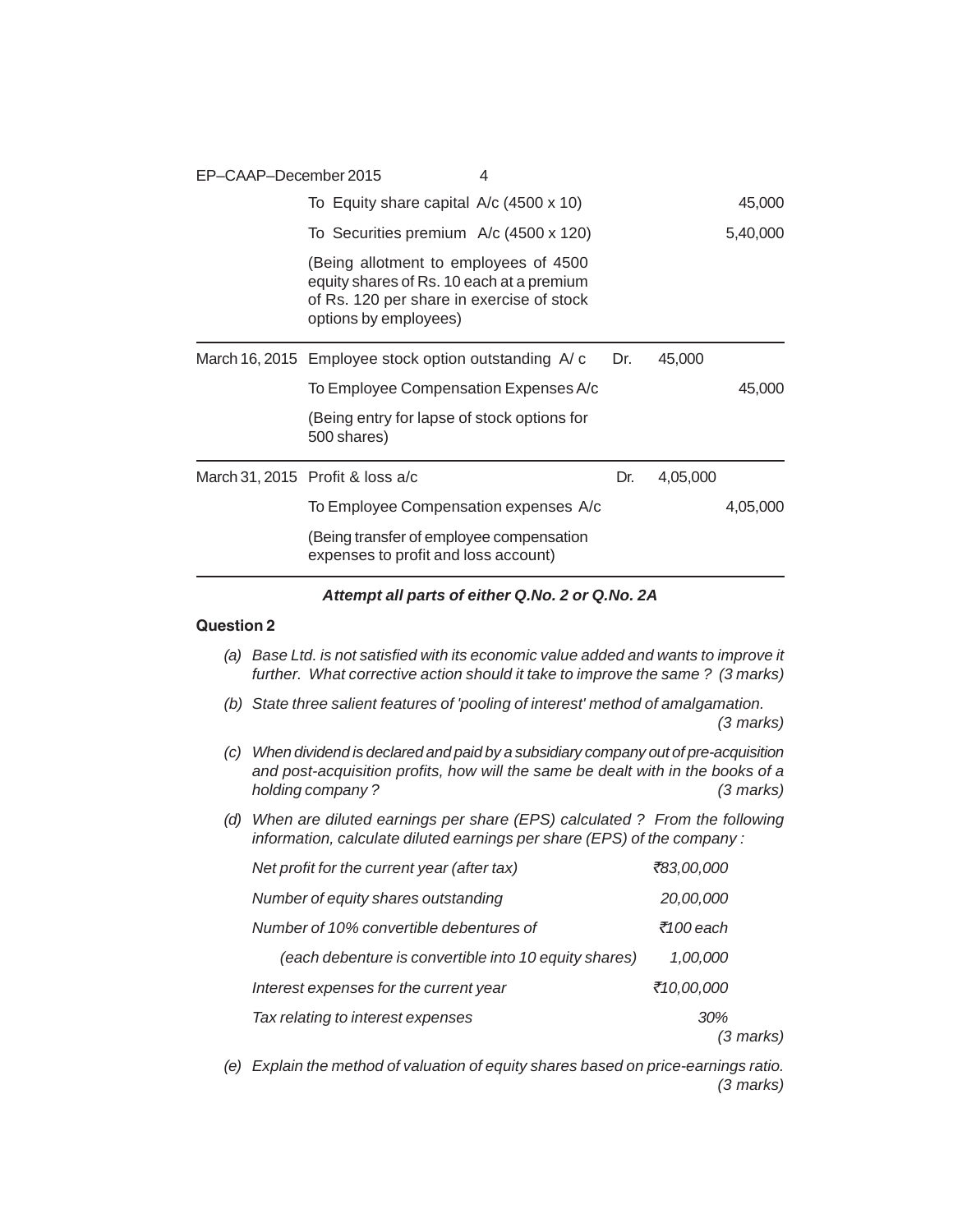#### *OR (Alternate question to Q.No. 2)*

#### **Question 2A**

- *(i) Explain with examples 'interest accrued and due' and 'interest accrued but not due'. How are these items shown in the balance sheet ? (5 marks)*
- *(ii) Cheer Ltd. is interested in issuing 10,000, 12% debentures of* `*100 each. You are required to pass necessary journal entries in each of the following situations:*
	- *(a) Issued at 10% discount and redeemable at par*
	- *(b) Issued at 5% premium and redeemable at par*
	- *(c) Issued at par and redeemable at premium of 5%*
	- *(d) Issued at discount of 5% and redeemable at premium of 10%*
	- *(e) Issued at premium of 10% and redeemable at premium of 20%. (5 marks)*
- *(iii) Excel Ltd. issued 1,00,000 equity shares and the entire issue was underwritten as follows :*

*Underwriter - X — 50% Underwriter - Y — 30% Underwriter - Z — 20%*

*Applications were received for 90,000 shares. Out of these, applications for*

*20,000 shares were marked with X; 10,000 marked with Y and 5,000 marked with Z. The remaining applications for 55,000 shares did not bear any stamp.*

*Determine the liability of each underwriter in relation to above. (5 marks)*

# **Answer 2(a)**

The following corrective action should be taken by Base Ltd. to improve its economic value added:

First, operating performance with respect to operating profit margins or asset turnover ratios could be improved to generate more revenue without using more capital.

Second, the capital invested in the business might be reduced by selling underutilized assets; this strategy will simultaneously improve operating performance through a higher asset turnover ratio, as well as a reduced capital charge against those earnings because of a reduced debt or equity capital investment.

Third, redeploy the capital invested to projects and activities that have higher operating performance than the current projects or investments are exhibiting.

And fourth, if the business is not highly leveraged, change the capital structure by substituting lower cost debt for higher cost equity. Although this last strategy will decrease net income because of the higher interest cost, it will improve the EVA of the business because the total cost of debt and equity is reduced, and EVA measures the value created after all costs of capital (debt and equity) have been taken into account.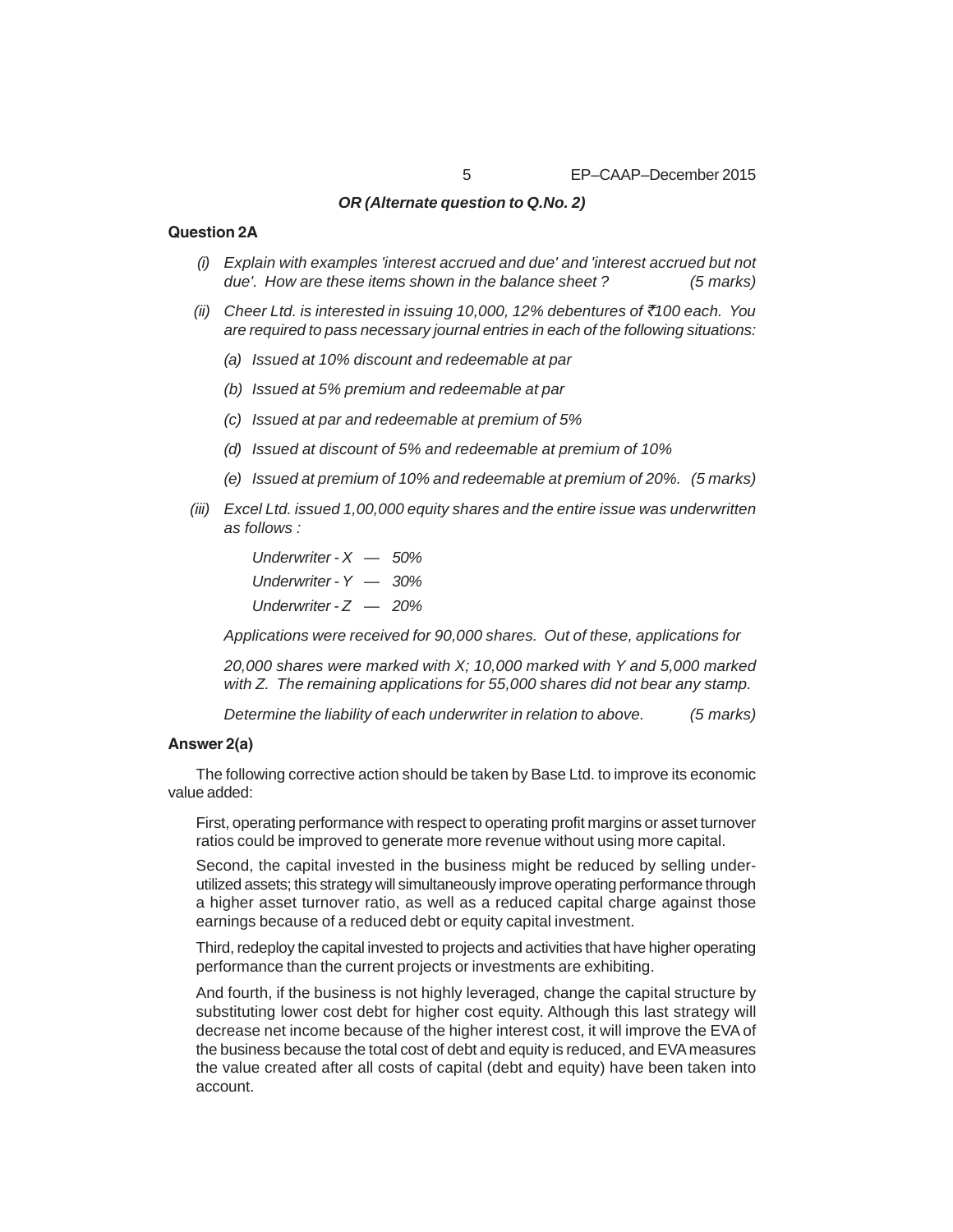#### EP–CAAP–December 2015 6

# **Answer 2(b)**

The 'Pooling of Interests' Method is for an amalgamation in the nature of merger. Following are the three salient features of this method:

- The assets, liabilities and reserves of the transferor company are recorded by the transferee company at their existing carrying amounts and in the same form as at the date of amalgamation.
- If, at the time of the amalgamation, the transferor and the transferee companies have conflicting accounting policies, a uniform set of accounting policies is adopted following the amalgamation.
- The difference between the amount recorded as share capital issued (plus any additional consideration in the form of cash or other assets) and the amount of share capital of the transferor company should be adjusted in the reserves of the transferee company. Accordingly no goodwill or capital reserve will arise out of amalgamation by way of merger.

#### **Answer 2(c)**

Dividend received by the holding company out of pre-acquisition profits of the subsidiary company are credited to investment in shares of the subsidiary account thereby reducing the cost of control or increasing capital reserve.

 Dividend received out of the post-acquisition profits are treated as income and credited to profit & loss Account by the holding company. If dividend declared partly out of preacquisition profits and partly out of post- acquisition profits, the dividend received is divided into two parts in proportion to its declaration. The dividend pertaining to the first (i.e. capital profit) is credited to Investment Account and dividend pertaining to second part (i.e., revenue profits) is credited to Profit and Loss Account.

# **Answer 2(d)**

Diluted earnings per share is calculated when there are potential equity shares in the capital structure of the enterprise. Potential equity share are those financial instruments which entitle the holder to the right of equity shares like convertible debentures, convertible preference shares, options warrants etc.

| Calculation of Diluted earnings per share:                    | Rs.        |
|---------------------------------------------------------------|------------|
| Net profit for the current year                               | 83,00,000  |
| Add: Interest expense for the current year                    | 10,00,000  |
| Less: tax relating to Interest expense (30% of Rs. 10,00,000) | (3,00,000) |
| Adjusted net profit for the current year                      | 90,00,000  |
|                                                               |            |

Number of equity shares resulting from conversion of debentures =  $1,00,000 \times 10=$ 10,00,000 equity shares .

Diluted earnings per share =  $90,00,000/30,00,000$  shares = Rs. 3 per Share

#### **Answer 2(e)**

Valuation based on price earnings ratio method is suitable for ascertaining the market value of shares which are quoted on a recognised stock exchange. According to this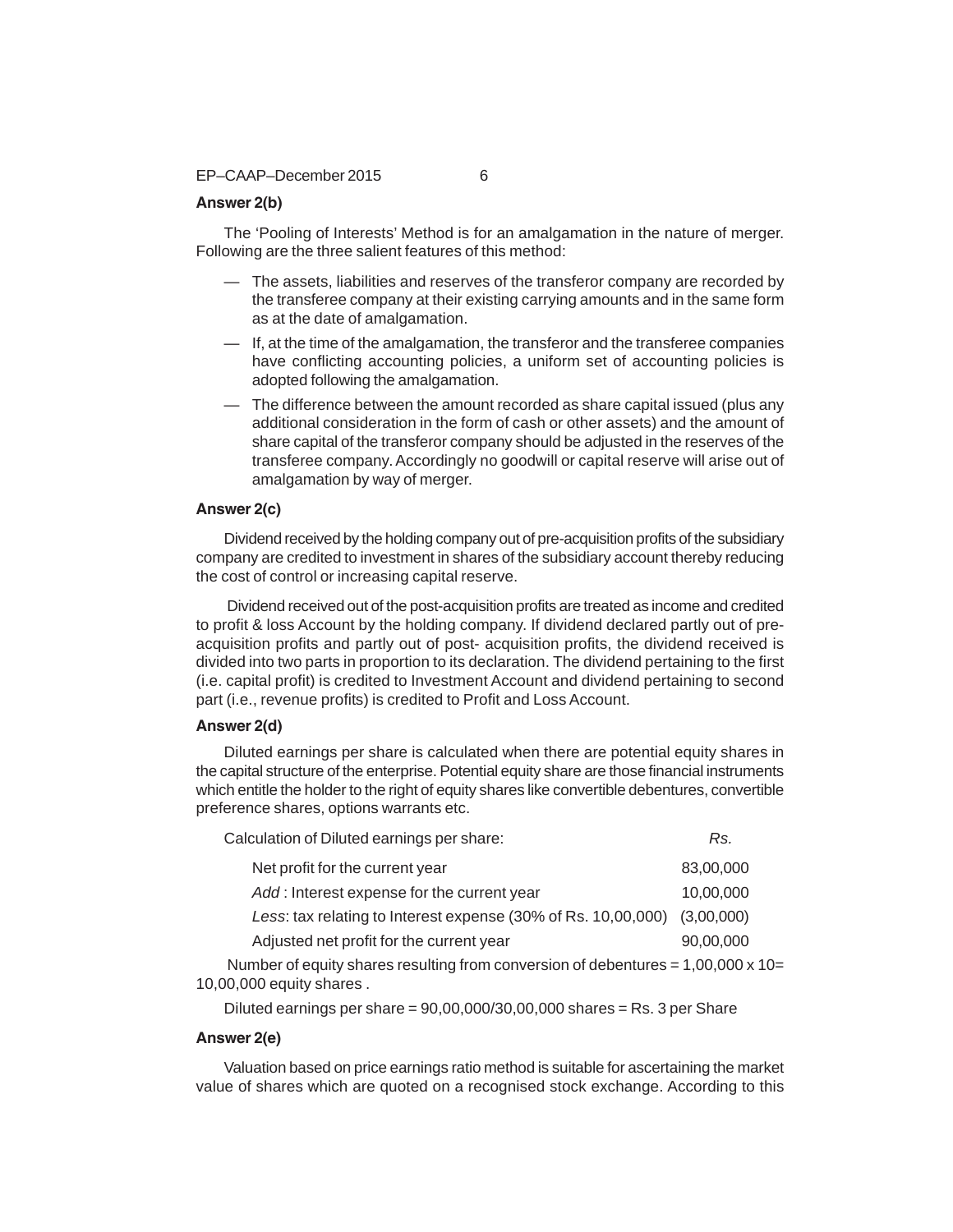7 EP–CAAP–December 2015

method, the shares are valued on the basis of earning per share multiplied by price earning ratio.

Thus, Market value of share = Price earning ratio x Earning per share

Earning per share  $=$   $\frac{1.5 \text{ m} \times 1000 \text{ m/s}}{N \times 1000 \text{ m}}$ Profit available for equity shareholders Price earning ratio  $=$   $\frac{1}{2}$  Earning per share Market value per share

#### **Answer 2A(i)**

#### **Interest accrued and due**

Interest on debentures which has become payable but remain unpaid on due date of payment is known as interest accrued and due. For example, a company has issued 12% Debentures for Rs. 10,00,000 interest is payable on 30th September and 31st March. Suppose, the company closes its books on 31st March, the interest due on that date may be unpaid. Thus Rs. 60,000 (half year interest) will be recorded as interest accrued and due. The liability will be shown in the Balance Sheet along with debentures.

# **Interest accrued but not due**

Interest on debentures which has accrued but remains unpaid because the due date for payment of interest has not yet come is known as interest accrued but not due. For example, a company has issued 12% Debentures for Rs. 10,00,000 and interest is payable on 30th June and 31st December. Suppose, the company closes its books on 31st March, the interest for the period from 1st January to 31st March has accrued but not paid because next due date for payment is 30th June. For proper accounting, interest expense for the full year must be recorded in the books of accounts. Thus, Rs 30,000 will be recorded as interest accrued but not due. Debenture Interest Accrued but not Due is shown in the balance sheet under Other Current Liabilities.

#### **Answer 2A(ii)**

# **In the Books of XYZ Ltd.**

# **Journal Entries**

| <b>Particulars</b>                                                          |     | Dr. $(Rs.)$ | Cr. (Rs.) |
|-----------------------------------------------------------------------------|-----|-------------|-----------|
| Bank A/c                                                                    | Dr. | 9,00,000    |           |
| Discount on issue of Debentures A/c                                         | Dr. | 1,00,000    |           |
| To 12% Debentures A/c                                                       |     |             | 10,00,000 |
| (Being the issue of debentures at discount<br>of 10% and redeemable at par) |     |             |           |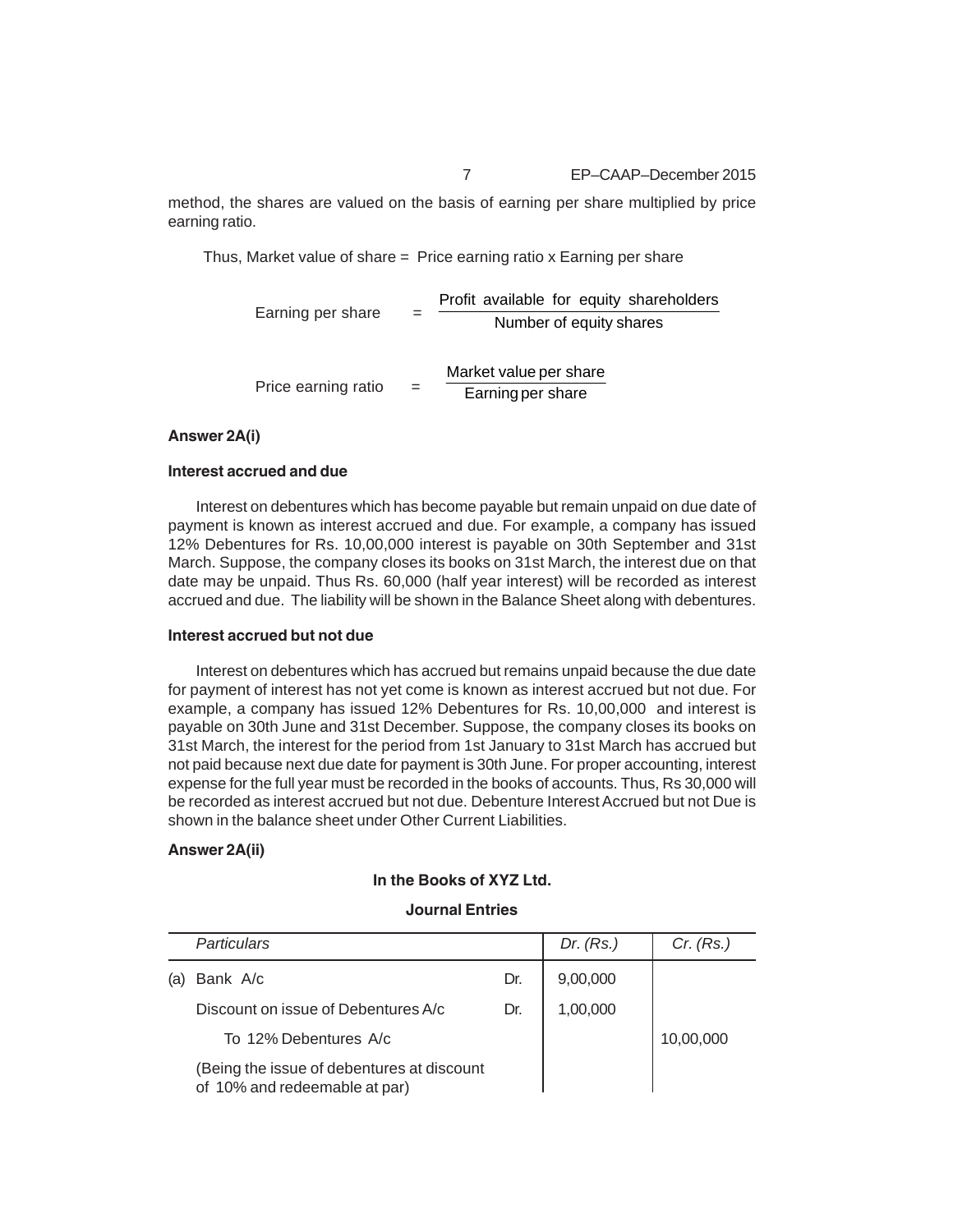| EP-CAAP-December 2015                                                                | 8   |           |           |
|--------------------------------------------------------------------------------------|-----|-----------|-----------|
| (b) Bank $A/c$                                                                       | Dr. | 10,50,000 |           |
| To 12% Debentures A/c                                                                |     |           | 10,00,000 |
| To Securities Premium A/c                                                            |     |           | 50,000    |
| (Being the issue of debenture at premium<br>of 5% but repayable at par)              |     |           |           |
| (c) Bank A/c                                                                         | Dr. | 10,00,000 |           |
| Loss on issue of Debentures A/c                                                      | Dr. | 50,000    |           |
| To 12% Debentures A/c                                                                |     |           | 10,00,000 |
| To Premium on redemption of Debentures A/c                                           |     |           | 50,000    |
| (Being the issue of debentures at par but<br>repayable on premium of 5%)             |     |           |           |
| (d) Bank A/c                                                                         | Dr. | 9,50,000  |           |
| Loss on issue of Debentures A/c                                                      | Dr. | 1,50,000  |           |
| To 12% Debentures A/c                                                                |     |           | 10,00,000 |
| To Premium on redemption of Debentures A/c                                           |     |           | 1,00,000  |
| (Being the issue of debentures at discount<br>but repayable on premium of 10%)       |     |           |           |
| (e) Bank A/c                                                                         | Dr. | 11,00,000 |           |
| Loss on issue of Debentures                                                          | Dr. | 1,00,000  |           |
| To 12% Debentures A/c                                                                |     |           | 10,00,000 |
| To Premium on redemption of Debentures A/c                                           |     |           | 2,00,000  |
| Being the issue of debentures at premium of<br>10% and redemption at premium of 20%) |     |           |           |

# **Answer 2A(iii)**

# **Net liability of Underwriters**

| Particulars                  | Total    | $(50\%)$<br>Χ | $(30\%)$ | (20%)  |
|------------------------------|----------|---------------|----------|--------|
| Liability agreed             | 1,00,000 | 50,000        | 30,000   | 20,000 |
| Less: market application     | 35,000   | 20,000        | 10,000   | 5,000  |
| <b>Balance</b>               | 65,000   | 30,000        | 20,000   | 15,000 |
| Less: unmarked (5:3:2 ratio) | 55,000   | 27,500        | 16.500   | 11,000 |
| Net liability                | 10,000   | 2,500         | 3,500    | 4,000  |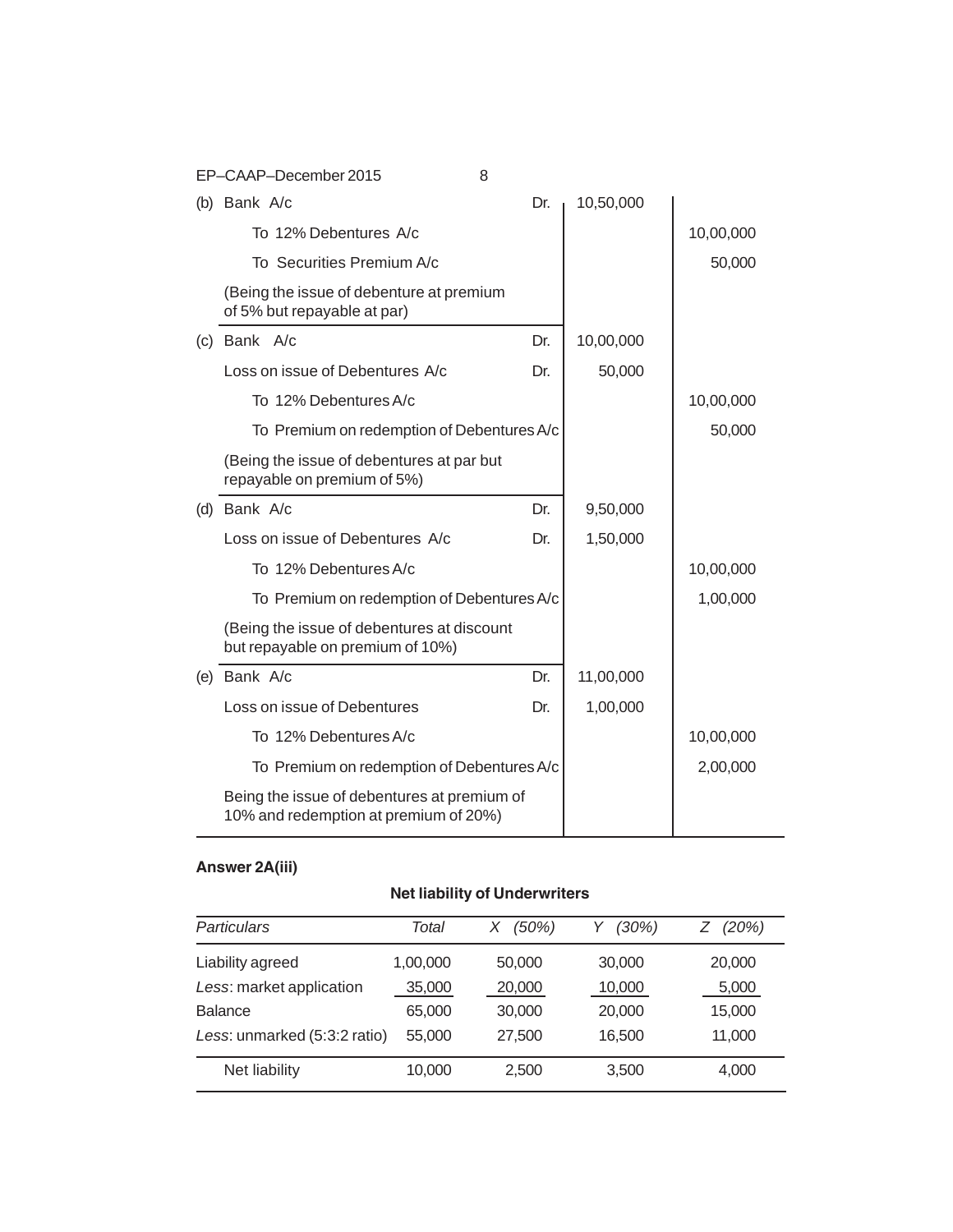| <b>Question 3</b> |                                                                                                |                                                       |                            |                            |  |
|-------------------|------------------------------------------------------------------------------------------------|-------------------------------------------------------|----------------------------|----------------------------|--|
| (a)               | The extracts of balance sheets of H Ltd. and S Ltd. as on 31st March, 2015 are<br>given below: |                                                       |                            |                            |  |
|                   |                                                                                                |                                                       | H L t d.                   | S Ltd.                     |  |
|                   | $\mathcal{L}$                                                                                  | <b>EQUITY AND LIABILITIES</b>                         | $(\overline{\mathcal{F}})$ | $(\overline{\mathcal{F}})$ |  |
|                   |                                                                                                | (1) Shareholders' funds                               |                            |                            |  |
|                   |                                                                                                | (a) Share capital                                     |                            |                            |  |
|                   |                                                                                                | Equity shares of ₹10 each                             | 5,00,000                   | 2,00,000                   |  |
|                   |                                                                                                | (b) Reserves and surplus                              |                            |                            |  |
|                   |                                                                                                | Securities premium                                    | 50,000                     | 10,000                     |  |
|                   |                                                                                                | General reserve                                       | 1,00,000                   | 50,000                     |  |
|                   |                                                                                                | <b>Surplus</b>                                        | 75,000                     | 20,000                     |  |
|                   |                                                                                                | <b>Current liabilities</b><br>(2)                     |                            |                            |  |
|                   |                                                                                                | Trade payables                                        | 80,000                     | 40,000                     |  |
|                   |                                                                                                | <b>TOTAL</b>                                          | 8,05,000                   | 3,20,000                   |  |
|                   | II.                                                                                            | <b>ASSETS</b>                                         |                            |                            |  |
|                   |                                                                                                | (1) Non-current assets                                |                            |                            |  |
|                   |                                                                                                | (a) Fixed assets                                      |                            |                            |  |
|                   |                                                                                                | Tangible assets                                       | 5,10,000                   | 3,20,000                   |  |
|                   |                                                                                                | (b) Long-term investment                              |                            |                            |  |
|                   |                                                                                                | (15,000 equity shares in S Ltd.                       |                            |                            |  |
|                   |                                                                                                | at cost)                                              | 2,95,000                   |                            |  |
|                   |                                                                                                | <b>TOTAL</b>                                          | 8,05,000                   | 3,20,000                   |  |
|                   |                                                                                                | H Ltd. acquired shares in S Ltd. on 31st March, 2015. |                            |                            |  |
|                   |                                                                                                | You are required to calculate -                       |                            |                            |  |
|                   |                                                                                                | (a) Minority interest; and                            |                            |                            |  |
|                   |                                                                                                | (b) Goodwill/capital reserve.                         |                            | (5 marks)                  |  |

*(b) Nice Ltd. proposed to acquire the business of Kajal & Co. It was agreed to value goodwill at 3 years purchase of the weighted average profits of the past 4 years. Profits and weights are as under :*

| Year    | <i>Profit (₹)</i> | Weight        |
|---------|-------------------|---------------|
| 2011-12 | 50,500            | 1             |
| 2012-13 | 62,000            | $\mathcal{P}$ |
| 2013-14 | 50,000            | 3             |
| 2014-15 | 80,000            | 4             |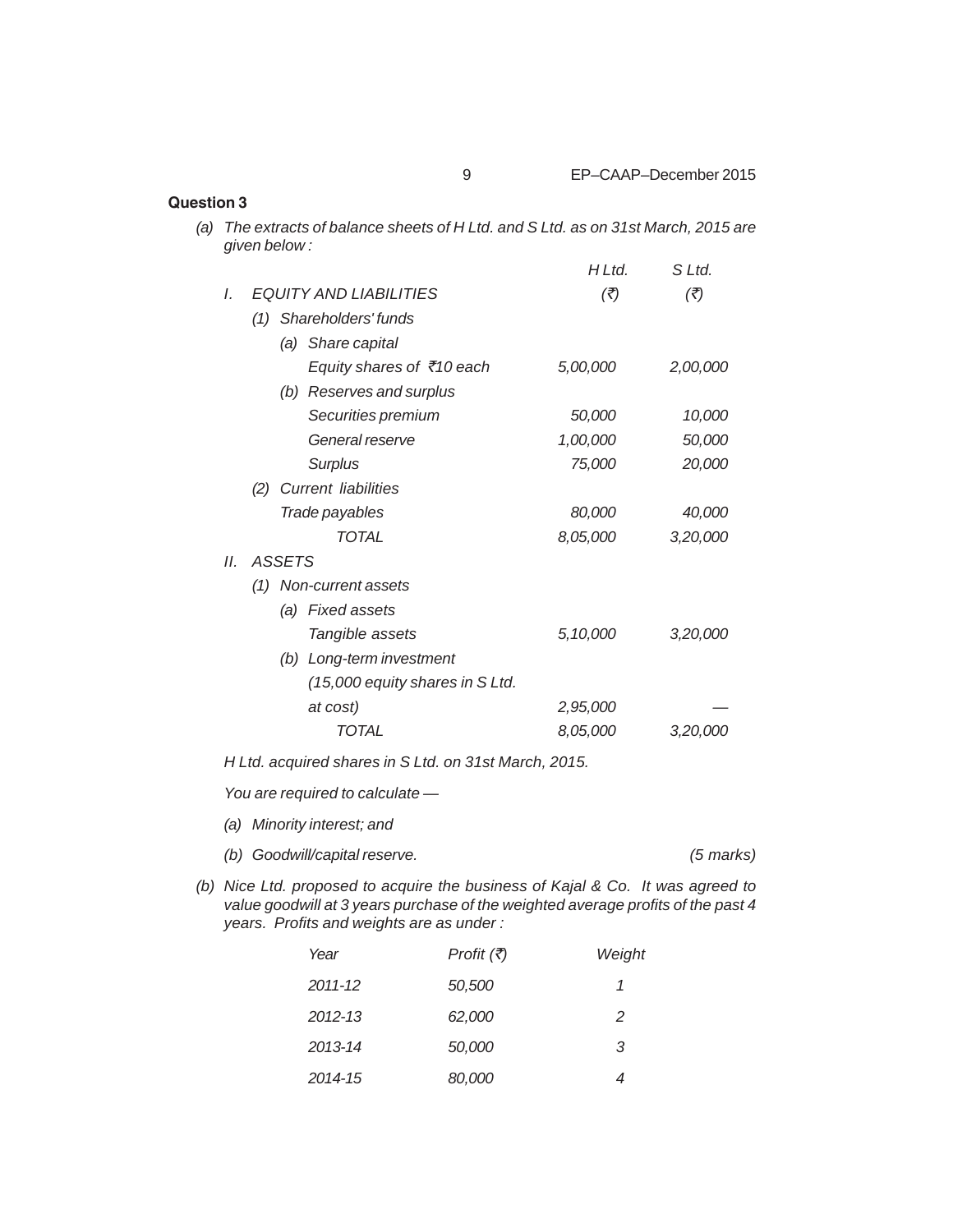EP–CAAP–December 2015 10

*Following further information is revealed :*

- *(i) In the year 2012-13, closing stock was overvalued by* `*6,000.*
- *(ii) On 1st December, 2013, a major part was added to the plant at the cost of* `*15,000 which was charged to revenue instead of capitalising the same. It was decided to charge depreciation at 10% per annum on reducing balance method.*
- *(iii) Annual charges of* `*12,000 should be made towards management charges. Calculate the value of goodwill. (5 marks)*
- *(c) Liquidation of Weak Ltd. commenced on 2nd April, 2015. However, certain creditors failed to receive their dues out of realisation of assets and contribution from 'A' list contributories. Details of transfer of shares between 1st March, 2014 and before commencement of winding-up are given below :*

| Shareholder | No. of shares<br>transferred | Date of ceasing to<br>be member | Creditors unpaid on<br>date of transfer $(\bar{\tau})$ |
|-------------|------------------------------|---------------------------------|--------------------------------------------------------|
| Α           | 4,000                        | 01.03.2014                      | 5,000                                                  |
| В           | 3,000                        | 01.05.2014                      | 6,600                                                  |
| C           | 2.000                        | 01.10.2014                      | 8,600                                                  |
| D           | 1.000                        | 01.11.2014                      | 9,200                                                  |
| F           | 600                          | 01.02.2015                      | 12,000                                                 |
|             |                              |                                 |                                                        |

*Shares were of* `*10 each,* `*8 paid-up. Find out the amount to be realised from various shareholders listed above. (5 marks)*

#### **Answer 3(a)**

| (i)  | <b>Calculation of Minority Interest</b>                                       |          |  |  |
|------|-------------------------------------------------------------------------------|----------|--|--|
|      | Paid up value of $5,000(20,000 - 15,000)$ equity shares                       | 50,000   |  |  |
|      | Add: 1/4 share of Rs. 80,000 Pre acquisition profits and<br>reserves of SLtd. | 20,000   |  |  |
|      | Net amount due to Minority shareholders                                       | 70,000   |  |  |
| (ii) | <b>Goodwill / Capital Reserve calculation</b>                                 |          |  |  |
|      | Intrinsic value of shares held in S Ltd.                                      |          |  |  |
|      | Paid up value of 15,000 equity shares                                         | 1,50,000 |  |  |
|      | Add: 3/4 share of Rs. 80,000 pre-acquisition                                  |          |  |  |
|      | profits and reserves of SLtd.                                                 | 60,000   |  |  |
|      | Intrinsic value of 15,000 equity shares                                       | 2,10,000 |  |  |
|      | Price paid for 15,000 equity shares                                           | 2,95,000 |  |  |
|      |                                                                               |          |  |  |

*Working Notes:*

Pre-acquisition profits and reserves of S Ltd.

 $(10,000 + 50,000 + 20,000) =$ Rs. 80,000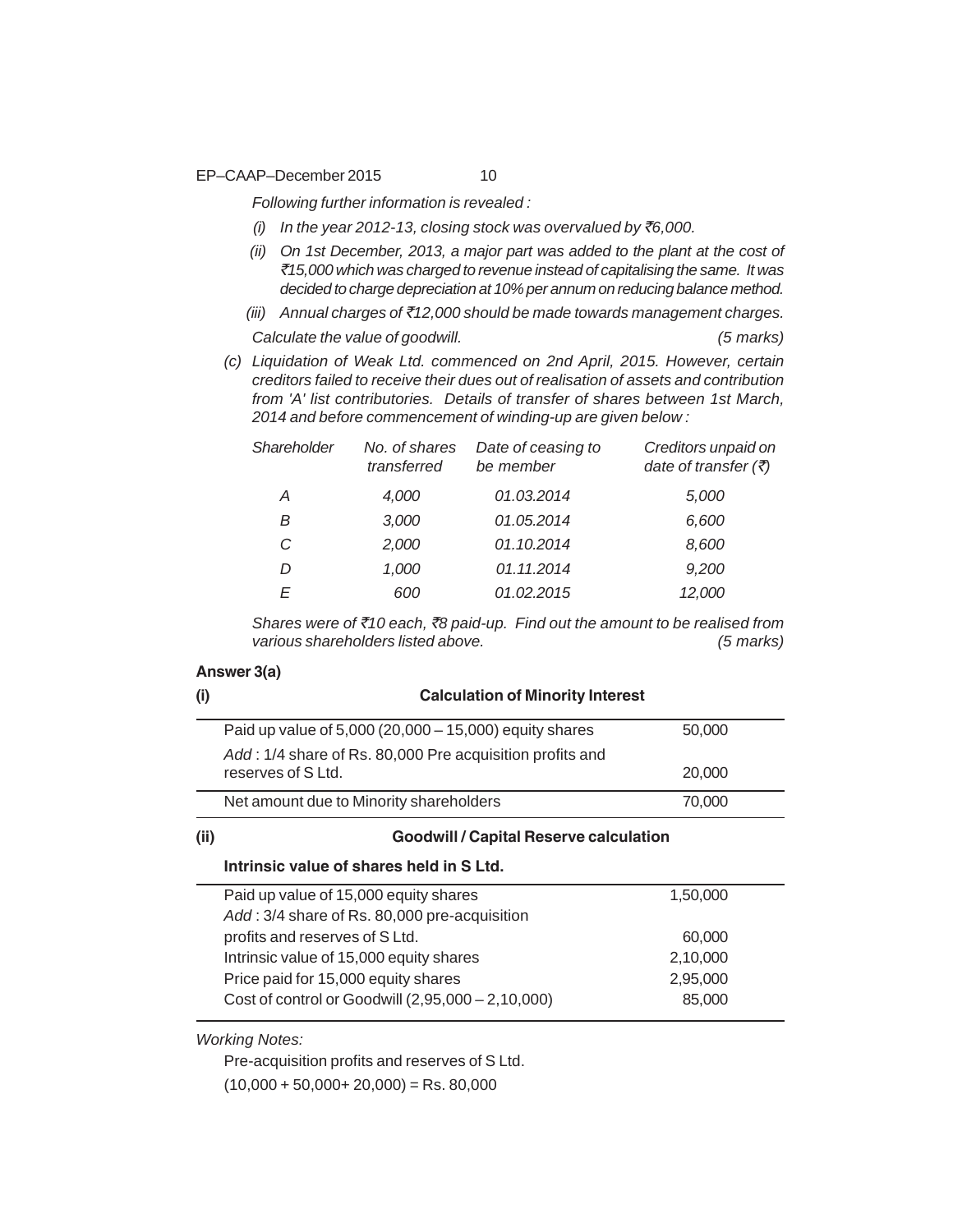# **Answer 3(b)**

| (i)<br><b>Calculation of Adjusted profits</b> |                                                                 |          |                                      |          |                        |  |
|-----------------------------------------------|-----------------------------------------------------------------|----------|--------------------------------------|----------|------------------------|--|
|                                               |                                                                 | 2011-12  | $2012 - 13$                          | 2013-14  | 2014-15                |  |
| Profits as given                              |                                                                 | 50,500   | 62,000                               | 50,000   | 80,000                 |  |
|                                               | Less: management expenses                                       | (12,000) | (12,000)                             | (12,000) | (12,000)               |  |
|                                               | Less: overvaluation of closing stock                            |          |                                      | (6,000)  |                        |  |
|                                               | Add: overvaluation of opening stock                             |          |                                      | 6,000    |                        |  |
|                                               | Add: major repairs to be capitalised                            |          |                                      | 15,000   |                        |  |
|                                               | Less: Depreciation on capital<br>expenditure for 4 months @ 10% |          |                                      | (500)    | (1450)                 |  |
|                                               |                                                                 | 38,500   | 44,000                               | 58,500   | 66,550                 |  |
| (ii)                                          |                                                                 |          | <b>Calculation of Average profit</b> |          |                        |  |
| Year                                          | Adjusted profit                                                 |          | Weights                              |          | <b>Weighted profit</b> |  |
| 2011-12                                       | 38,500                                                          |          | 1                                    |          | 38,500                 |  |
| 2012-13                                       | 44,000                                                          |          | $\overline{2}$                       |          | 88,000                 |  |
| 2013-14                                       | 58,500                                                          |          | 3                                    | 1,75,500 |                        |  |

Average profit = 5,68,200/10 = 56,820

Goodwill at 3 years purchase of average profit =  $56,820 \times 3 = \text{Rs. } 1,70,460$ 

Total profit 10 5,68,200

2014-15 66,550 4 2,66,200

# **Answer 3(c)**

A has ceased to be member for more than a year ago, hence he is not liable (the date of cease to be a member was 1.03.2014 and liquidation date of Weak Ltd. is 02.04.2015).

| <b>Share</b><br>holders | No. of shares<br>transferred | Maximum<br>liability Rs. 2<br>per share | Division of liability |       |                        |    |       |
|-------------------------|------------------------------|-----------------------------------------|-----------------------|-------|------------------------|----|-------|
|                         |                              |                                         | 1/5/14                |       | 1/10/14 1/11/14 1/2/15 |    | Total |
| B                       | 3,000                        | 6,000                                   | 3,000                 |       |                        |    | 3,000 |
| C                       | 2,000                        | 4,000                                   | 2,000                 | 1111  |                        |    | 3,111 |
| D                       | 1,000                        | 2,000                                   | 1,000                 | 556   | 375                    |    | 1,931 |
| Е                       | 600                          | 1,200                                   | 600                   | 333   | 225                    | 42 | 1,200 |
|                         |                              | 13,200                                  | 6,600                 | 2,000 | 600                    | 42 | 9,242 |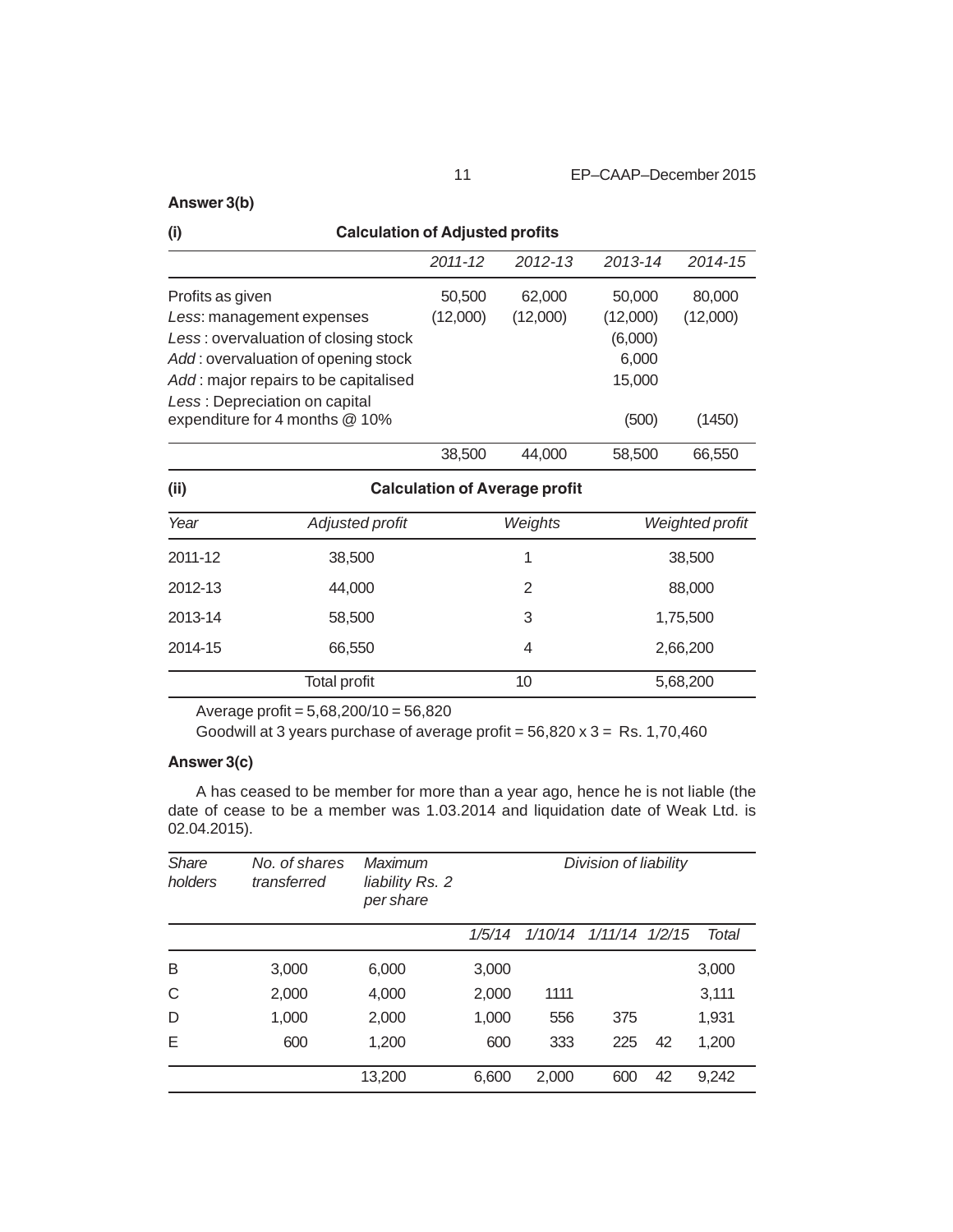EP–CAAP–December 2015 12

*Working Notes:*

*1. Ratio of Liability*

| Date    | Cumulative liability | Increase in liabilities | Ratio of No. of shares<br>B C D |
|---------|----------------------|-------------------------|---------------------------------|
| 1/5/14  | 6,600                | 6,600                   | 30:20:10:6                      |
| 1/10/14 | 8,600                | 2,000                   | 20:10:6                         |
| 1/11/14 | 9,200                | 600                     | 10:6                            |
| 1/2/15  | 12,000               | 2,800                   | Only E                          |

2. Liability of E has been restricted to Rs. 1200, maximum amount payable by him. Hence amount payable by him on 1-2-14 is restricted to Rs. 42.

*(a) The balance sheet of Magna Ltd. as on 31st March, 2015 is given below :*

# **Question 4**

| I. |     |        | Equity and liabilities                                   | ₹           |
|----|-----|--------|----------------------------------------------------------|-------------|
|    | (1) |        | Shareholders' funds                                      |             |
|    |     |        | (a) Share capital                                        |             |
|    |     |        | Equity shares of ₹100 each                               | 50,00,000   |
|    |     |        | 12% cumulative preference shares of ₹100 each            | 25,00,000   |
|    |     |        | (b) Reserves and surplus                                 |             |
|    |     |        | <b>Surplus</b>                                           | (2,00,000)  |
|    |     |        | Preliminary expenses                                     | (1,00,000)  |
|    | (2) |        | Non-current liabilities                                  |             |
|    |     |        | 10% debentures of ₹100 each                              | 20,00,000   |
|    |     |        | (3) Current liabilities                                  |             |
|    |     | (a)    | Trade payables                                           | 25,00,000   |
|    |     |        | (b) Tax provision                                        | 50,000      |
|    |     |        | TOTAL                                                    | 1,17,50,000 |
| Н. |     | Assets |                                                          |             |
|    |     |        | (1) Non-current assets                                   |             |
|    |     |        | (a) Fixed assets                                         | 62,50,000   |
|    |     |        | (b) Investments (market value $\bar{\tau}$ 4,75,000)     | 5,00,000    |
|    | (2) |        | <b>Current assets</b>                                    | 50,00,000   |
|    |     |        | TOTAL                                                    | 1,17,50,000 |
|    |     |        | It was decided to reconstruct with the following scheme: |             |

*(i) All the existing equity shares are reduced to* `*40 each and preference shares to* `*60 each.*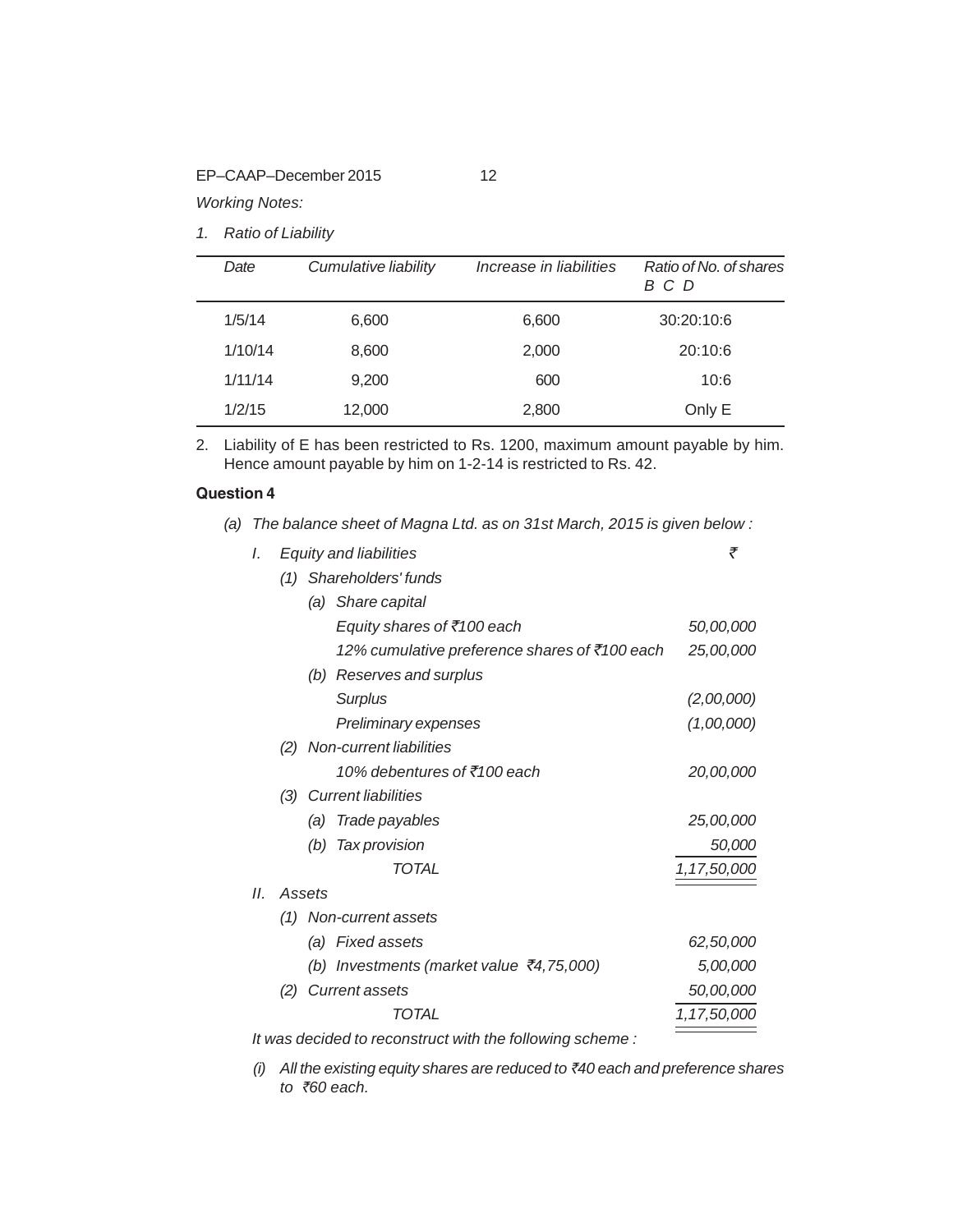13 EP–CAAP–December 2015

- *(ii) The debentureholders surrender their existing debentures and exchange the same with fresh 12% debentures of* `*70 each.*
- *(iii) Creditor Prateek to whom the company owes* `*10,00,000 decided to reduce his claim by 40%. He is allotted 15,000 equity shares of* `*40 each in full satisfaction of the claim.*
- *(iv) Tax liability is settled at* `*75,000.*
- *(v) Fixed assets are written down by 30%.*
- *(vi) Current assets are revalued at* `*22,50,000.*
- *(vii) Investments be brought down to its market value.*
- *(viii) All fictitious assets be written-off.*

*Pass journal entries in the books of the company and prepare capital reduction account. (8 marks)*

*(b) Following is the statement of profit and loss of Target Ltd. for the year ended 31st March, 2015 :* `

| I.   | Revenue from operations                                  |           | 40,25,360 |
|------|----------------------------------------------------------|-----------|-----------|
| 11.  | Other income                                             |           |           |
|      | Subsidy received from government                         |           | 2,32,560  |
|      | Interest on investments                                  |           | 15,640    |
|      | <b>Transfer fees</b>                                     |           | 720       |
|      | - Profit on sale of machinery                            | 25,000    | 2,73,920  |
| III. | Total Revenue (I+II)                                     |           | 42,99,280 |
| IV.  | Expenses                                                 |           |           |
|      | Administrative, selling and<br>distribution expenses     | 8,22,540  |           |
|      | Donation to charitable funds                             | 25,500    |           |
|      | Directors' fee                                           | 66,760    |           |
|      | Interest on debentures                                   | 31,240    |           |
|      | Compensation for breach of contract                      | 42,530    |           |
|      | Managerial remuneration                                  | 2,85,350  |           |
|      | Depreciation on fixed assets                             | 5,22,540  |           |
|      | Provision for taxation                                   | 12,42,500 |           |
|      | General reserve                                          | 4,00,000  |           |
|      | Investment revaluation reserve                           | 12,500    | 34,51,460 |
| V.   | Profit for the period $(III - IV)$                       |           | 8,47,820  |
| VI.  | Profit brought forward from the last<br>year's statement |           | 5,72,360  |
| VII. | Profit carried forward $(V + VI)$                        |           | 14.20.180 |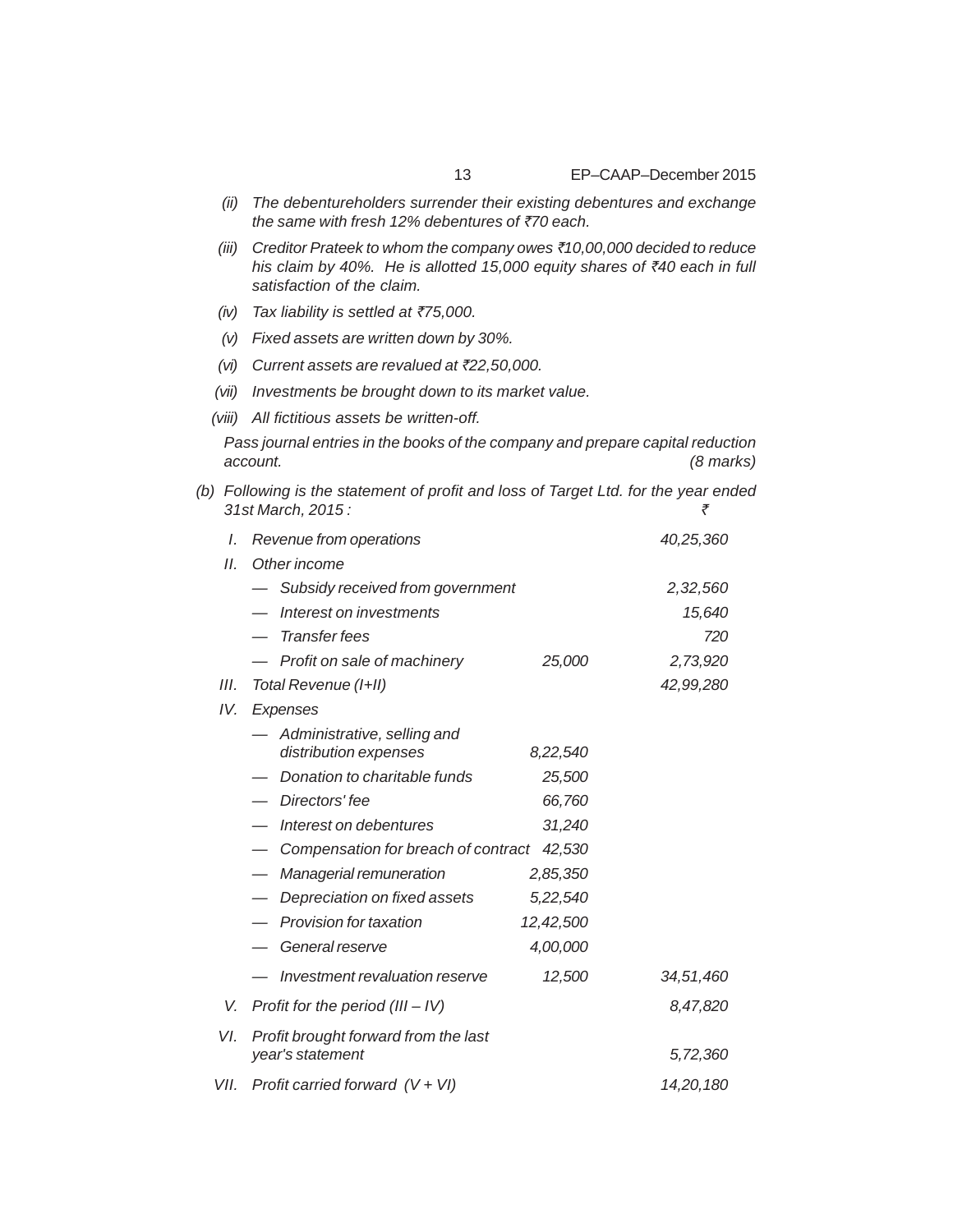EP–CAAP–December 2015 14

*Additional information :*

- *Original cost of machinery sold was* `*55,000. The written down value as on the date of sale was* `*30,000.*
- *Depreciation on fixed assets as per Schedule II of the Companies Act, 2013 was* `*4,75,340.*

*You are required to calculate and comment on managerial remuneration in the following cases in accordance with the provisions of the Companies Act, 2013 if:*

- *(i) there is only one whole-time director;*
- *(ii) there are two whole-time directors; and*
- *(iii) there are two whole-time directors, a part-time director and a manager.*

*(7 marks)*

# **Answer 4(a)**

# **In the books of Magna Ltd. Journal Entries**

| Particulars                                                                                                                                                          |     | Dr. $(Rs.)$ | Cr(Rs.)               |
|----------------------------------------------------------------------------------------------------------------------------------------------------------------------|-----|-------------|-----------------------|
| Equity share capital (Rs. 100) A/c                                                                                                                                   | Dr. | 50,00,000   |                       |
| To Equity share capital (Rs. 40)                                                                                                                                     |     |             | 20,00,000             |
| To capital Reduction A/c                                                                                                                                             |     |             | 30,00,000             |
| (Being conversion of equity shares of Rs. 100)<br>to Rs. 40 each as per scheme of reconstruction)                                                                    |     |             |                       |
| 12% Cumulative Preference share capital (Rs. 100)                                                                                                                    | Dr. | 25,00,000   |                       |
| To 12% Cumulative Preference share<br>capital A/c (Rs. 60)                                                                                                           |     |             | 15,00,000             |
| <b>To Capital Reduction</b>                                                                                                                                          |     |             | 10,00,000             |
| (Being conversion of 12% cumulative preference<br>shares (Rs. 100) to 12% preference shares of<br>Rs. 60 each as per scheme of reconstruction)<br>10 % Debenture A/c | Dr. | 20,00,000   |                       |
| To 12% Debenture<br><b>To Capital Reduction</b>                                                                                                                      |     |             | 14,00,000<br>6,00,000 |
| (Being conversion of 10% Debentures (Rs. 100)<br>to 12% debentures of Rs. 70 each as per the scheme<br>of reconstruction)                                            |     |             |                       |
| Sundry creditors A/c                                                                                                                                                 | Dr. | 10,00,000   |                       |
| To Equity share capital A/c                                                                                                                                          |     |             | 6,00,000              |
| To Capital Reduction A/c                                                                                                                                             |     |             | 4,00,000              |
| (Being one creditor agreed to reduce their claim<br>by 40% and accepted 15,000 equity shares @<br>Rs. 40 each)                                                       |     |             |                       |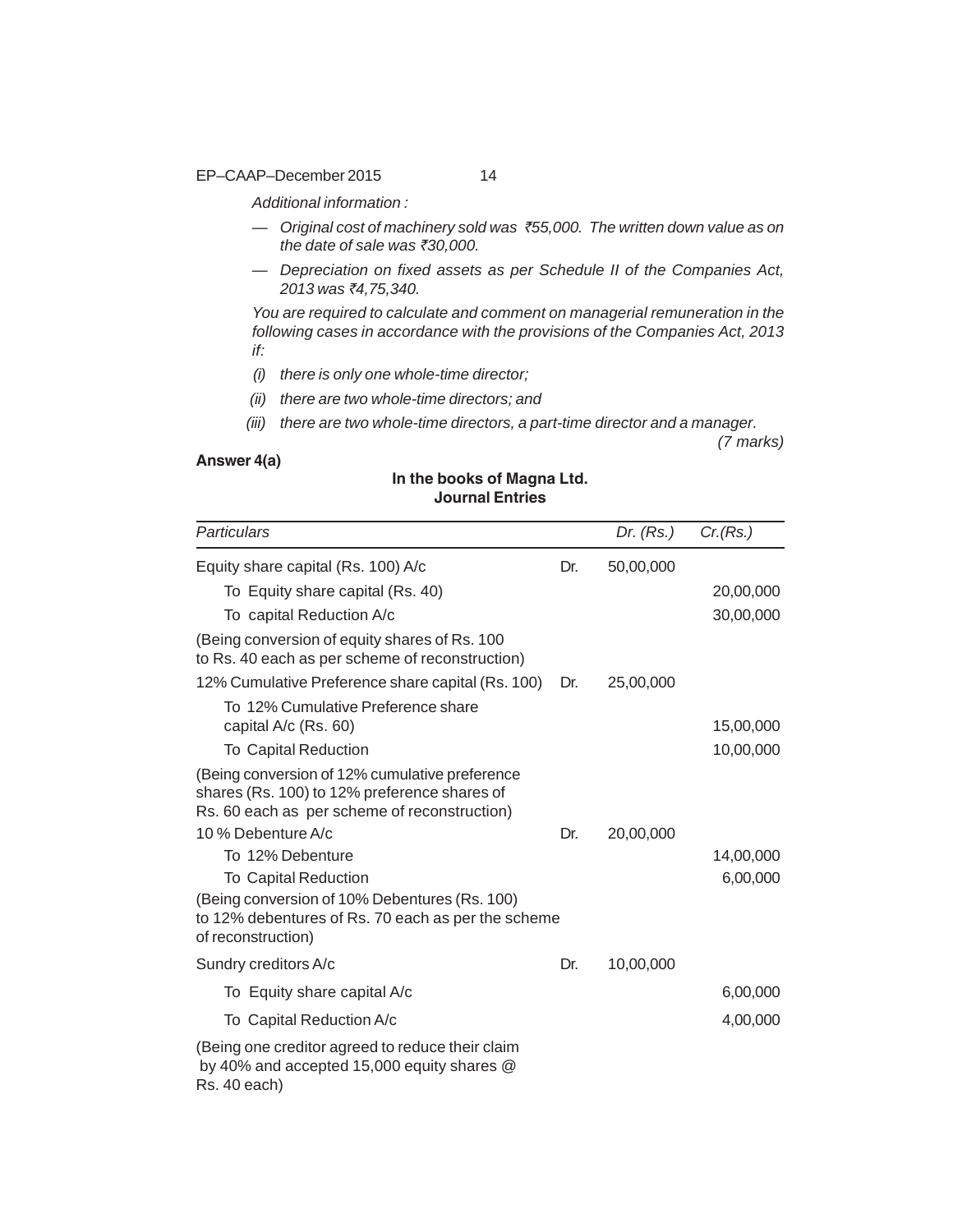|                                                                                                                                                                                                     | 15  | EP-CAAP-December 2015 |           |
|-----------------------------------------------------------------------------------------------------------------------------------------------------------------------------------------------------|-----|-----------------------|-----------|
| Tax Provision A/c                                                                                                                                                                                   | Dr. | 50,000                |           |
| Capital Reduction A/c                                                                                                                                                                               | Dr. | 25,000                |           |
| To Bank A/c (Current assets)                                                                                                                                                                        |     |                       | 75,000    |
| (Being settlement of Tax liability)                                                                                                                                                                 |     |                       |           |
| Capital Reduction A/c                                                                                                                                                                               | Dr. | 49,75,000             |           |
| To P&L A/c                                                                                                                                                                                          |     |                       | 2,00,000  |
| To Preliminary expenses A/c                                                                                                                                                                         |     |                       | 1,00,000  |
| To Fixed assets A/c                                                                                                                                                                                 |     |                       | 18,75,000 |
| To Current assets A/c                                                                                                                                                                               |     |                       | 27,50,000 |
| To Investment A/c                                                                                                                                                                                   |     |                       | 25,000    |
| To Capital Reserve A/c                                                                                                                                                                              |     |                       | 25,000    |
| (Being amount of Capital reduction utilised in<br>writing off fictitious assets and bringing down of<br>fixed assets, current assets and Investments and<br>balance transferred to capital reserve) |     |                       |           |

# **Capital Reduction A/c**

| <b>Particulars</b>         | Amount (Rs.) Particulars |                                            | Amount (Rs.) |
|----------------------------|--------------------------|--------------------------------------------|--------------|
| To Bank A/c                | 25,000                   | By equity share capital A/c                | 30,00,000    |
| To profit & loss A/c       | 2,00,000                 | By 12% Cum Preference shares A/c 10,00,000 |              |
| To Preliminary Expense A/c | 1,00,000                 | By 10% Debentures A/c                      | 6,00,000     |
| To Fixed assets A/c        | 18,75,000                | By Sundry Creditors A/c                    | 4,00,000     |
| To Current assets A/c      | 27,50,000                |                                            |              |
| To Investment A/c          | 25,000                   |                                            |              |
| To Capital Reserve A/c     | 25,000                   |                                            |              |
|                            | 50,00,000                |                                            | 50,00,000    |

# **Answer 4(b)**

Calculation of Net Profit u/s 198 of the Companies Act, 2013

| <b>Particulars</b>                 | Rs.      | Rs.       |
|------------------------------------|----------|-----------|
| Balance from trading account       |          | 40,25,360 |
| Add: subsidies received from Govt. | 2,32,560 |           |
| Interest on Investment             | 15,640   |           |
| <b>Transfer fees</b>               | 720      |           |
| Profit on sale of machinery        | 25,000   | 2,73,920  |
|                                    |          | 42,99,280 |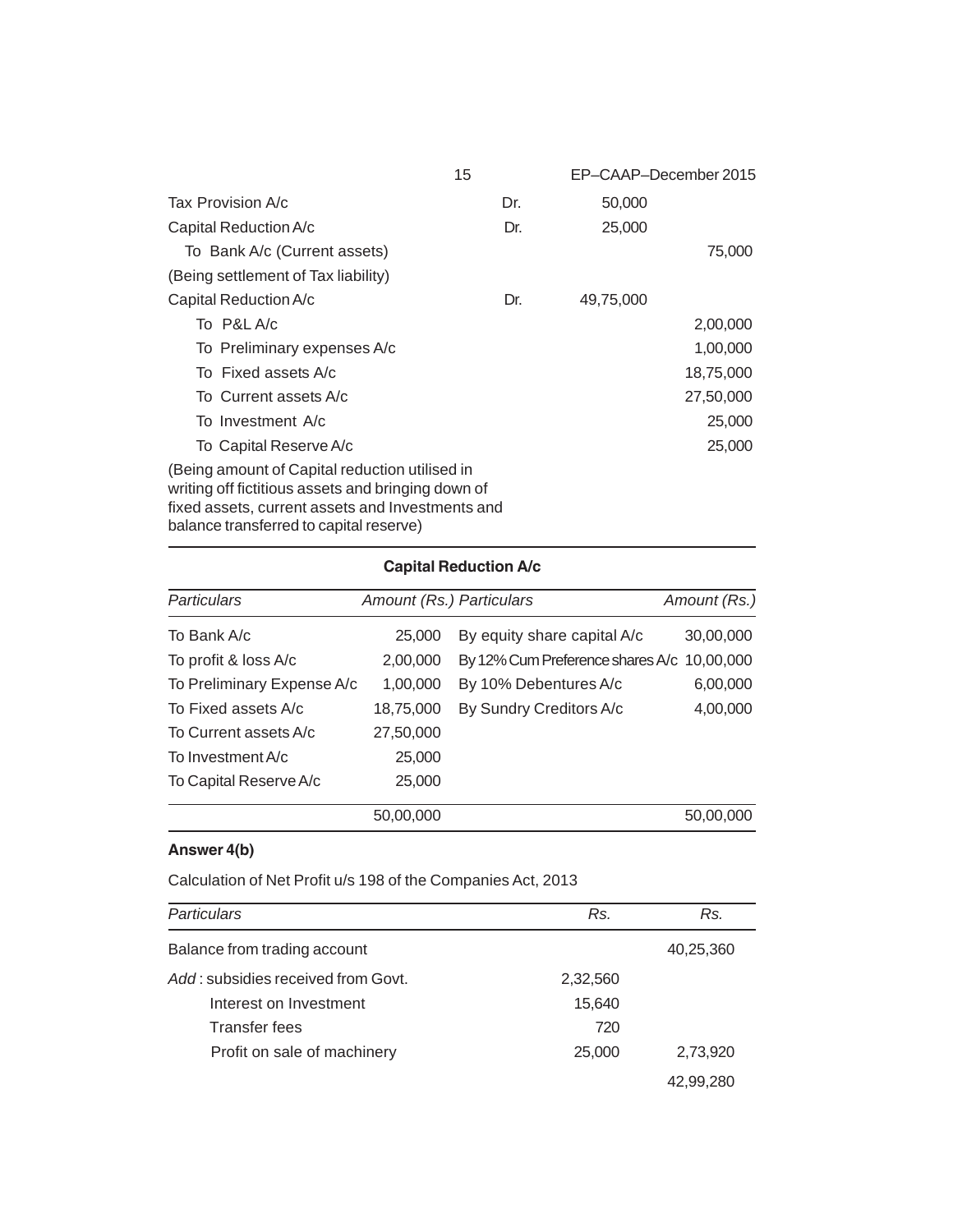| EP-CAAP-December 2015<br>16                             |          |           |
|---------------------------------------------------------|----------|-----------|
| Less: Administrative, Selling and Distribution expenses | 8,22,540 |           |
| Donation to charitable funds                            | 25,500   |           |
| Director's fees                                         | 66,760   |           |
| Interest on Debentures                                  | 31,240   |           |
| Compensation for breach of contract                     | 42,530   |           |
| Depreciation on Fixed assets as per Schedule II of the  |          |           |
| Companies Act, 2013                                     | 4,75,340 | 14,63,910 |
| Net profit                                              |          | 28,35,370 |
|                                                         |          |           |

#### **Calculation of Managerial Remuneration**

i) When there is only one whole time director

When there is only one Whole time director, Managerial remuneration = 5% of Rs.28,35,370

 $=$  Rs. 1,41,768.50

- ii) When there are two whole-time directors, Managerial remuneration = 10% of Rs. 28,35,370
	- = Rs. 2,83,537
- iii) When there are two whole time directors, a part time director and a manager, Managerial remuneration = 11% of Rs. 28,35,370

 $=$  Rs. 311890.70

Since, the managerial remuneration as per profit and loss account is Rs. 2,85,350 which exceeds the maximum amount payable in situation (a) and (b) above, therefore the company should obtain the necessary approval.

# **Alternate Answer for calculation of Net Profit u/s 198 of the Companies Act, 2013**

| Net balance (1420180 - 572360)            |           | 8,47,820  |
|-------------------------------------------|-----------|-----------|
| Add: Managerial remuneration              | 2,85,350  |           |
| Depreciation on Fixed assets              | 5,22,540  |           |
| Provision for taxation                    | 12,42,500 |           |
| General reserve                           | 4,00,000  |           |
| Investment Revaluation reserve            | 12,500    | 24,62,890 |
| Less: Depreciation on Fixed assets as per |           | 33,10,710 |
| Schedule II of the Companies Act, 2013    |           | 4,75,340  |
| Net profit                                |           | 28,35,370 |

*Note: calculation of Managerial Remuneration will be the same.*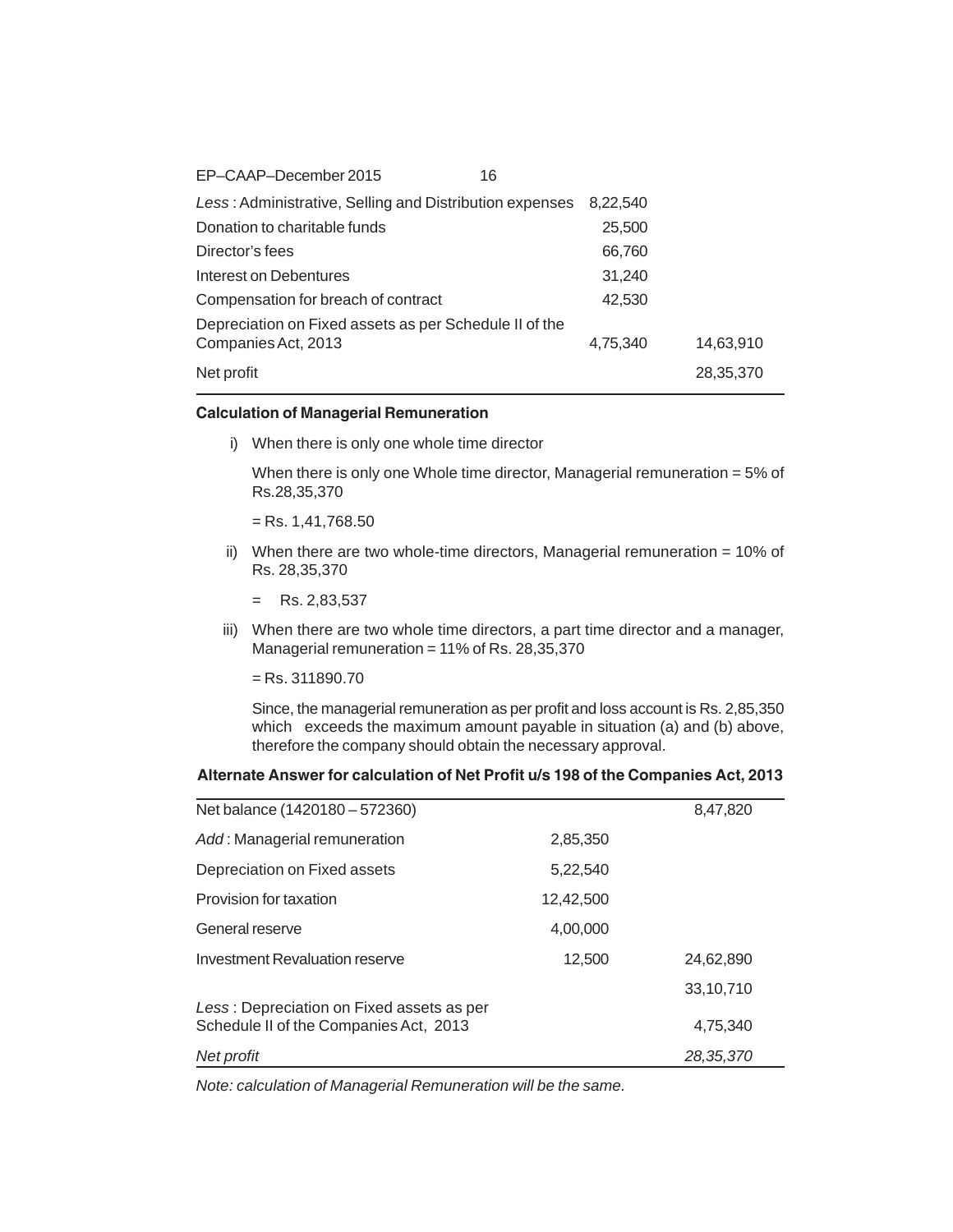#### **Question 5**

- *(a) What do you mean by 'efficiency audit' ? How does it help the management of an enterprise ?*
- *(b) Distinguish between 'internal control' and 'internal audit'.*
- *(c) An auditor appointed under Rule 3 of the Companies (Audit and Auditors) Rules, 2014 is required to submit a certificate and notice to the Registrar of Companies. State the matters to be covered in the certificate and name of the form of the notice required to be submitted. (5 marks each)*

#### **Answer 5(a)**

Efficiency audit refers to comparing the actual results with the desired/projected results. It is directed towards the measurement of whether plans have been effectively executed. It is concerned with the utilisation of the resources in economic and most remunerative manner to achieve the objectives of the concern. It comprises of studying the plans of organisation, comparing actual performance with plans and investigating the reasons for variances to take remedial action. More specifically, such audits can:

- help managers and staff to be more sensitive to their obligation of due regard to efficiency;
- underline the importance of measuring efficiency and of using that information for managing operations and providing accountability;
- identify means for improving efficiency, even in operations where efficiency is difficult to measure;
- demonstrate the scope for lowering the cost of delivering programs without reducing the quantity or quality of outputs or the level of service;
- increase the quantity or improve the quality of outputs and level of service without increasing spending; and
- identify needed improvements in existing controls, operational systems, and work processes for better use of resources.

#### **Answer 5(b)**

Internal control system is a broad concept and it includes internal audit system as well. Internal audit system is comparatively a narrow concept. Internal control system is necessary for every organisation while internal audit system is to be implemented as per the suitability of the organisation. The primary objective of internal control system is to prevent the occurrence of fraud while the internal audit is primarily a backward looking activity.

Internal auditing is an independent, objective assurance and consulting activity designed to add value and improve an organization's operations. It helps an organization accomplish its objectives by bringing a systematic, disciplined approach to evaluate and improve the effectiveness of risk management, control, and governance processes, on the other hand Internal control is the system of control established by the management in order to carry on business in an orderly and efficient manner, ensure adherence to management policies, safeguard assets and completeness of records.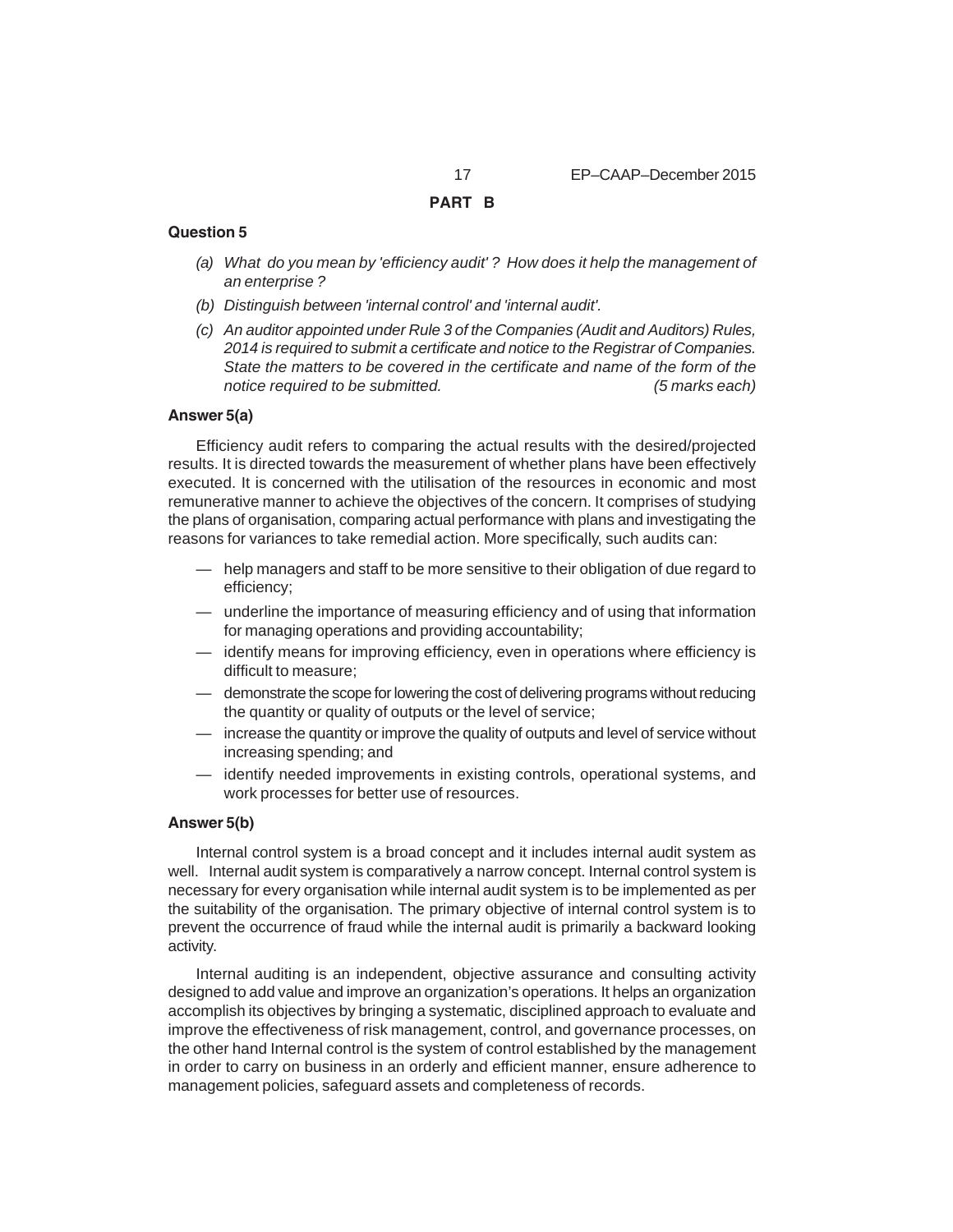# **Answer 5(c)**

An auditor appointed under Rule 3 of the Companies (Audit and Auditors) Rules, 2014 is required to submit a certificate that-

- (a) the individual or the firm, as the case may be, is eligible for appointment and is not disqualified for appointment under the Act, the Chartered Accountants Act, 1949 and the rules or regulations made thereunder;
- (b) the proposed appointment is as per the term provided under the Act;
- (c) the proposed appointment is within the limits laid down by or under the authority of the Act;
- (d) the list of proceedings against the auditor or audit firm or any partner of the audit firm pending with respect to professional matters of conduct, as disclosed in the certificate, is true and correct.

The notice to Registrar about appointment of auditor under fourth proviso to subsection (1) of section 139 shall be in Form ADT-1.

# *Attempt all parts of either Q.No. 6 or Q.No. 6A*

#### **Question 6**

- *(a) What is the difference between 'inter-firm comparison' and 'intra-firm comparison'? Explain the usefulness of ratio analysis in inter-firm comparison.*
- *(b) Draft an internal control questionnaire for review of goods receiving procedures and controls.*
- *(c) Audit documentation is pivotal to auditing process. In this context, mention any ten documents and records which should be kept in permanent audit file.*

*(5 marks each)*

#### *OR (Alternate question to Q.No. 6)*

# **Question 6A**

- *(i) Following data is extracted from the books of Right Ltd., an unlisted company for the accounting year 2014-15 :*
	- *Equity share capital :* `*40 crore (80% of equity shares are held by the Central Government)*
	- *Outstanding term loans :* `*85 crore (maximum outstanding balance during from various banks on preceding accounting year was* `*118 crore) balance sheet date*
	- *Turnover for the year :* `*1,750 crore.*

*Considering the above, answer the following questions with brief reasoning —*

- *(a) Should the company be subject to CAG audit ?*
- *(b) Is the company required to appoint internal auditor ?*
- *(c) Is the company required to appoint secretarial auditor ?*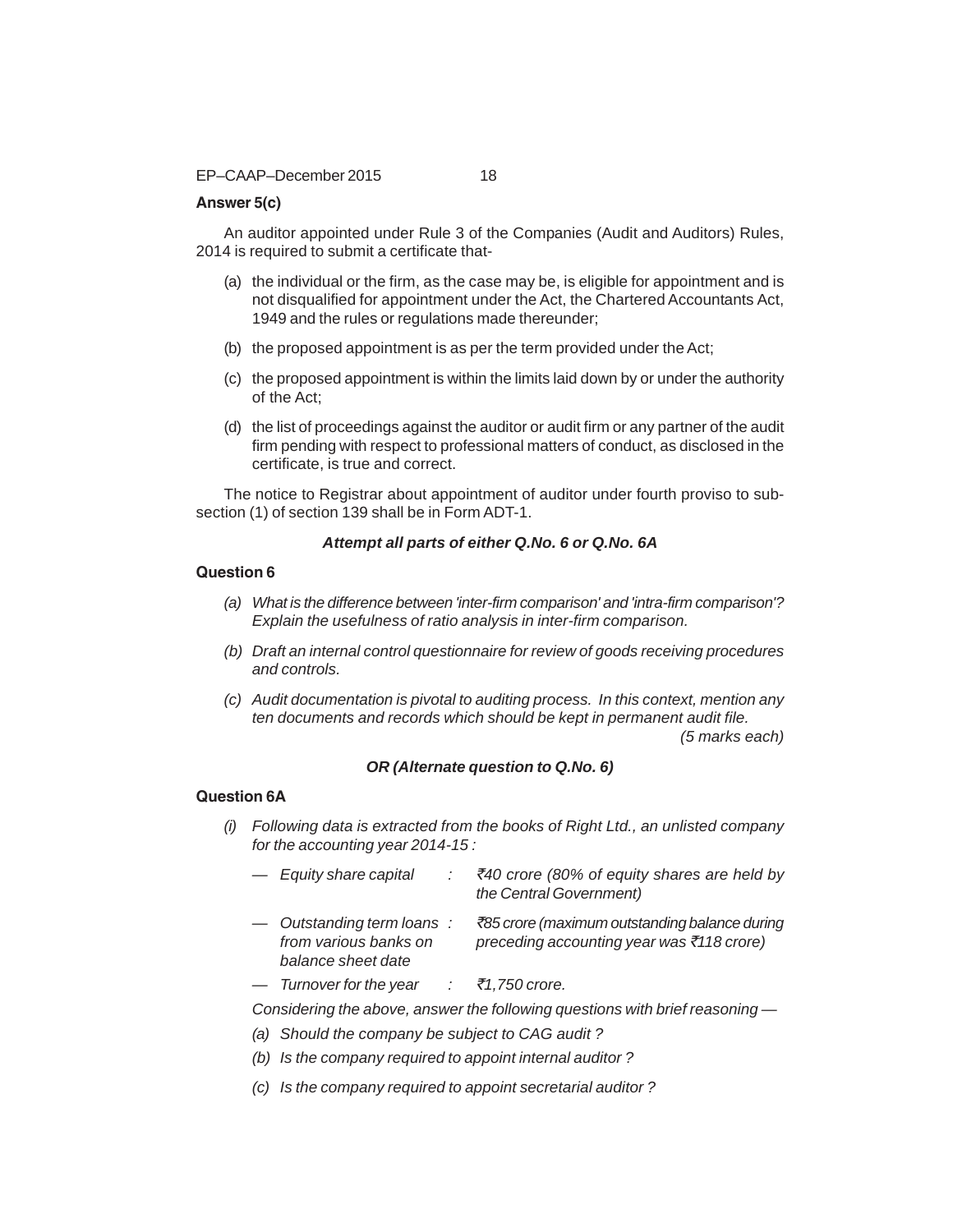19 EP–CAAP–December 2015

- *(d) Can the company appoint statutory auditor ? (e) Is it compulsory for the company to appoint cost auditor ? (5 marks) (ii) Distinguish between 'vouching' and 'verification'. (5 marks) (iii) In the course of audit of Growth Ltd. you want to review the internal control in the*
- *area of sales return. Mention the aspects which are to be specifically looked into to ascertain its soundness. (5 marks)*

## **Answer 6(a)**

An inter-firm comparison indicates the efficiency of production and selling, adequacy of profits, weak spots in the organisation, etc. and thus demands from the firm's management an immediate suitable action. Intra-firm comparison means comparison among different units/products/strategic business unit (SBU) of a firm. This comparison is possible only when uniform costing methods and practices are being adopted by all units and SBUs.

Inter-firm comparison may enable the management to challenge the standards which it has set for itself and to improve upon them in the light of the current information gathered from more efficient units. Intra firm comparison helps the management in identifying the units/Strategic SBUs which have not been performing as per the internal benchmark or standards achieved by other units SBUs.

Ratio analysis is an accounting tool to present accounting variables in a simple, concise, intelligible and understandable form. A firm would like to compare its performance with that of other firms and of industry in general. The comparison is called inter-firm comparison. The accounting language simplified through ratios is the best tool to compare the firms and divisions of the firm.

#### **Answer 6(b)**

The following is the draft internal control questionnaire for review of goods receiving procedures and controls:

|    | Question                                                                                                                     | Yes | No. | N/A | Comments |
|----|------------------------------------------------------------------------------------------------------------------------------|-----|-----|-----|----------|
|    | 1. Is the receipt of all goods documented with at<br>least a signature and date?                                             |     |     |     |          |
|    | 2. Are claims filed against carriers or vendors for<br>all shortages or damaged materials?                                   |     |     |     |          |
| 3. | Are goods received accurately counted and<br>examined to verify they meet quality standards?                                 |     |     |     |          |
| 4. | Are copies of receiving reports sent directly to<br>accounting, purchasing, and (if applicable)<br>inventory record keeping? |     |     |     |          |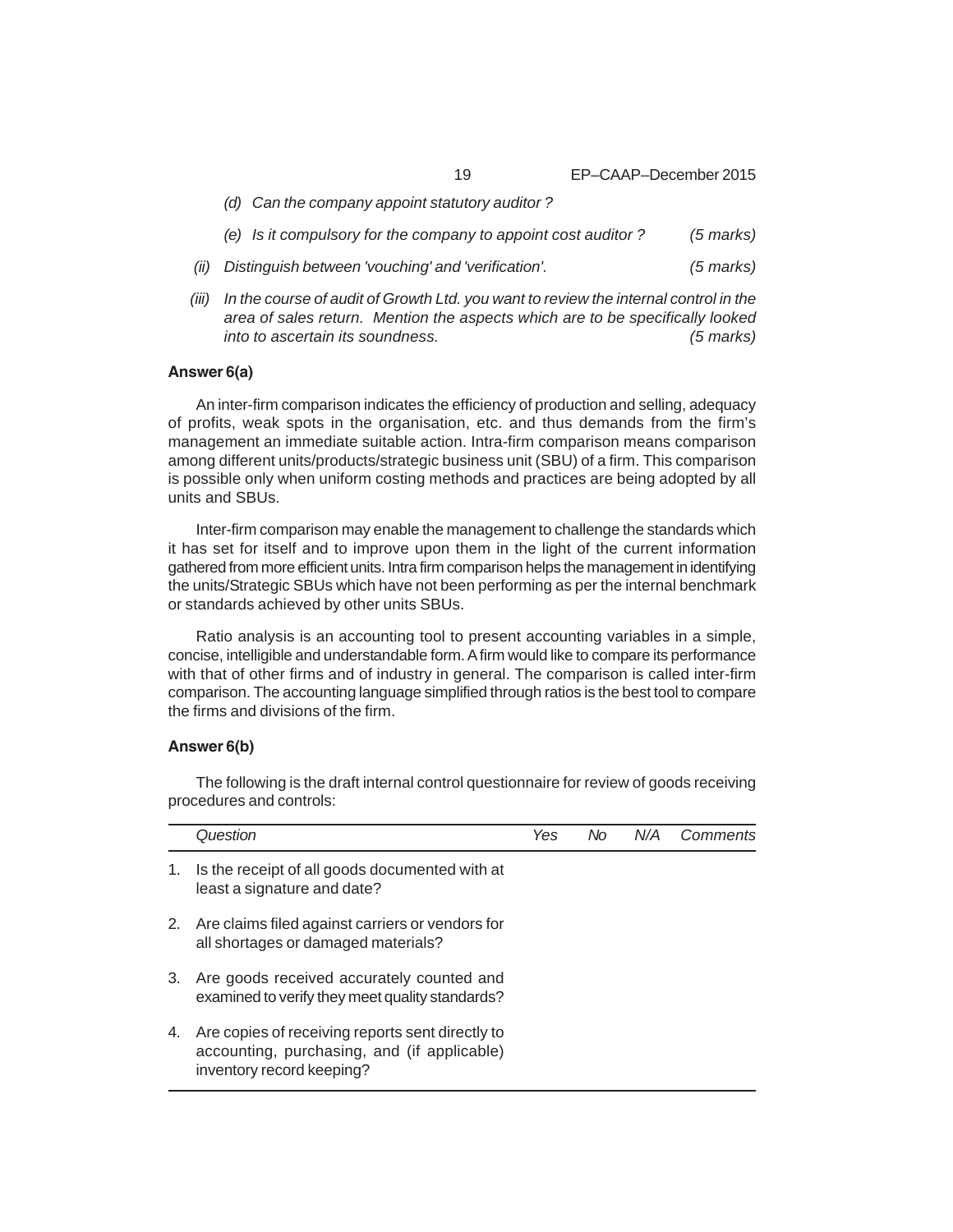# **Answer 6(c)**

The following documents and records should be kept in permanent audit file:

- (i) Copy of initial appointment letter if the engagement is of recurring nature.
- (ii) Record of communication with the retiring auditor, if any, before acceptance of the appointment as auditor.
- (iii) NOC from previous auditor.
- (iv) Information concerning the legal and organisational structure of the entity.
- (v) In the case of a company, this includes the Memorandum and Articles of Association.
- (vi) In the case of a statutory corporation, this includes the Act and Regulations under which the corporation functions, i.e.
	- (a) In case of partnerships- Partnership deed.
	- (b) In case of trusts- Trust deed.
	- (c) In case of societies- Certificate of registration/ Rules and Bye-laws.
- (vii) Organisational structure of the client.
- (viii) List of governing body including Name, Address and contact details. For instance, the list of directors in case of a company, list of partners in a partnership and list of trustees in a trust.
- (ix) Extracts or copies of important legal documents, agreements and minutes relevant to the audit.
- (x) A record of the study and evaluation of the internal controls related to the accounting system. This might be in the form of narrative descriptions, questionnaires or flow charts, or some combination thereof.
- (xi) Copies of audited financial statements for previous years (j) Analysis of significant ratios and trends.
- (xii) Copies of management letters issued by the auditor, if any. (l) Notes regarding significant accounting policies.
- (xiii) Significant audit observations of earlier years.
- (xiv) Assessment of risks and risk management.
- (xv) Major policies related to Purchases and Sales.
- (xvi) Details of sister concerns
- (xvii) Details of Bankers, Registrars, Lawyers etc.
- (xviii) Systems and Data Security policies.
- (xix) Business Continuity Plans.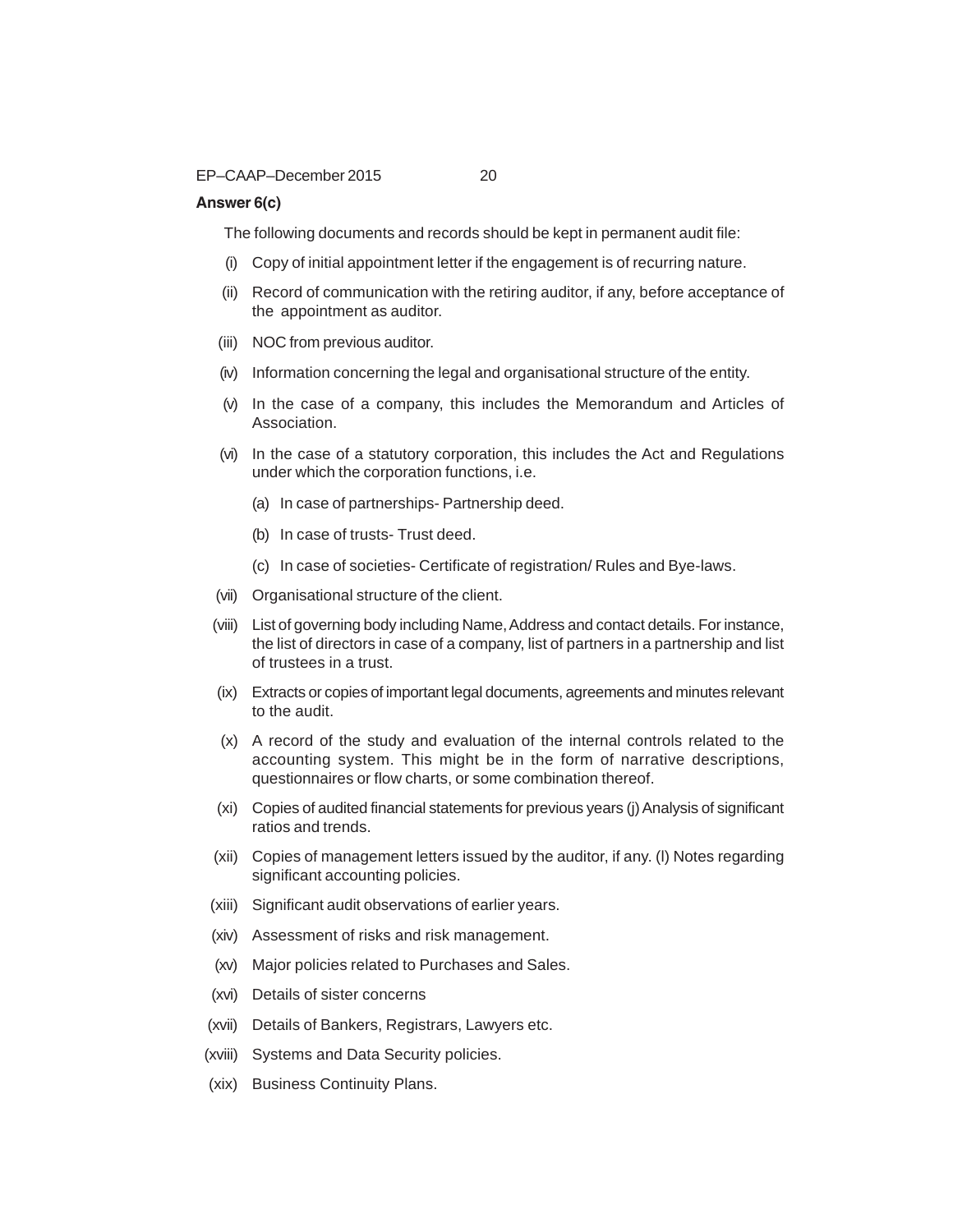# **Answer 6A(i)**

- (a) Yes, the company is subject to CAG audit. Every company of which 51% or more of the equity is held by the Government are to be audited by CAG. In the current case 80% of the equity share is held by the Central Govt.
- (b) Yes, the company is required to appoint internal auditor. As per section 138 of the companies Act, 2013 read with rule 13 of the Companies (Accounts) Rules, 2014, an unlisted public company having turnover of two hundred crores rupees or more during the preceding financial year shall be required to appoint internal auditor. In the present case turnover is Rs. 1750 crores.
- (c) Yes, the company is required to appoint secretarial auditor. As per section 204 of companies Act, 2013 read with rule 9 of the Companies (Appointment and Remuneration of Managerial Personnel) Rules, 2014' a public company having a turnover of rupees two hundred fifty crores or more is required to conduct secretarial audit. In the present case the turnover is Rs 1750 crores.
- (d) No, since it is a Govt. Company, it can't appoint a statutory auditor of its own. The statutory auditory is to be only appointed by CAG.
- (e) Yes, it is compulsory for the company to appoint cost auditor. As Per rule 4 of Companies (Cost Records and Audit) Rules, 2014, cost audit is applicable where the overall turnover of a company from regulated sector is Rs. 50 crores or more or of a company from non-regulated sector is Rs. 100 crores or more. Here the turnover is Rs 1750 Crores. (As the question is silent it is assumed that the operation of the company is covered under Companies (Cost Records and Audit) Rules, 2014.

#### **Answer 6A(ii)**

#### **Difference between Verification and Vouching**

Verification is made on the basis of vouching. So, verification is a part of vouching. Even though they have some differences which are as follows:

- (a) *Meaning* : Verification is the act of checking title, possession and valuation of assets but vouching is the act of checking the records with the help of evidential documents.
- (b) *Nature* : Verification is specially related to the assets and liabilities but vouching is related to all the accounting documents.
- (c) *Person* : Generally, assistant staff or auditor performs the work of vouching but auditor himself performs the work of verification.
- (d) *Time* : Vouching is made at the beginning of auditing but verification is made at the end of auditing or at the time of checking balance sheet.

#### **Answer 6A(iii)**

Review of sales and distribution function is very important from internal control point of view and it requires a detailed understanding of company business. The following aspects should be looked into to ascertain its soundness while reviewing sales return:

— Is the mechanism of schedule of authority exist for the sales return i.e. system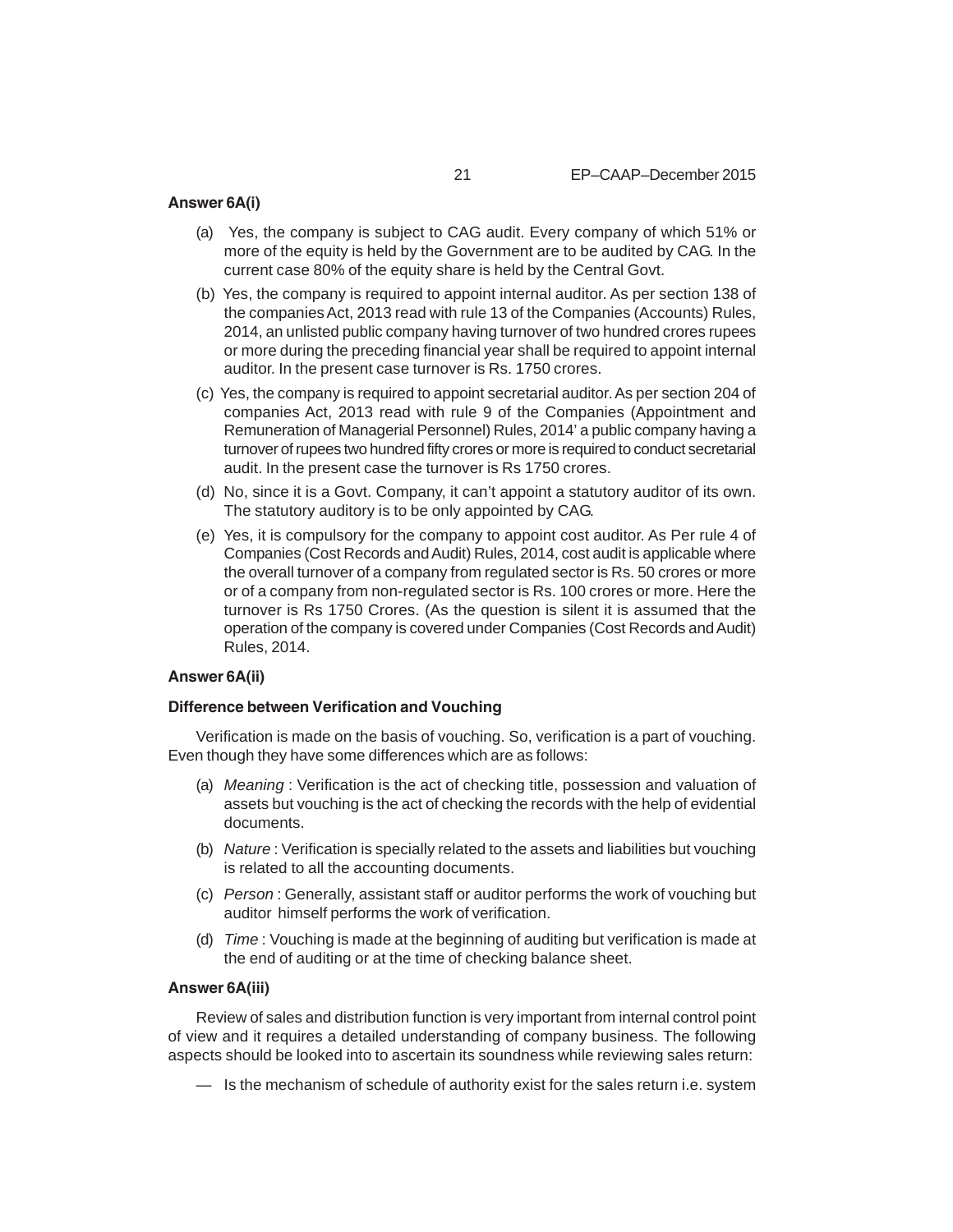#### EP–CAAP–December 2015 22

relating to sale returns prescribe limits on the authority of managers at various levels to accept return of goods?

- Are sale return analyzed with reference to the reason & necessary actions taken viz- a- viz reasons identified?
- Are the returned goods inspected before acceptance? Are returned goods duly accounted in inventory records?
- Is an inward return note prepared promptly against each sale return, indicating the quantity and specifications of the goods received back?
- Whether credit note are issued on the basis of inward returned note. Whether a proper control over the issue of credit notes especially with regard to the authority for issuing the same. Whether credit notes are properly checked with reference to the relevant inward return note before it is approved and sent to the customer? Are appropriate entries made in the books of account promptly? Check whether the excise paid is reversed for the returned goods or not?
- Is the sale commission paid in respect of goods returned recovered through an appropriate debit note?

\*\*\*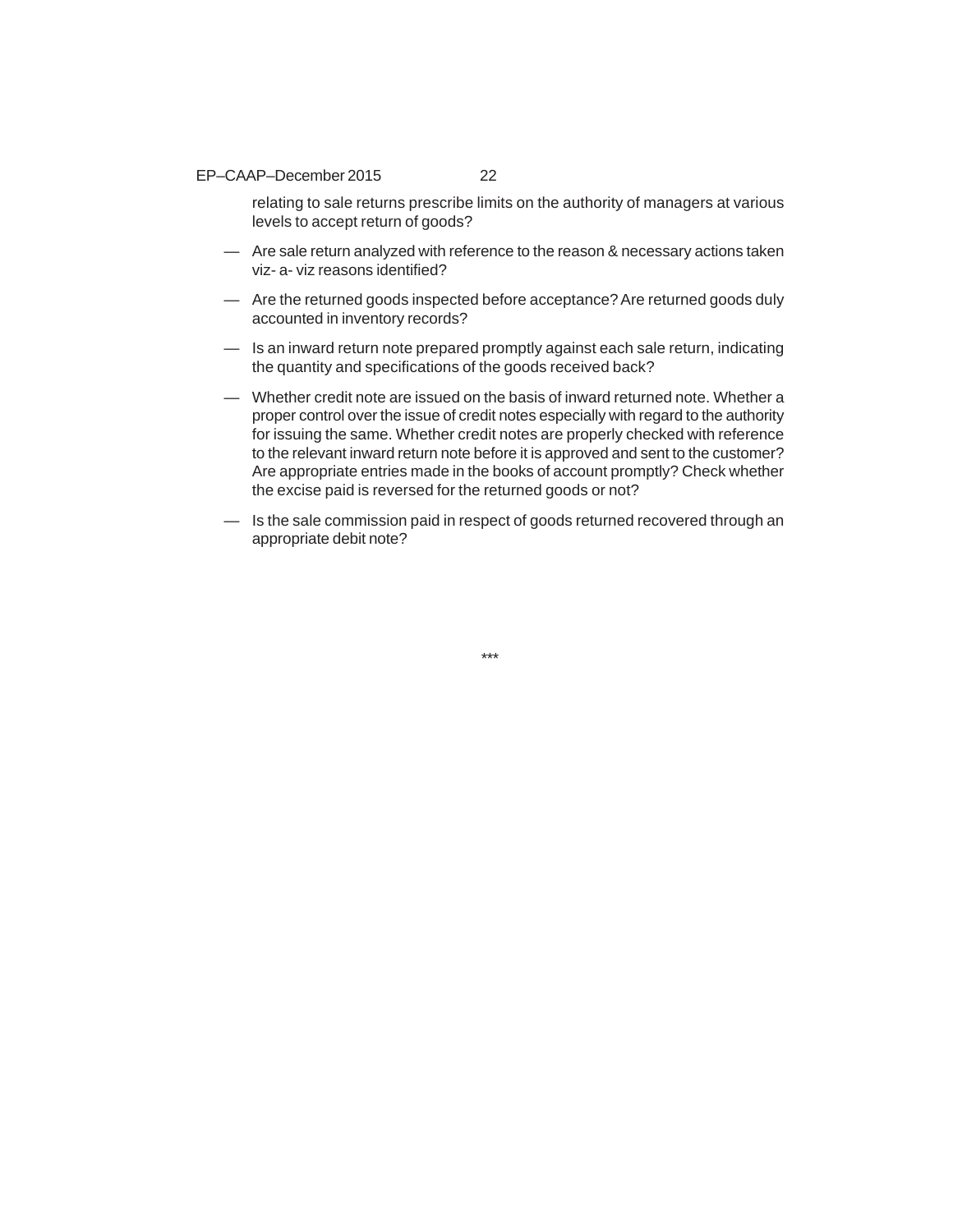# **CAPITAL MARKETS AND SECURITIES LAWS**

*Time allowed* : 3 hours *Maximum marks* : 100

**NOTE :** *Answer ALL Questions.*

# **PART A**

# **Question 1**

- *(a) Jai Ltd. announced issue of bonus shares in the ratio of 1:3 (i.e., one share for every three shares held). At present the face value of share is* `*10, current market price is* `*621. In addition, it announced split of shares by reducing the face value from* `*10 to* `*2. Calculate the share price if all other things remain constant. What would have been the situation if split would have been done before the issue of bonus shares ? (5 marks)*
- *(b) Somnath Ltd. has a share capital of 50,000 equity shares of* `*100 each. Market value is* `*250 per share. The company decides to make a rights issue to the existing shareholders in proportion of one new rights share of* `*100 at a premium of* `*30 per share for every 5 shares held. Calculate the value of rights.*

*(6 marks)*

*(c) What is SME exchange ? Explain the benefits of listing on SME exchange. (4 marks)*

# **Answer 1(a)**

| (i)  | Stock split post Bonus Issue                                                                         | Rs.   |  |  |
|------|------------------------------------------------------------------------------------------------------|-------|--|--|
|      | Market value of 3 shares required to be held by<br>shareholder $(3 \times 621)$                      | 1,863 |  |  |
|      | Add: Issue price of Bonus share (1x0)                                                                | 0     |  |  |
|      | Total price of 4 shares                                                                              | 1,863 |  |  |
|      | Stock split from Rs. 10/- to Rs. 2/-                                                                 |       |  |  |
|      | No. of shares post stock split $(4 \times 5)$                                                        | 20    |  |  |
|      | Average price (1863/20)                                                                              | 93.15 |  |  |
| (ii) | <b>Stock Split before Bonus Issue</b>                                                                |       |  |  |
|      | Market value of 3 shares required to be held by<br>shareholder (3 x 621)                             | 1,863 |  |  |
|      | No. of shares post stock split (3x5)                                                                 | 15    |  |  |
|      | No. of Bonus shares to be received (15/3)                                                            | 5     |  |  |
|      | Total price of 20 shares                                                                             | 1,863 |  |  |
|      | Average price (1863/20)                                                                              | 93.15 |  |  |
|      | بمام ومرامه فالمم راممهم مطه فل ورمانيون بهارم مطه وبأر معمومات مرورم الماريون برومطه وزروا Tlanne و |       |  |  |

Thus there would be no change in the situation if the stock split taken place before issue of bonus shares.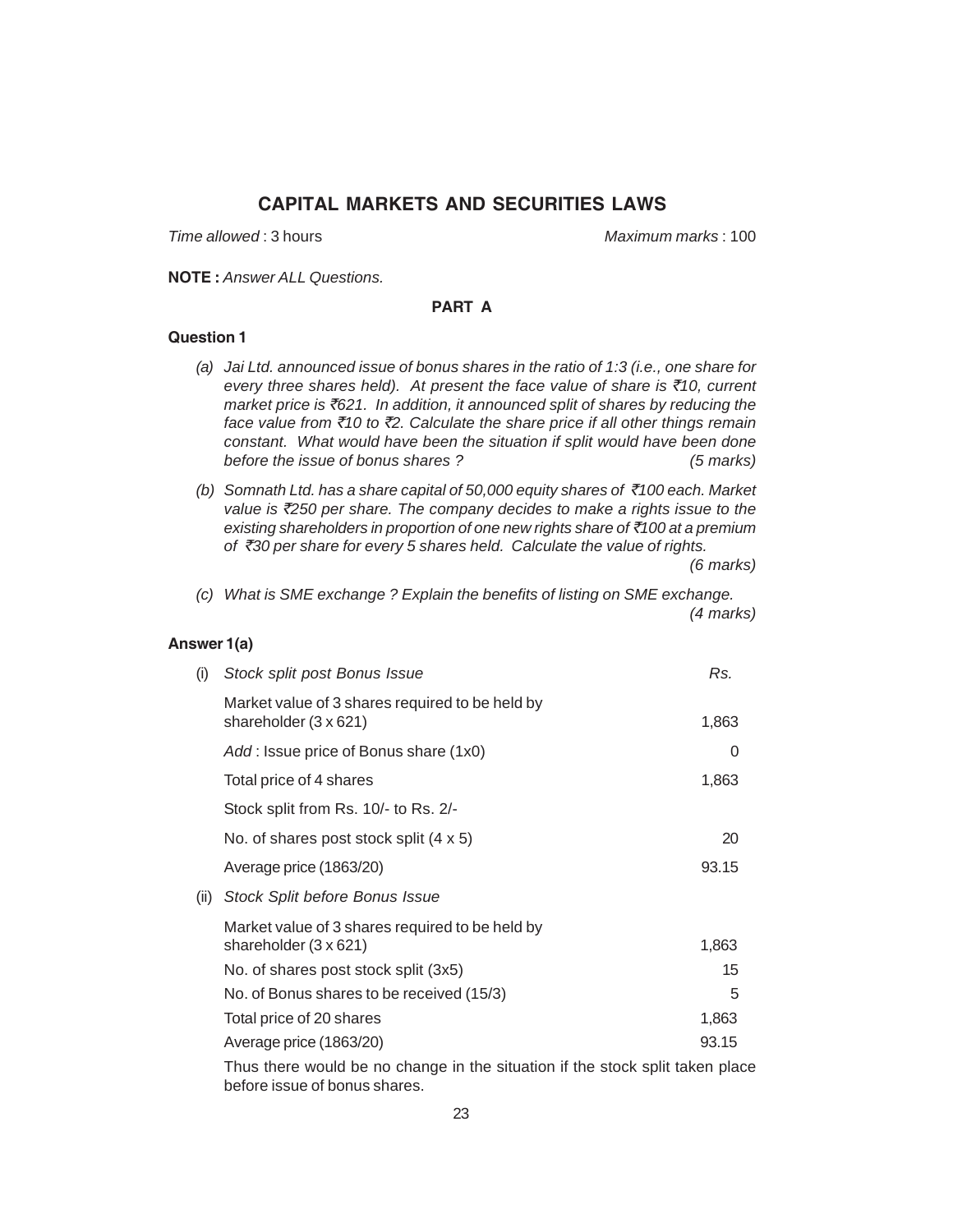EP–CM&SL–December 2015 24

**Answer 1(b)**

| <b>Computation of value of Rights:</b>                                       | Rs.   |
|------------------------------------------------------------------------------|-------|
| Market value of 5 shares required to be held by shareholder $(5 \times 250)$ | 1.250 |
| Add: Issue price of rights share (1 x 130)                                   | 130   |
| Total price of 6 shares                                                      | 1,380 |
| Average price per share (1380/6)                                             | 230   |
| Value of Rights $=$ Market value of the share-Average price of the share     |       |

 $=$  Rs. 250-230  $=$  Rs. 20

# **Answer 1(c)**

SME exchange means a trading platform of a recognised stock exchange having nationwide trading terminals permitted by SEBI to list the specified securities issued in accordance with SEBI (ICDR) Regulation and includes a stock exchange granted recognition for this purpose but does not include the Main Board.

# **Benefits of Listing on SME Exchange**

- Access to capital and future financing opportunities.
- Going public would provide the MSME's with equity financing opportunities to grow their business from expansion of operations to acquisitions.
- Companies in the growth phase tend to get over-leveraged at which point, banks are reluctant to provide further credit. Equity capital is then necessary to bring back strength to the balance sheet. The option of equity financing through the equity market allows the firm to not only raise long-term capital but also get further credit due through an additional equity infusion. The issuance of public shares expands the investor base, and this in turn will help set the stage for secondary equity financings, including private placements.
- In addition, Issuers often receive more favourable lending terms when borrowing from financial institutions. The mechanics of listing on a stock exchange (audited balance sheets, being subject to corporate governance norms etc) would address many of the transparency and informational asymmetry constraints that the financial institutions face in lending to the SME sector. In addition, equity financing lowers the debt burden leading to lower financing costs and healthier balance sheets for the firms. The continuing requirement for adhering to the stock market rules for the issuers lower the on-going information and monitoring costs for the banks.
- *Increased visibility and prestige*

Going public is likely to enhance the company's visibility. Greater public awareness gained through media coverage, publicly filed documents and coverage of stock by sector investment analysts can provide the SME with greater profile and credibility. This can result in a more diversified group of investors, which may increase the demand for that company's shares leading to an increase in the company's value.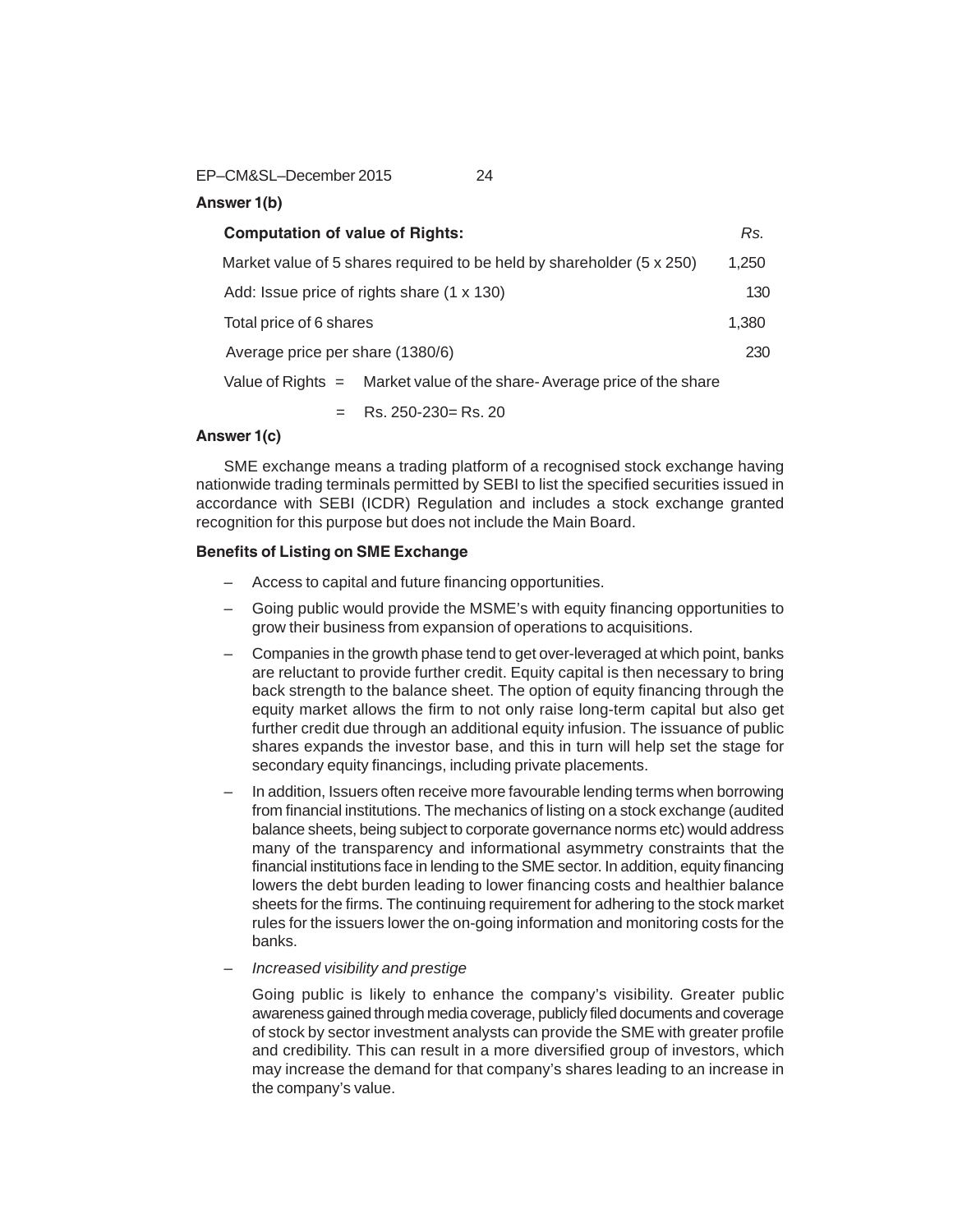– *Venture Capital (VC)*

It has been seen that there is greater vitality of venture capital in stock market centered systems. The underdeveloped equity culture has made it difficult for companies to both get into the VC phase as well as graduate from venture capital/startups phase to a scale of operations that would make them internationally competitive. A vibrant equity market would provide prove to be an added incentive for greater venture capital participation by providing an exit option leading to a reduction in their lock-in period.

– *Liquidity for shareholders*

Becoming a public company establishes a market for the company's shares, providing its investors with an efficient and regulated vehicle in which to trade their own shares. Greater liquidity in the public market can lead to better valuation for shares than would be seen through private transactions.

– *Create employee incentive mechanisms*

The employees of the SME enterprises can participate in the ownership of their own company and benefit from being a shareholder. This can serve to ensure stronger employee commitment to the company's performance and success. Share options in a public company have an immediate and tangible value to employees, especially as a recruitment incentive.

– *Facilitate growth through Mergers and Acquisitions*

As a public company, company's shares can be utilized as an acquisition currency to acquire target companies, instead of a direct cash offering. Using shares for an acquisition can be a tax efficient and cost effective vehicle to finance such a transaction.

– *Encourages Innovation & Entrepreneurial Spirit*

The ability of companies in their early stages of development to raise funds in the capital markets allows these companies to grow very quickly. This growth helps speed up the dissemination of new technologies throughout the economy. In addition, by raising the returns available from pursuing new ideas, technologies etc the capital markets facilitate entrepreneurial activities.

– *Efficient Risk Distribution*

The development of the capital markets has helped distribute risk more efficiently by transfer of risk to those best able to bear it. This ability to transfer risk facilitates greater risk- taking, but this increased risk-taking does not destabilize the economy. Thus the capital markets ensure that capital flows to its best uses and that riskier activity with higher payoffs are funded.

#### *Attempt all parts of either Q.No. 2 or Q.No. 2A*

#### **Question 2**

*Explain the following :*

- *(a) Primary market is of great significance to the economy of a country.*
- *(b) Credit rating is useful to both investors and issuers.*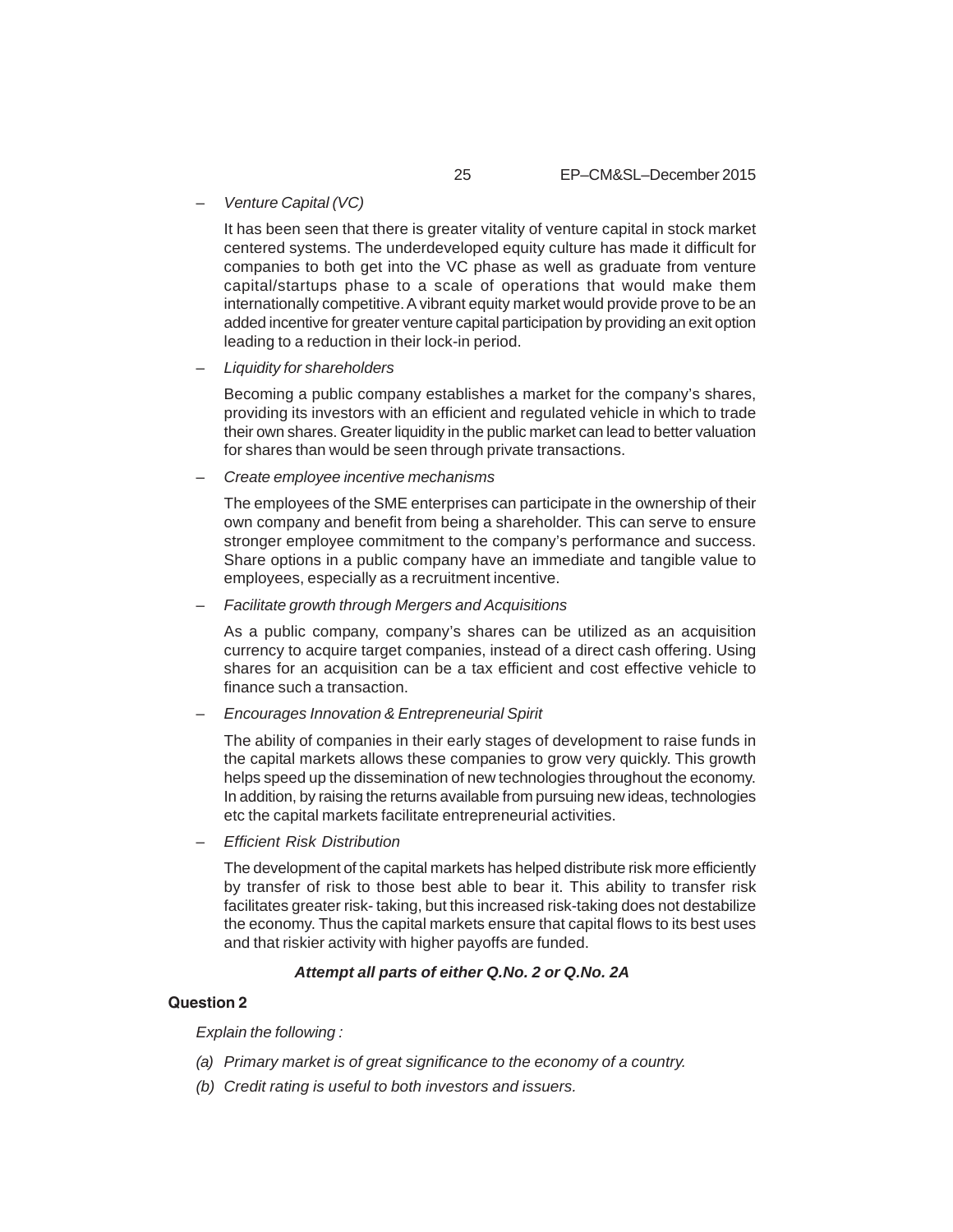EP–CM&SL–December 2015 26

*(c) Stock market indices are the barometers of stock markets.*

*(d) Participants in the money market.*

*(e) Venture capital funds invest in all types of securities. (3 marks each)*

# *OR (Alternate question to Q.No. 2)*

#### **Question 2A**

- *(i) In capital market, a trustee is having a number of rights and obligations. Is it correct ? Describe the rights and obligations of a trustee. (6 marks)*
- *(ii) Is there any advertisement code for mutual funds ? Comment. (6 marks)*
- *(iii) What do you understand by alternative investment fund ? How they are different from mutual funds ? (3 marks)*

#### **Answer 2(a)**

The market wherein resources are mobilised by companies through issue of new securities is called the primary market. The issuer of securities sells the securities in the primary market to raise funds for investment and/or to discharge some obligation. The Primary Market (New Issues) is of great significance to the economy of a country. It is through the primary market that funds flow for productive purposes from investors to entrepreneurs. The latter use the funds for creating new products and rendering services to customers in India and abroad. The primary market creates and offers the merchandise for the secondary market.

# **Answer 2(b)**

Credit rating is useful both to investors and issuers. The main purpose of credit rating is to communicate to the investors the relative ranking of the default loss probability for a given fixed income investment, in comparison with other rated instruments. Investors also use the industry reports, corporate reports, seminars and open access provided by the credit rating agencies. The market places immense faith in opinion of credit rating agencies, hence the issuers also depend on their critical analysis. This enables the issuers of highly rated instruments to access the market even during adverse market conditions.

#### **Answer 2(c)**

The stock exchanges play a cardinal role in promoting the level of capital formation through effective mobilisation of savings and ensuring investment safety. Government's policy is so moulded that creation of wealth through products and services is facilitated and surpluses and profits are channelised into productive uses through capital market operations. Higher new investments from public and institutions lead to higher liquidity and ultimately higher stock market indices. That is why, it is said that changes in the stock market index is indicative of the concurrent changes in the economy and hence, termed as "barometer" of an economy. Stock index is taken to be the benchmark both for investors as well as corporate entities. On one hand where movement in stock indices reflect investment avenues at the disposal of investors, on the other hand, indices also reflect the scope of business opportunities for the corporate players for their prospective ventures and business proposals. All and all, stock exchanges are upheld as the barometer of the economy.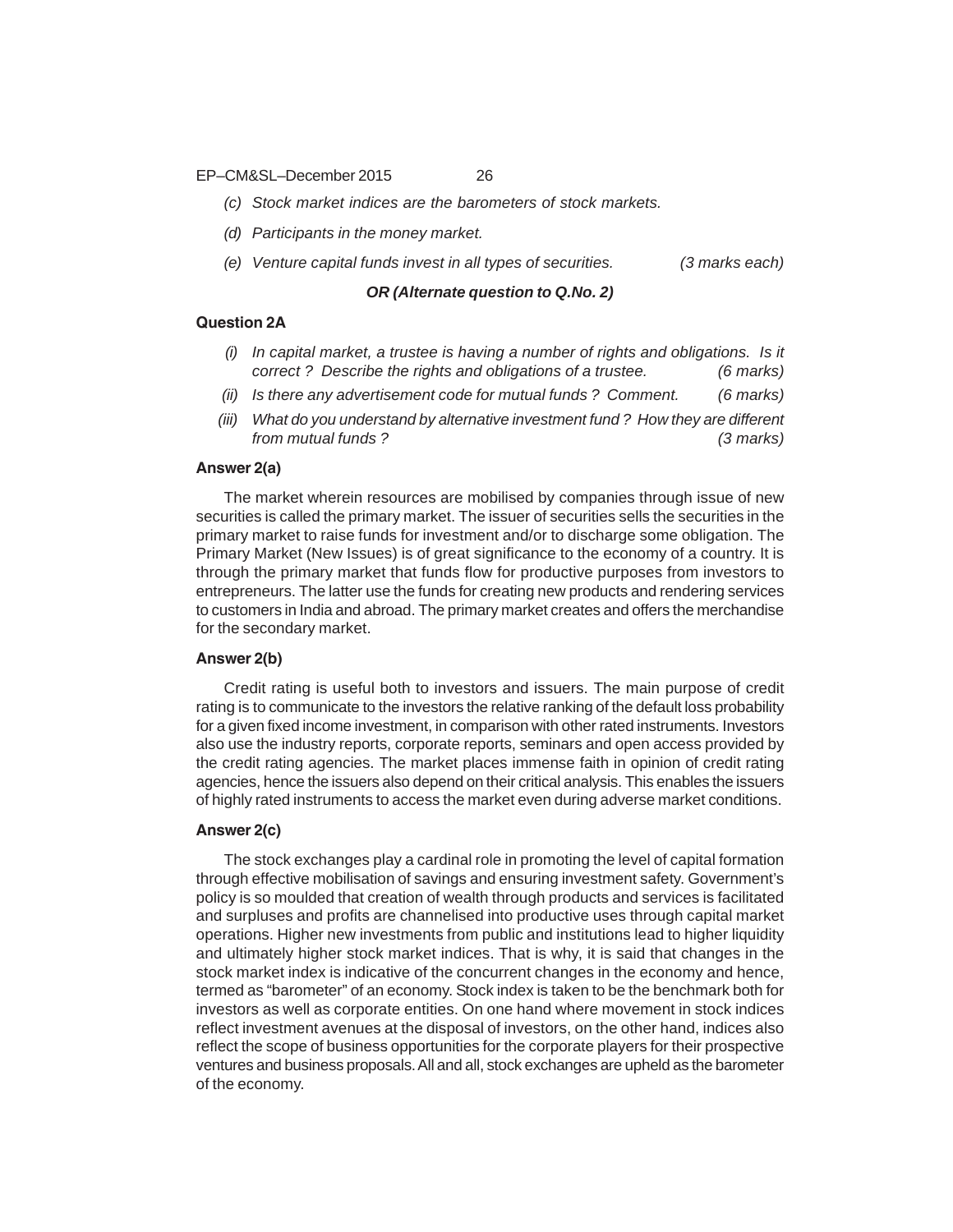#### **Answer 2(d)**

Though there are few types of players in money market, the role and the level of participation by each type of player differs largely. Government is an active player in the money market and in most of the economies; it constitutes the biggest borrower in this market. Another dominant player in the money market is the banking industry. Banks mobilize deposits of savers in lending to investors of the economy. Other institutional players like financial institutions, corporates, mutual funds (MFs), Foreign institutional investors (FIIs) etc. also transact in money market to fulfill their respective short term finance deficits and short falls.

#### **Answer 2(e)**

A venture capital funds primarily invest in unlisted securities of start ups, emerging or early stage venture capital undertakings mainly involved in new products, new services, technology or intellectual property rights based activities or a new business model.

 A venture capitalist is a person or investment firm that makes venture investments, and these venture capitalists are expected to bring managerial and technical expertise as well as capital to their investments. Venture capital fund may invest in securities of foreign companies subject to such conditions or guidelines that may be stipulated or issued by the Reserve Bank of India and SEBI from time to time.

# *OR (Alternate question to Q. No. 2)*

#### **Answer 2A(i)**

Yes, The statement is correct. The trustee has a right and also a number of obligations. Regulation 18 of SEBI (Mutual Funds) regulations, 1996 lays down the following rights and obligations for the trustees:

- (1) The trustees and the AMC shall with the prior approval of SEBI enter into an investment management agreement.
- (2) Such agreement shall contain all the clauses as prescribed in these Regulations or as well as other clauses necessary for the purpose of making investments; The fourth Schedule contains clauses which are to be included as contents of the investment management agreement.
- (3) The trustees are entitled to obtain from the AMC all the information which the trustees consider necessary;
- (4) The trustees shall ensure before the launch of any scheme that the asset management company has—
	- (a) systems in place for its back office, dealing room and accounting;
	- (b) appointed all key personnel including fund manager(s) for the scheme(s) and submitted their bio-data which shall contain the educational qualification, past experience in the securities market with the trustees, within 15 days of their appointment;
	- (c) appointed auditors to audit its accounts;
	- (d) appointed a compliance officer who shall responsible for monitoring the compliance of the Act, rules and regulations, notifications, guidelines, instructions etc. issued by the board or the Central Government and for redressal of investors grievances.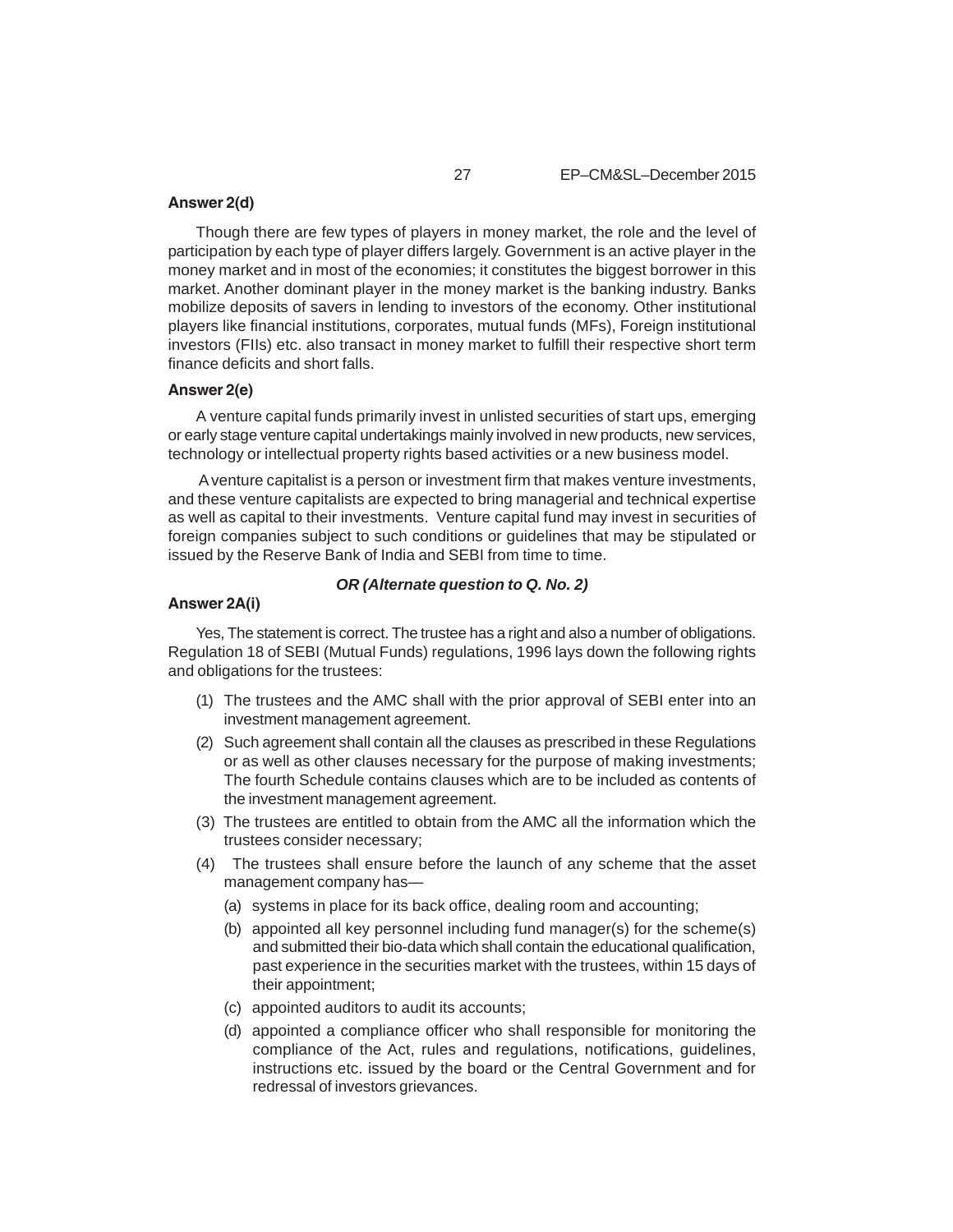EP–CM&SL–December 2015 28

- (e) appointed registrars and laid down parameters for their supervision;
- (f) prepared a compliance manual and designed internal control mechanisms including internal audit systems;
- (g) specified norms for empanelment of brokers and marketing agents;
- (h) obtained, wherever required under these regulations, prior in-principle approval from the recognized stock exchange(s) where units are proposed to be listed.
- (5) The compliance officer appointed under clause (d) of sub-regulation (4) shall in immediately and independently report to SEBI any non-compliance observed by him.
- (6) The trustees shall ensure that the asset management company (AMC) has been diligent in empanelling the brokers, in monitoring the securities transactions with brokers and avoiding undue concentration of business with any broker;
- (7) The trustees shall ensure the AMC has not given any undue or unfair advantage to any associate or dealt with any of the associates of the AMC in a manner detrimental to the interest of the unit holders;
- (8) The trustees shall ensure that the transaction entered into by the AMC or in accordance with these regulations and the mutual fund scheme concerned;
- (9) The trustees shall ensure that the AMC has been managing the mutual fund schemes independently of other activities and have taken adequate steps to ensure that the interest of the investors of one scheme are not being compromised with those of any other scheme or of other activities of the AMC;
- (10) The trustees shall ensure that all the activities of the AMC are in accordance with the provisions of these regulations;

# **Answer 2A(ii)**

Yes, Schedule Six of SEBI (Mutual Funds) Regulations, 1996 provides for advertisement code for mutual funds which are mentioned below:

- (a) Advertisements shall be accurate, true, fair, clear, complete, unambiguous and concise.
- (b) Advertisements shall not contain statements which are false, misleading, biased or deceptive, based on assumption/projections and shall not contain any testimonials or any ranking based on any criteria.
- (c) Advertisements shall not be so designed as likely to be misunderstood or likely to disguise the significance of any statement. Advertisements shall not contain statements which directly or by implication or by omission may mislead the investor.
- (d) Advertisements shall not carry any slogan that is exaggerated or unwarranted or slogan that is inconsistent with or unrelated to the nature and risk and return profile of the product.
- (e) No celebrities shall form part of the advertisement.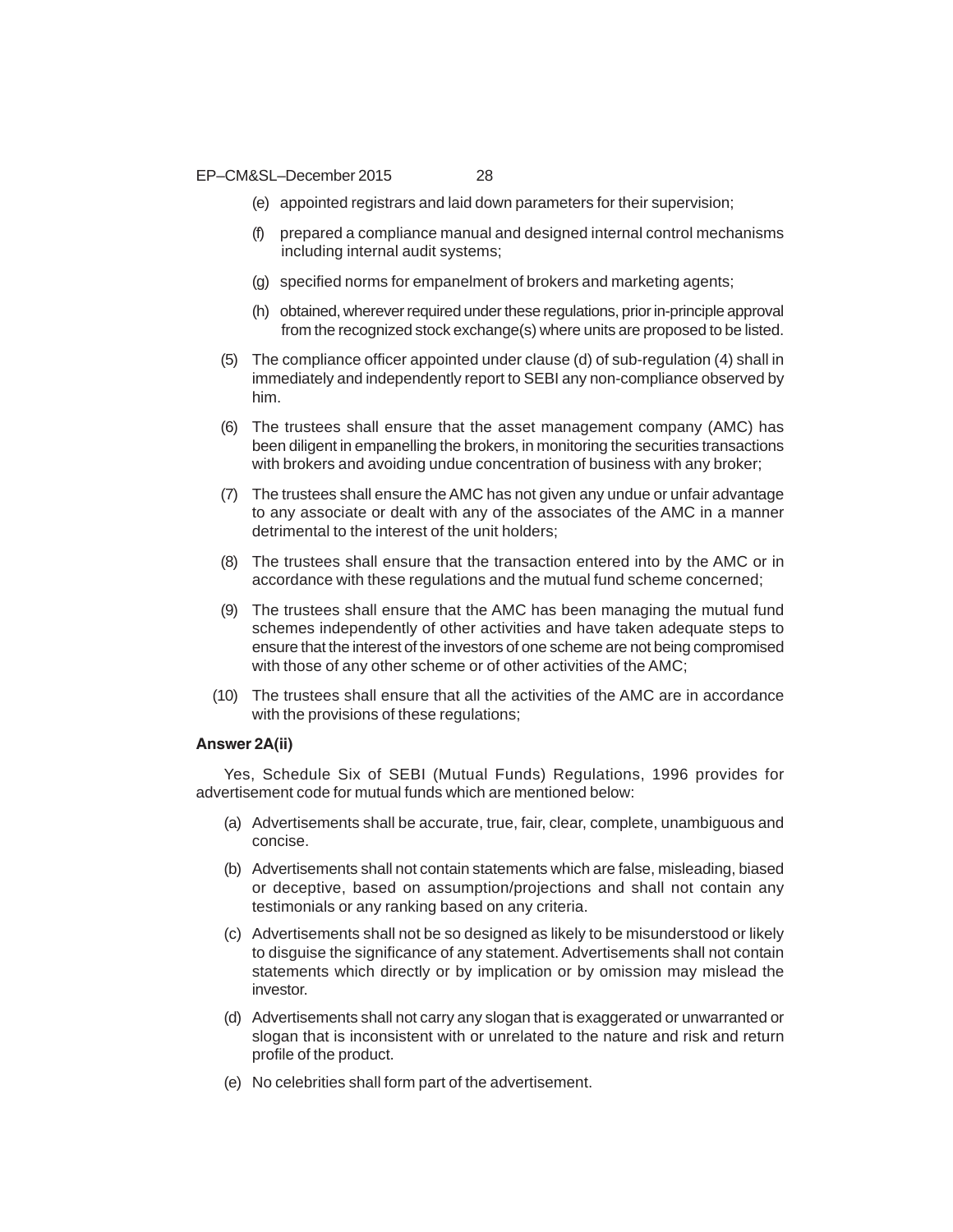- (f) Advertisements shall not be so framed as to exploit the lack of experience or knowledge of the investors. Extensive use of technical or legal terminology or complex language and the inclusion of excessive details which may detract the investors should be avoided.
- (g) Advertisements shall contain information which is timely and consistent with the disclosures made in the Scheme Information Document, Statement of Additional Information and the Key Information Memorandum.
- (h) No advertisement shall directly or indirectly discredit other advertisements or make unfair comparisons.
- (i) Advertisements shall be accompanied by a standard warning in legible fonts which states 'Mutual Fund investments are subject to market risks, read all scheme related documents carefully.' No addition or deletion of words shall be made to the standard warning.
- (j) In audio-visual media based advertisements, the standard warning in visual and accompanying voice over reiteration shall be audible in a clear and understandable manner. For example, in standard warning both the visual and the voice over reiteration containing 14 words running for at least 5 seconds may be considered as clear and understandable.

# **Answer 2A(iii)**

SEBI(Alternative Investment Funds) Regulations, 2012 provides that an Alternative investment fund (AIF) means any fund established in India in the form of a trust, company, limited liability partnership or a body corporate which:-

- (i) is a privately pooled investment vehicle that collects funds from investors, whether Indian or foreign, for investing it in accordance with a defined investment policy for the benefit of its investors; and
- (ii) is not covered under the SEBI (Mutual Funds) Regulations, 1996, SEBI (Collective Investment Schemes) Regulations, 1999 or any other regulations of SEBI, which aims to regulate fund management activities.

However, SEBI (Alternative Investment Funds) Regulations, 2012 provides the list of funds which are excluded from the definition subject to certain conditions.

A Mutual Fund is a trust that pools the savings of a number of investors who share a common financial goal. The money thus collected is then invested in capital market instruments such as shares, debentures and other securities. Mutual Funds in India are governed by the SEBI (Mutual Fund) Regulations 1996 as amended from time to time.

#### **Question 3**

- *(a) The debt market in India comprises mainly of two segments, i.e., the government securities market and corporate securities market. Discuss in brief. (5 marks)*
- *(b) Explain briefly the roles and responsibilities of 'Registrar to an issue' in an initial public offer (IPO). (5 marks)*
- *(c) Discuss the mechanism of securities lending and borrowing (SLB) schemes. (5 marks)*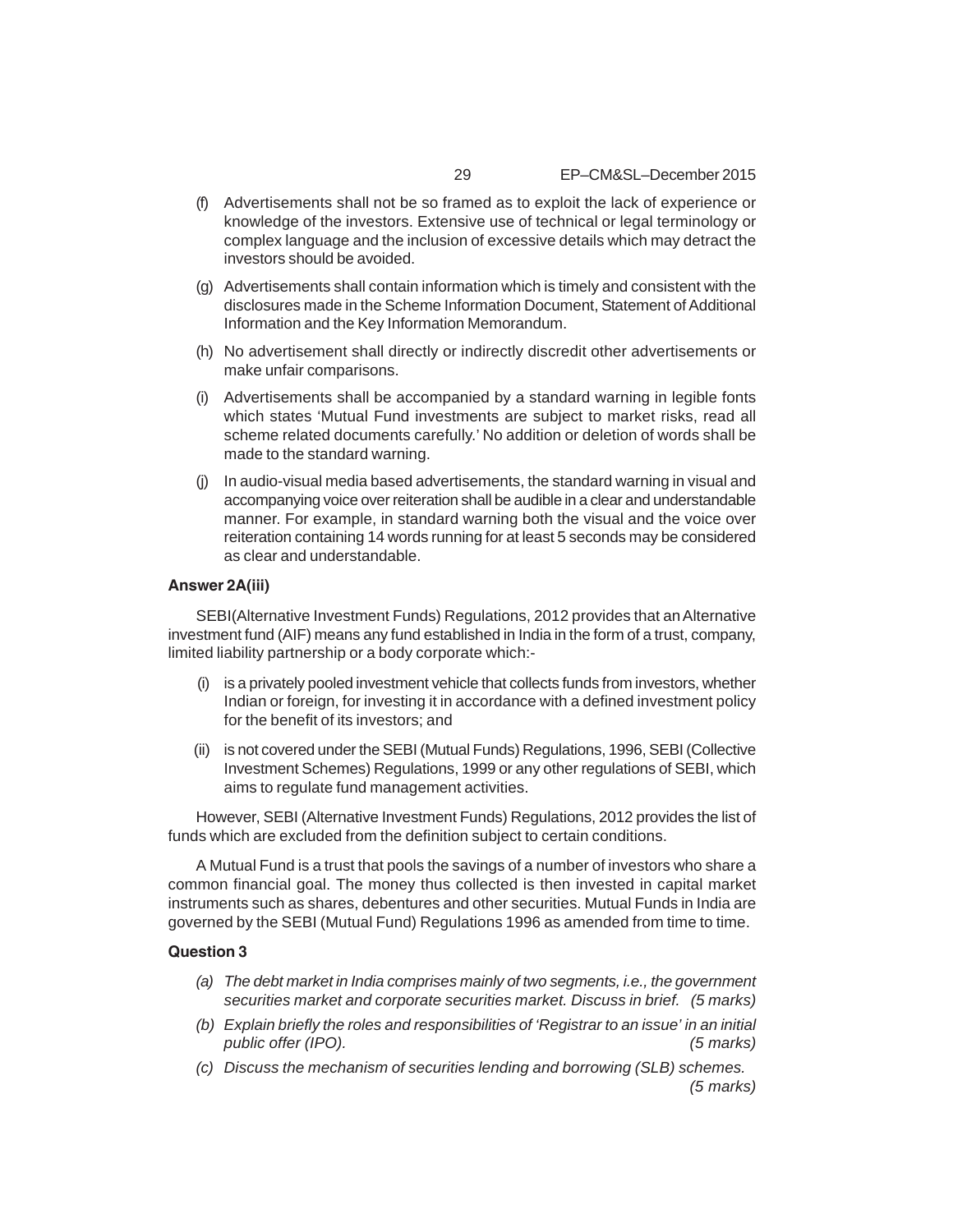EP–CM&SL–December 2015 30

# **Answer 3(a)**

The debt market in India comprises mainly of two segments viz., the Government securities market consisting of Central and State Governments securities, Zero Coupon Bonds (ZCBs), Floating Rate Bonds (FRBs), T-Bills etc. and the corporate securities market consisting of fixed interest (FI) bonds, PSU bonds, and Debentures/Corporate bonds. Government securities form the major part of the market in terms of outstanding issues, market capitalization and trading value. The trading of government securities on the Stock exchanges is currently through Negotiated Dealing System using members of BSE Ltd. / NSE Ltd. and these trades are required to be reported to the exchange. The bulk of the corporate bonds, being privately placed, were, however, not listed on the stock exchanges. Two Depositories, National Securities Depository Limited (NSDL) and Central Depository Services (India) Limited (CDSL) maintain records of holding of securities in a dematerialized form. Records of holding of government securities for wholesale dealers like banks/Primary Dealers (PDs) and other financial institutions are maintained by the RBI.

# **Answer 3(b)**

The Registrars to an Issue and Share Transfer Agents constitute an important category of intermediaries in the primary market. They render very useful services in mobilising new capital and facilitating proper records of the details of the investors, so that the basis for allotment could be decided and allotment ensured as per SEBI Regulations.

They also render service to the existing companies in servicing the share capital contributed by the investors. The system of share transfers gives liquidity to the investment and helps the investors to easily acquire or dispose off shares in the secondary market. The share transfer agents who have the necessary expertise, trained staff, reliable infrastructure and SEBI licence to render services to the corporates by undertaking and executing the transfer and transmission work relating to the company's shares and securities. Thus, they have a role to play both in the primary and the secondary markets.

#### **Answer 3(c)**

Securities' Lending and Borrowing describes the market practice whereby securities are temporarily transferred by one party (the lender) to another (the borrower) via an approved intermediary. The Borrower is obliged to return them either on demand or at the end of an agreed term and also has an option to early return. Lender may recall securities at any time within normal market settlement cycle. The broad framework for Securities Lending and Borrowing mechanism is as follows:

- To begin with, the securities traded in F&O segment shall be eligible for lending & borrowing under the scheme.
- Any lender or borrower who wishes to extend an existing lent or borrow position shall be permitted to roll-over such positions i.e. a lender who is due to receive securities in the pay out of an SLB session, may extend the period of lending. Similarly, a borrower who has to return borrowed securities in the pay- in of an SLB session, may, through the same SLB session, extend the period of borrowing.
- The roll-over shall be conducted as part of the SLB session.
- Rollover shall not permit netting of counter positions, i.e. netting between the 'borrowed' and 'lent' positions of a client.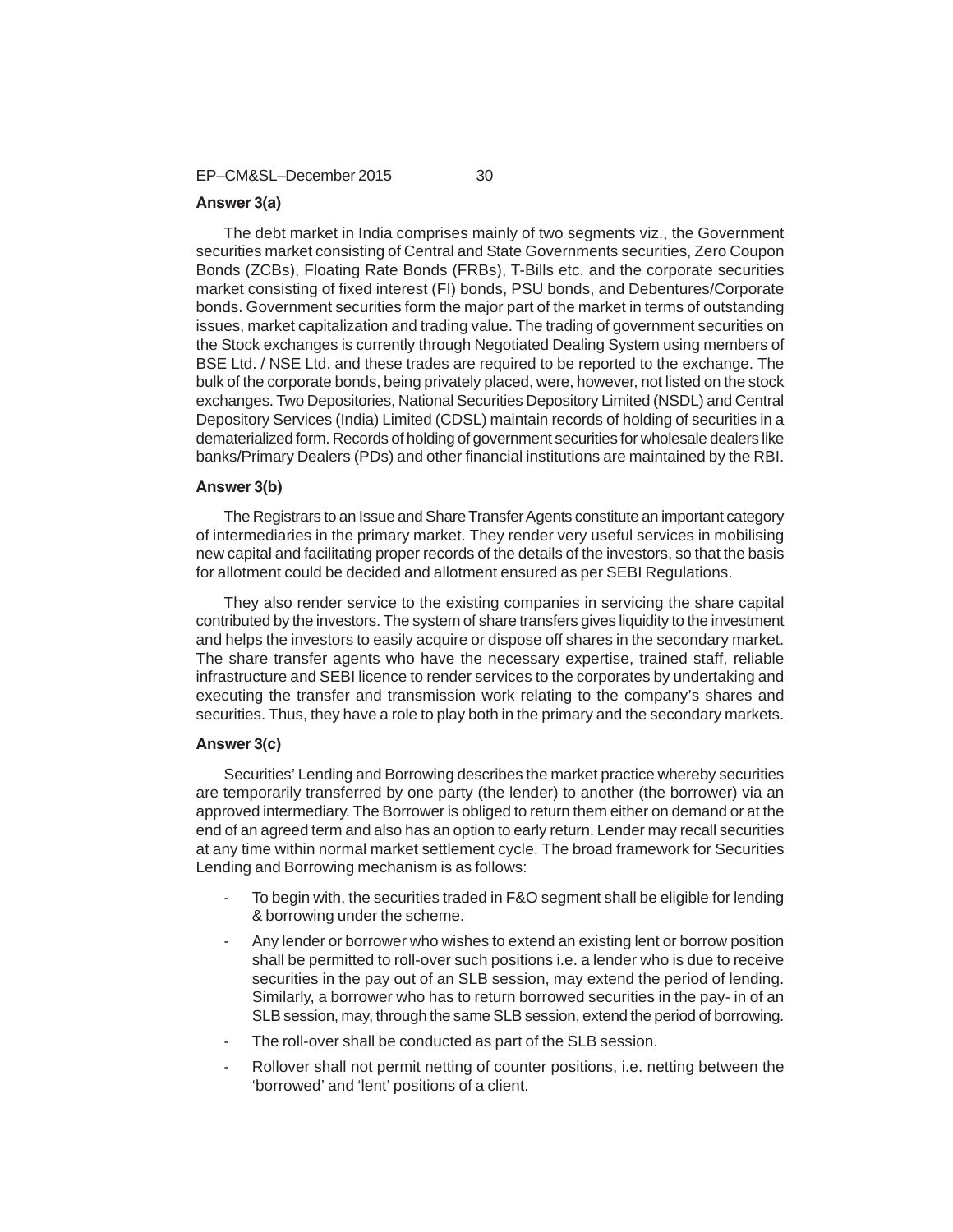- Roll-over shall be available for a period of 3 months i.e. the original contract plus 2 rollover contracts.
- The tenure of lending/borrowing shall be fixed as standardised contracts. To start with, contracts with tenure of 30 trading days may be introduced.
- The settlement cycle for SLB transactions shall be on T+1 basis.
- The settlement of lending and borrowing transactions shall be independent of normal market settlement.
- The settlement of the lending and borrowing transactions shall be done on a gross basis at the level of the clients i.e. no netting of transactions at any level will be permitted.

# **Question 4**

- *(a) Distinguish between the following :*
	- *(i) 'Hybrid funds' and 'hybrid instruments'.*
	- *(ii) 'FCCB' and 'FCEB'.*
	- *(iii) 'Benchmarked instruments' and 'pure instruments'. (2 marks each)*
- *(b) Explain briefly the following :*
	- *(i) Indian depository receipts*
	- *(ii) Share warrants*
	- *(iii) Futures and options. (3 marks each)*

#### **Answer 4(a)(i)**

#### **'Hybrid funds' and 'hybrid Instruments'**

Hybrid funds are a type of mutual funds that buys a combination of common stock, preferred stock, bonds, and short-term bonds, to provide both income and capital appreciation while avoiding excessive risk. Hybrid instruments are those which are created by combining the features of equity with bond, preference and equity etc. Examples of Hybrid instruments are: Convertible preference shares, Cumulative convertible preference shares, convertible debentures, non convertible debentures with equity warrants, partly convertible debentures etc.

#### **Answer 4(a)(ii)**

#### **'FCCB' and 'FCEB'**

Foreign Currency Convertible Bonds (FCCBs) are issued by a company to nonresidents giving them the option to either convert them into shares of the same company at a predetermined price or have the bonds redeemed. On the other hand, Foreign Currency Exchangeable Bonds (FCEBs) are issued by the investment or holding company of a group to non-residents which are exchangeable for the shares of the specified company at a predetermined price. The key difference, therefore, is while FCCB involves just one company, FCEB involves at least two companies where the bonds are issued by a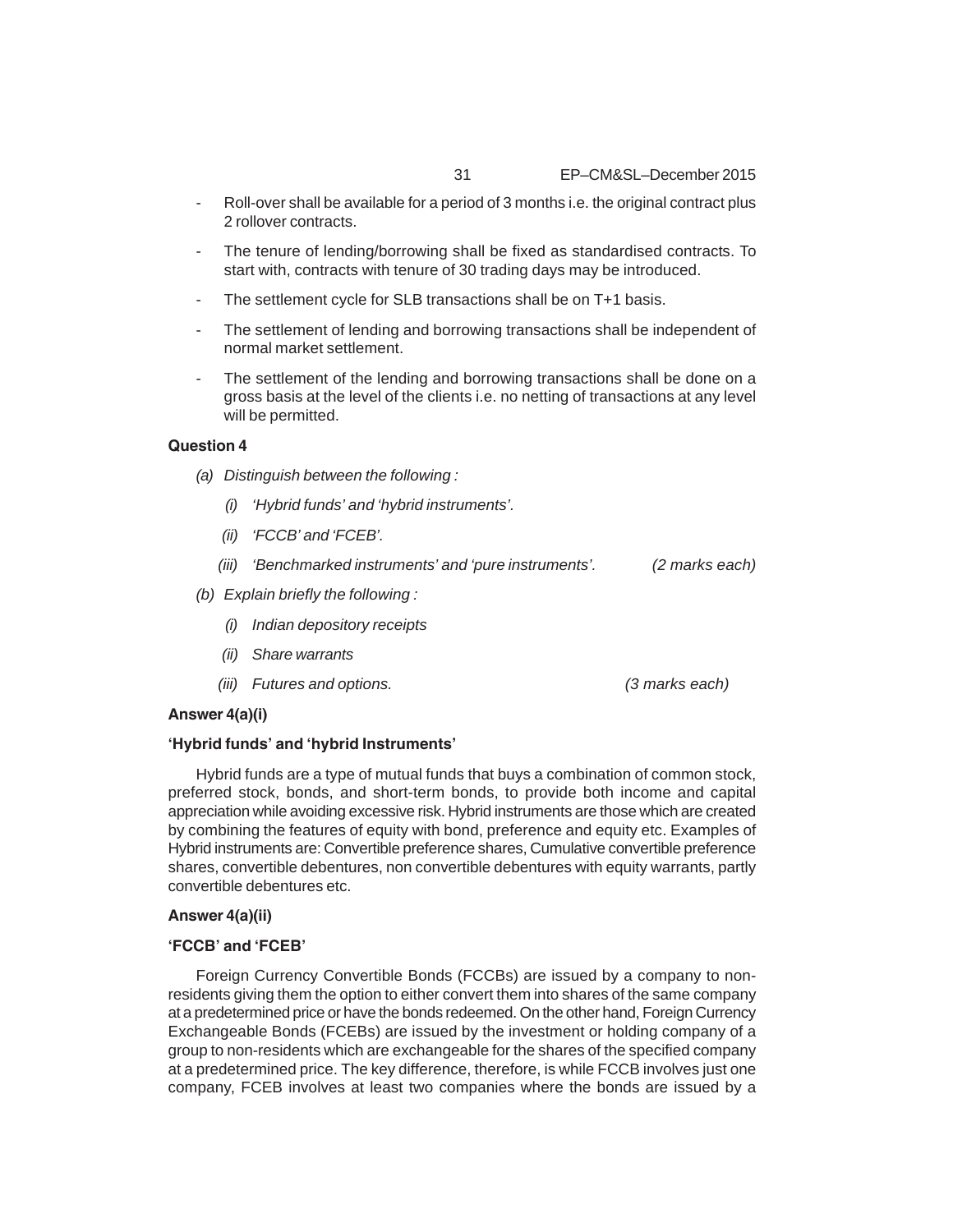#### EP–CM&SL–December 2015 32

company while the shares are of 'offered company' whose shares should be listed on stock exchange.

# **Answer 4(a)(iii)**

# **'Benchmarked instruments' and 'pure instruments'**

These are certain debt instruments wherein the fixed income earned is based on a benchmark. For instance the floating interest rate funds are benchmarked to either the LIBOR or MIBOR. Equity shares, preference shares and debentures/ bonds which were issued with their basic characteristics in tact without mixing features of other classes of instruments are called pure instruments.

# **Answer 4(b)(i)**

# **Indian Depository Receipts**

According to Section 2(48) of the Companies Act, 2013 "Indian Depository Receipt" means any instruction in the form of a depository receipt created by a domestic depository in India and authorised by a company incorporated outside India making an issue of such depository receipts. In other words,

An IDR is an instrument-

- denominated in Indian Rupees
- in the form of a depository receipt
- created by a Domestic Depository (custodian of securities registered with SEBI)
- against the underlying equity of issuing foreign company.

Section 390 of the Companies Act, 2013 and Rule 13 of Companies (Registration of Foreign Companies) Rules, 2014 lays down the procedure for issue of IDRs. Apart from this, a company has to comply with Chapter X and XA of SEBI (ICDR) Regulations, 2009 to issue IDRs or a rights issue of IDRs.

### **Answer 4(b)(ii)**

#### **Share Warrants**

A warrant is like an option issued by a company that gives the holder the right to buy stock from the company at a specified price within a certain designated time period. Generally, warrants are issued by the company whose stock underlies the warrant and when an investor exercises a warrant, he or she buys stock from the company. A stock warrant is a way for a company to raise money through equity (stocks). A stock warrant is a smart way to own shares of a company because a warrant usually is offered at a price lower than that of a stock option.

# **Answer 4(b)(iii)**

#### **Futures and options**

Futures is a contract between two parties to buy or sell a underlying asset of standardized quantity and quality for a price agreed upon specified day with delivery and payment occurring at a specified future date. Underlying assets for the purpose include equities, foreign exchange, interest bearing securities and commodities. An option contract conveys the right, but not the obligation, to buy or sell a specific security or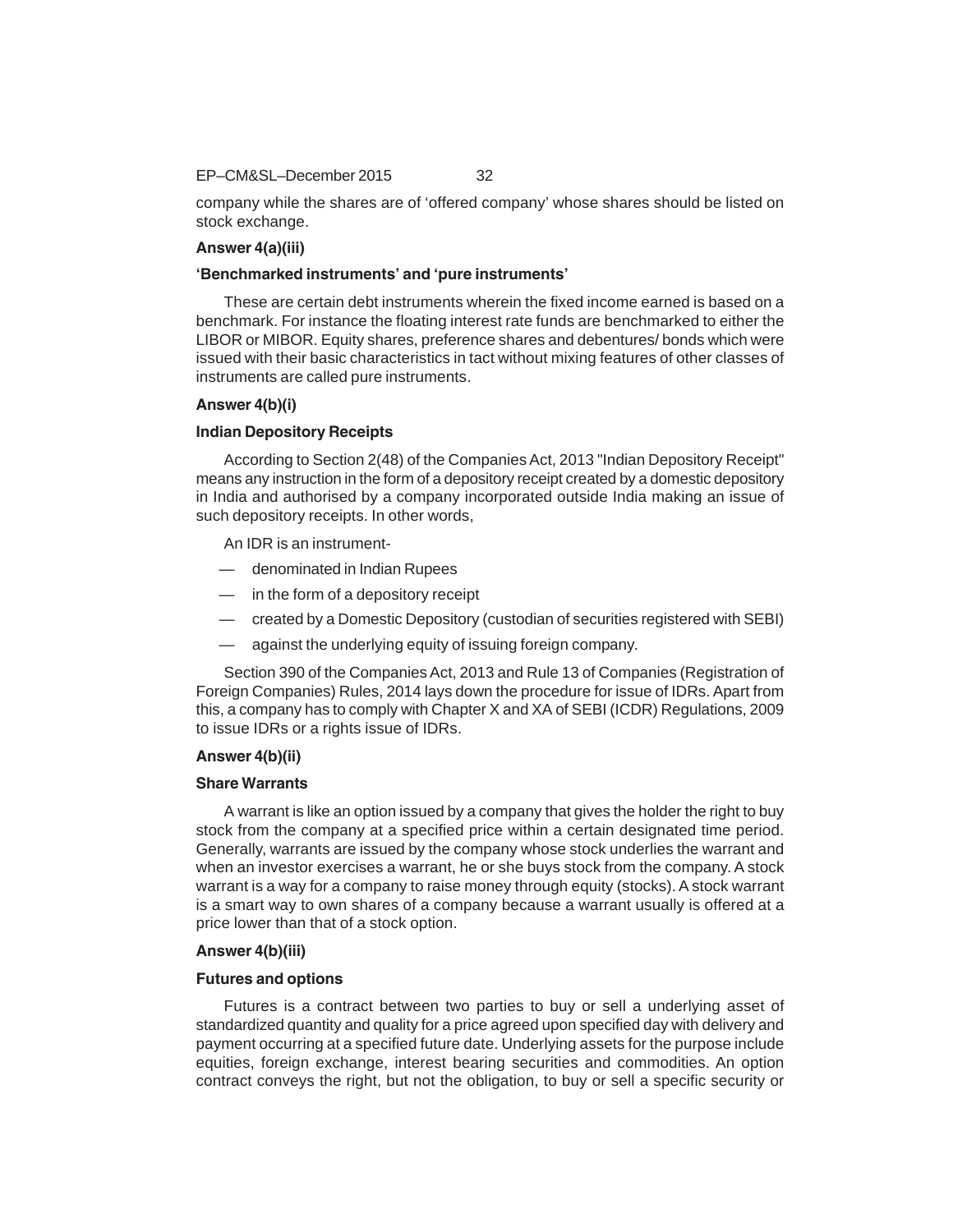commodity at specified price within a specified period of time. Options may be Put or Call options. The right to buy is referred to as a call option whereas the right to sell is known as a put option.

#### **PART B**

#### **Question 5**

- *(a) "SCORES is an organisation to measure the performance of limited companies." Comment. (6 marks)*
- *(b) Nikhil Ltd., a listed company is confused about the composition of Board of directors, seeks your advice regarding the composition of Board of directors as per clause 49(II)(A) of the Listing Agreement. As a Company Secretary of Nikhil Ltd., offer your suggestions by highlighting the clause. (6 marks)*
- *(c) Whether fast track issue can be proceeded just like an IPO or, are there any other conditions to fast track issue ? Explain. (8 marks)*

# **Answer 5(a)**

The given statement is not correct. SCORES (SEBI Complaints Redress System) is a web based centralized grievance redress system of SEBI. SCORES enables investors to lodge and follow up their complaints and track the status of redressal of such complaints online from the above website from anywhere. This enables the market intermediaries and listed companies to receive the complaints online from investors, redress such complaints and report redressal online. All the activities starting from lodging of a complaint till its closure by SEBI would be online in an automated environment and the complainant can view the status of his complaint online. An investor, who is not familiar with SCORES or does not have access to SCORES, can lodge complaints in physical form at any of the offices of SEBI. Such complaints would be scanned and also uploaded in SCORES for processing.

#### **Answer 5(b)**

As per clause 49 (II) (A) of the listing agreement, the following should be the composition of Nikhil Ltd.:

The Board of Directors of the company shall have an optimum combination of executive and non-executive directors with at least one woman director and not less than fifty percent of the Board of Directors comprising non-executive directors.

Where the Chairman of the Board is a non-executive director, at least one-third of the Board should comprise independent directors and in case the company does not have a regular non-executive Chairman, at least half of the Board should comprise independent directors.

Provided that where the regular non-executive Chairman is a promoter of the company or is related to any promoter or person occupying management positions at the Board level or at one level below the Board, at least one-half of the Board of the company shall consist of independent directors.

# **Answer 5(c)**

SEBI has prescribed certain specified requirements to make Fast Track Issues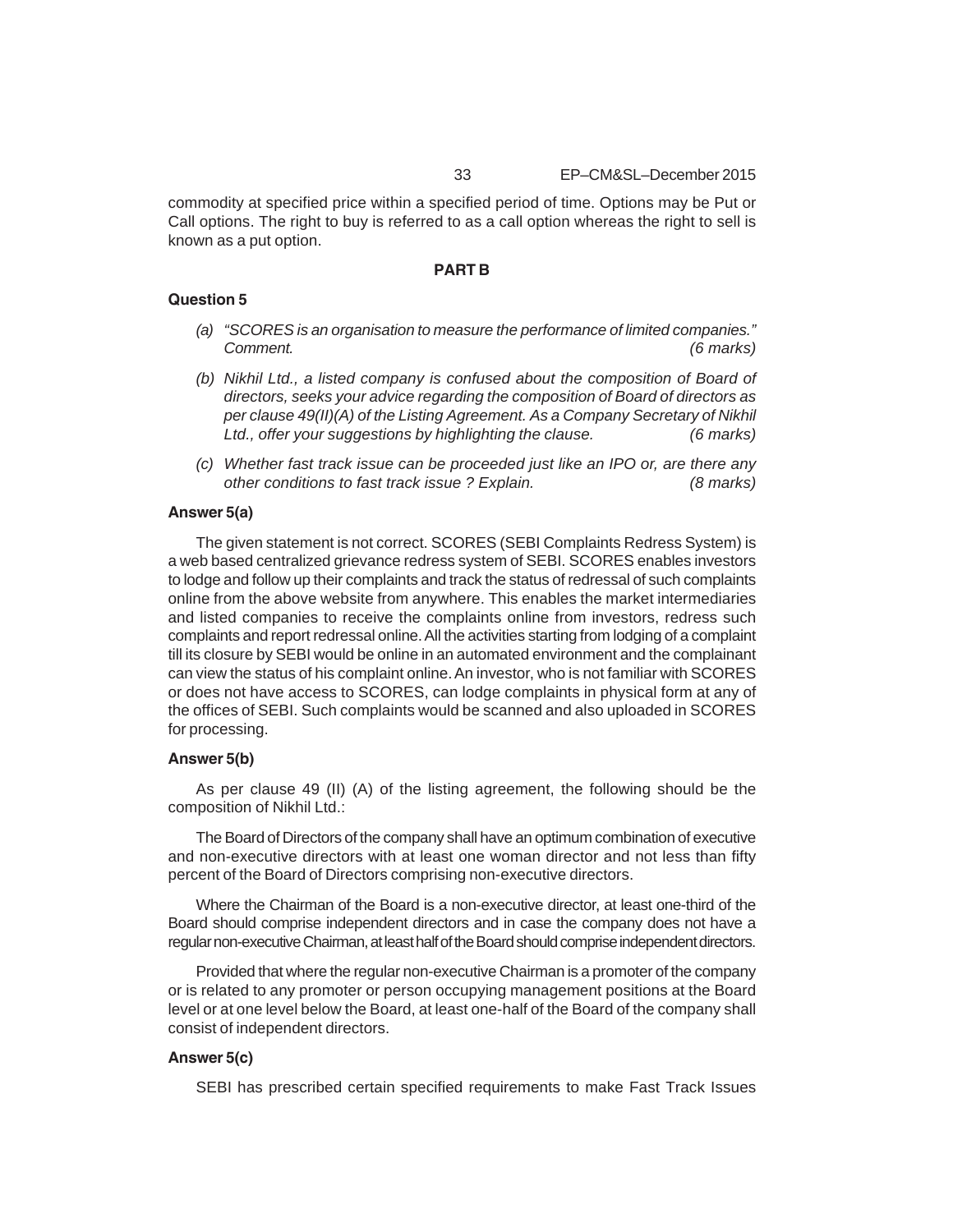#### EP–CM&SL–December 2015 34

(FTIs) by listed companies under Regulation 10 of SEBI (Issue of capital and Disclosure Requirements) Regulations, 2009 which are as follows:

- the equity shares of the issuer have been listed on any recognised stock exchange having nationwide trading terminals for a period of at least three years immediately preceding the reference date;
- the average market capitalisation of public shareholding of the issuer is at least one thousand crore rupees in case of public issue and two hundred and fifty crore rupees in case of rights issue;
- the annualised trading turnover of the equity shares of the issuer during six calendar months immediately preceding the month of the reference date has been at least two per cent of the weighted average number of equity shares listed during such six months' period.

However, for issuers, whose public shareholding is less than fifteen per cent of its issued equity capital, the annualised trading turnover of its equity shares has been at least two per cent of the weighted average number of equity shares available as free float during such six months period;

- the issuer has redressed at least ninety five per cent of the complaints received from the investors till the end of the quarter immediately preceding the month of the reference date;
- the issuer has been in compliance with the equity listing agreement for a period of at least three years immediately preceding the reference date:

However, if the issuer has not complied with the provision of the equity listing agreement relating to composition of board of directors, for any quarter during the last three years immediately preceding the reference date, but is compliant with such provisions at the time of filing of offer document with the Registrar of Companies or designated stock exchange, as the case may be, and adequate disclosures are made in the offer document about such non-compliances during the three years immediately preceding the reference date, it shall be deemed as compliance with the condition.

Further, imposition of only monetary fines by stock exchanges on the issuer shall not be a ground for ineligibility for undertaking issuances under this regulation;

- the impact of auditors' qualifications, if any, on the audited accounts of the issuer in respect of those financial years for which such accounts are disclosed in the offer document does not exceed five per cent of the net profit or loss after tax of the issuer for the respective years;
- no show-cause notices have been issued or prosecution proceedings initiated by SEBI or pending against the issuer or its promoters or whole time directors as on the reference date;the issuer or promoter or promoter group or director of the issuer has not settled any alleged violation of securities laws through the consent or settlement mechanism with SEBI during three years immediately preceding the reference date;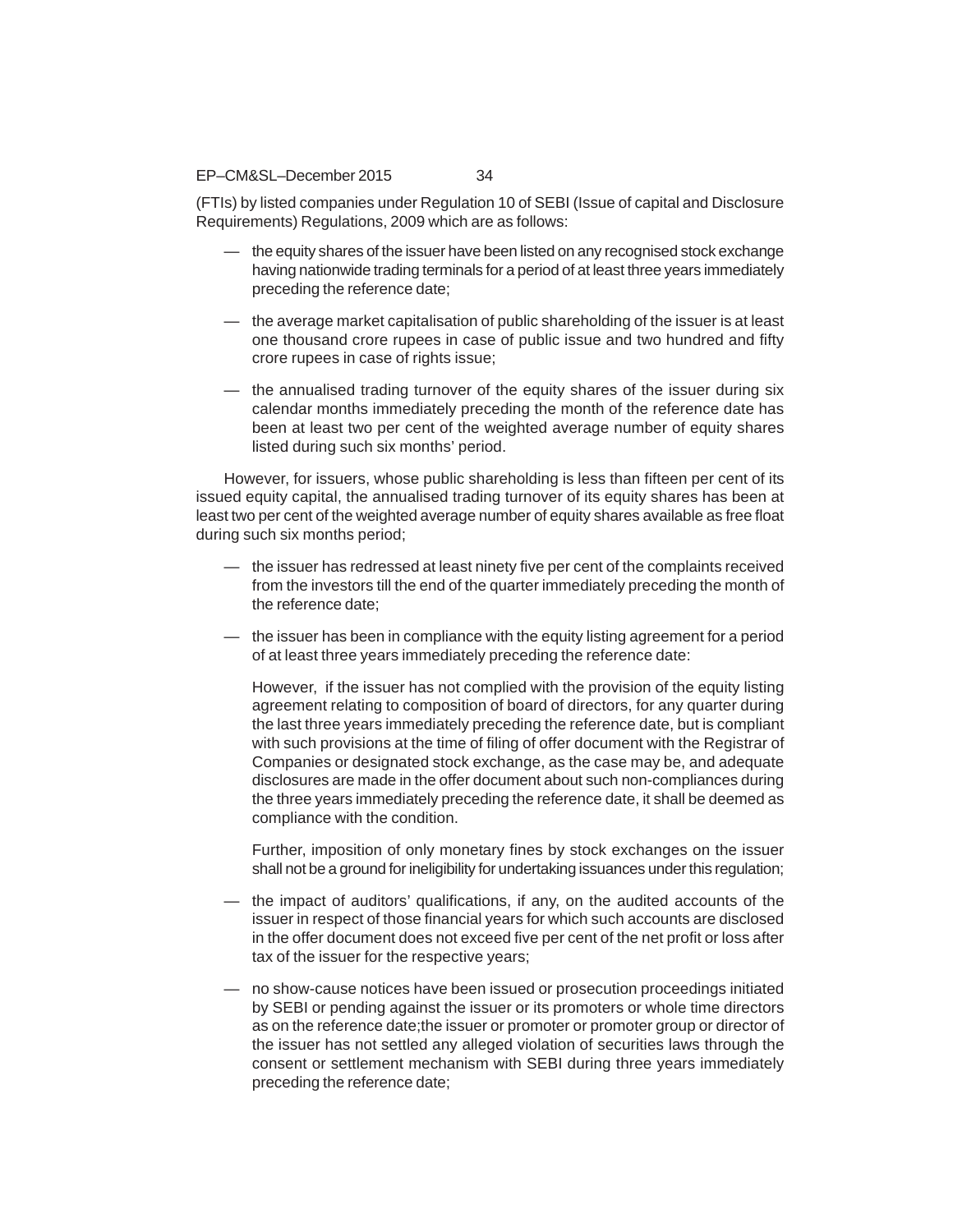- the entire shareholding of the promoter group of the issuer is held in dematerialised form on the reference date;
- in case of a rights issue, promoters and promoter group shall mandatorily subscribe to their rights entitlement and shall not renounce their rights, except to the extent of renunciation within the promoter group or for the purpose of complying with minimum public shareholding norms prescribed under Rule 19A of the Securities Contracts (Regulation) Rules, 1957;
- the equity shares of the issuer have not been suspended from trading as a disciplinary measure during last three years immediately preceding the reference date;
- the annualized delivery-based trading turnover of the equity shares during six calendar months immediately preceding the month of the reference date has been at least ten per cent of the weighted average number of equity shares listed during such six months' period;
- there shall be no conflict of interest between the lead merchant banker(s) and the issuer or its group or associate company in accordance with applicable regulations.

# *Attempt all parts of either Q.No. 6 or Q.No. 6A*

# **Question 6**

*Comment on the following :*

- *(a) The Securities and Exchange Board of India Act, 1992 provides for prohibition of manipulative and deceptive devices, and insider trading.*
- *(b) A company cannot offer its shares at different prices to different sets of people in a particular public issue.*
- *(c) Book-building process of determining price of a public issue is preferred in case of initial public offer (IPO) while fixed price process is used for further public offer (FPO).*
- *(d) Investor education and protection fund (IEPF) is set-up only for educating investors. (5 marks each)*

# *OR (Alternate question to Q.No. 6)*

# **Question 6A**

*Write notes on the following :*

- *(i) Internal audit of stock brokers*
- *(ii) Investment adviser*
- *(iii) Immobilisation and dematerialisation*
- *(iv) Employee stock option scheme (ESOS)*
- *(v) Escrow account. (4 marks each)*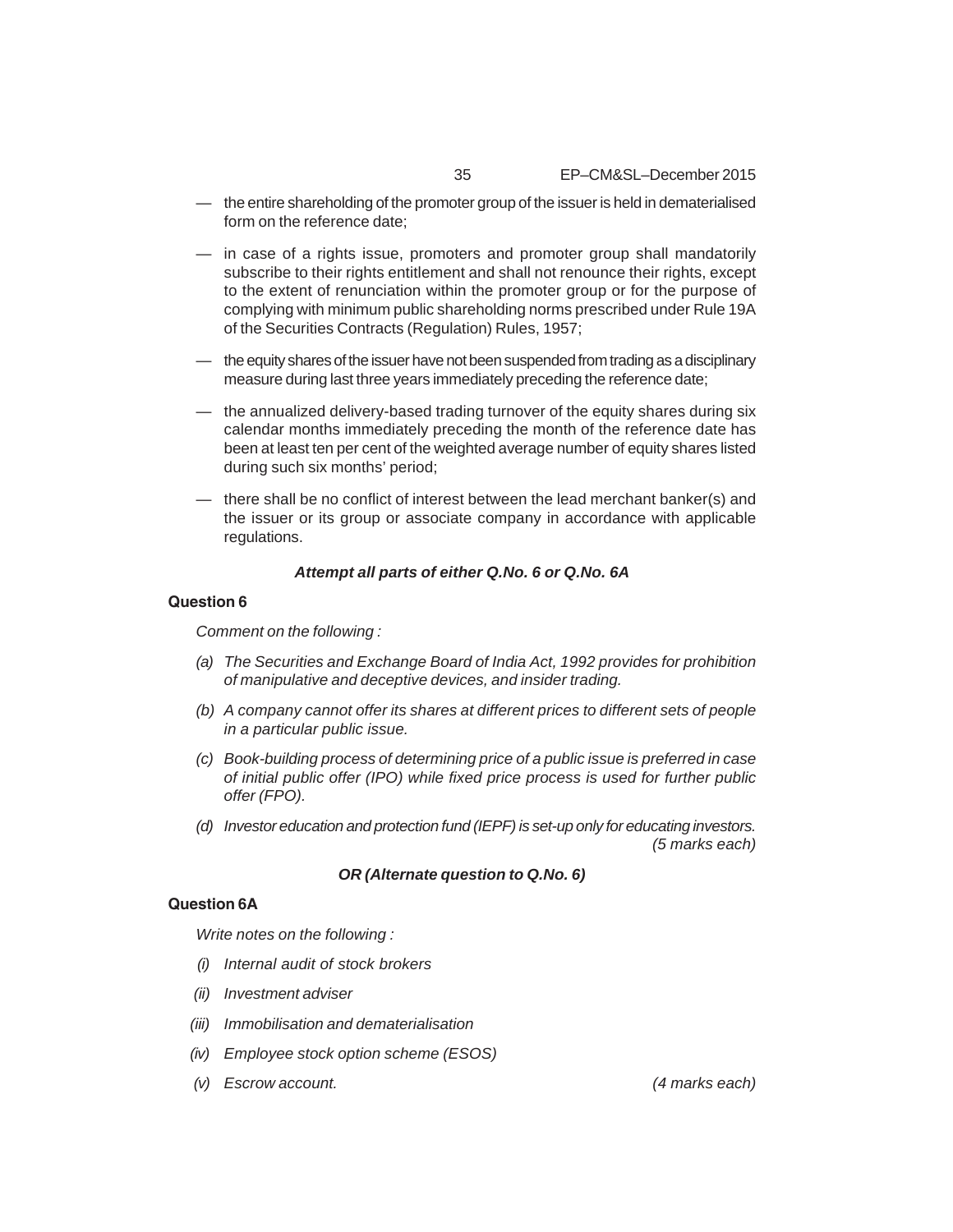EP–CM&SL–December 2015 36

# **Answer 6(a)**

# **The statement is correct.**

Section 12 A of SEBI Act, 1992 provides for prohibitions of manipulative and deceptive devices and insider trading. It states that no person shall directly or indirectly—

- (a) use or employ, in connection with the issue, purchase or sale of any securities listed or proposed to be listed on a recognized stock exchange, any manipulative or deceptive device or contrivance in contravention of the provisions of this Act or the rules or the regulations made thereunder;
- (b) employ any device, scheme or artifice to defraud in connection with issue or dealing in securities which are listed or proposed to be listed on a recognised stock exchange;
- (c) engage in any act, practice, course of business which operates or would operate as fraud or deceit upon any person, in connection with the issue, dealing in securities which are listed or proposed to be listed on a recognised stock exchange, in contravention of the provisions of this Act or the rules or the regulations made thereunder;
- (d) engage in insider trading;
- (e) deal in securities while in possession of material or non-public information or communicate such material or non-public information to any other person, in a manner which is in contravention of the provisions of this Act or the rules or the regulations made thereunder;
- (f) acquire control of any company or securities more than the percentage of equity share capital of a company whose securities are listed or proposed to be listed on a recognised stock exchange in contravention of the regulations made under this Act.

# **Answer 6(b)**

#### **The statement is false.**

Regulation 29 of SEBI (Issue of capital and Disclosure Requirements) Regulations, 2009 provides that an issuer can offer specified securities at different prices, subject to the following:

- (a) Retail individual investors or retail individual shareholders or employees entitled for reservation making an application for a value of not more than two lakh rupees, can be offered specified securities at a price lower than the price at which net offer is made to other categories of applicants. However, such difference shall not be more than 10% of the price at which specified securities are offered to other categories of applicants.
- (b) In case of a book built issue, the price of the specified securities offered to an anchor investor should not be lower than the price offered to other applicants; If the issuer opts for alternate method of book building, the issuer can offer specified securities to its employees at a price, lower than floor price and the difference between such price and floor price shall not be more than 10%.
- (c) In case of a composite issue, the price of the specified securities offered in the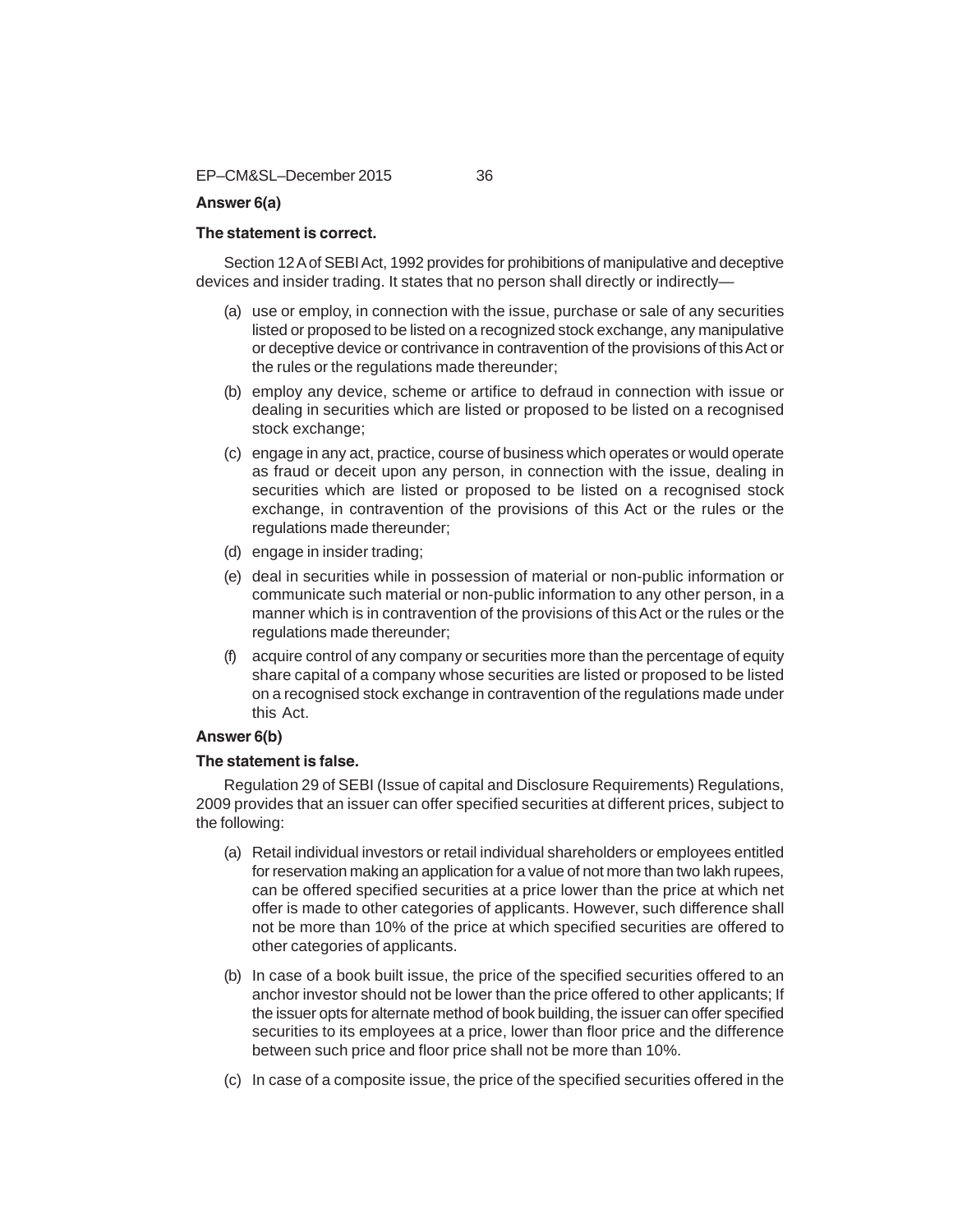public issue can be different from the price offered in rights issue and justification for such price difference should be given in the offer document.

(d) In case the issuer opts for the alternate method of book building, the issuer may offer specified securities to its employees at a price lower than the floor price. However, the difference between the floor price and the price at which specified securities are offered to employees shall not be more than ten per cent of the floor price.

# **Answer 6(c)**

#### **The statement is false.**

Fixed price process and Book Building process are pricing mechanisms in the issue of shares through public offer. When the issuer at the outset decides the issue price and mentions it in the Offer Document, it is commonly known as "Fixed price issue". When the price of an issue is discovered on the basis of demand received from the prospective investors at various price levels, it is called "Book Built issue". A company, whether issues shares through initial public offer (IPO) or Further Public Offer (FPO) has the option to choose the pricing mechanism, under Fixed Price Issue or Book Built issue, subject to conditions specified under SEBI(ICDR) Regulations 2009.

### **Answer 6(d)**

#### **The Statement is false.**

Investor Education and Protection Fund (IEPF) has been established under Section 205C of the Companies Act, 1956 for promotion of investors' awareness and promotions of the interest of investors. The Investor Education and Protection Fund (Awareness and Protection of Investors) Rules, 2001 stipulates the following activities related to investor education, awareness and protection for which the financial sanction can be provided under IEPF:

- Education programme through Media
- Organizing Seminars and Symposia
- Proposals for registration of Voluntary Associations or Institution or other organizations engaged in Investor Education and Protection activities
- Proposals for projects for Investors' Education and Protection including research activities and proposals for financing such projects
- Coordinating with institutions engaged in Investor Education, awareness and protection activities.

## **Answer 6A(i)**

#### **Internal audit of stock brokers**

SEBI has authorized the Practicing Company Secretary to carry out complete internal audit of stock brokers/ trading members/clearing members on a half yearly basis. The circular states that stock brokers/trading members/ clearing members shall carry out complete internal audit on a half yearly basis by chartered accountants, company secretaries or cost and management accountants who are in practice and who do not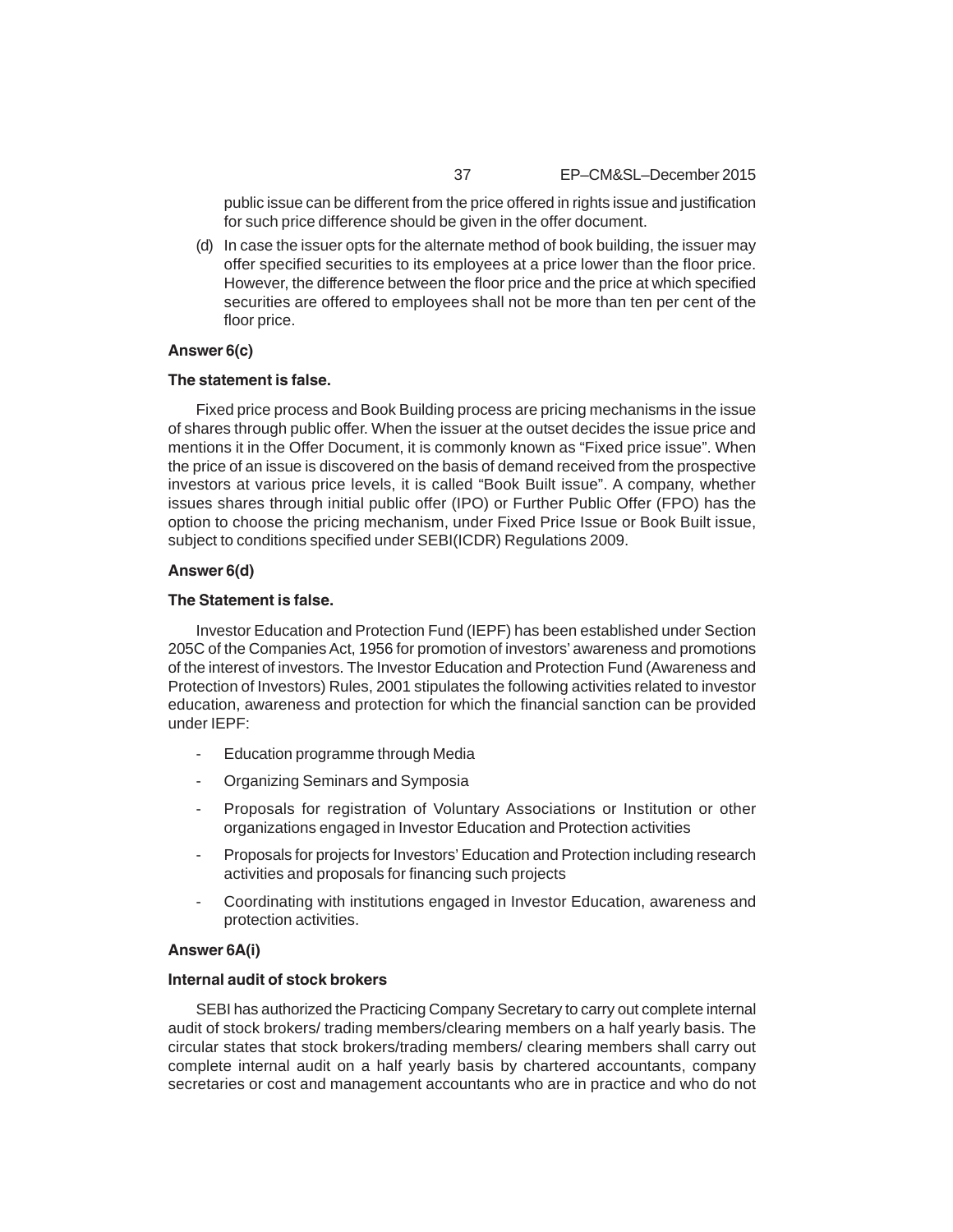have any conflict of interest. The scope of such audit covers, inter alia, the existence, scope and efficiency of the internal control system, compliance with the provisions of the SEBI Act, 1992, Securities Contracts (Regulation) Act 1956, SEBI (Stock Brokers and Sub-Brokers) Regulations, 1992, circulars issued by SEBI, agreements, KYC requirements, Bye Laws of the Exchanges, data security and insurance in respect of the operations of stock brokers/clearing members.

#### **Answer 6A(ii)**

#### **Investment Adviser**

"Investment Adviser" means any person, who for consideration, is engaged in the business of providing investment advice to clients or other persons or group of persons and includes any person who holds out himself as an investment adviser, by whatever name called. Investment advisers are those, who guide one about his or her financial dealings and investments. Investment advisers are governed by SEBI (Investment Advisers) Regulations, 2013.

### **Answer 6A(iii)**

# **Immobilisation and dematerialisation**

Immobilisation of securities occurs when physical security certificates are stored or lodged with depository for safe custody. All subsequent transaction in these securities takes place in book-entry form. The actual owner has the right to withdraw their physical securities as and when desired. The immobilization of fresh issue may be achieved by issuing a jumbo certificate representing the entire issue in the name of depository, as nominee of the beneficial owners. Dematerialisation is the process by which shares in the physical/ paper form are cancelled and credits in the form of electronic balances are maintained on highly secure systems at the depository.

This type of system is cost effective and simple and has been adopted in India.

# **Answer 6A(iv)**

#### **Employee stock option scheme (ESOS)**

SEBI (Share Based Employee Benefits) Regulations, 2014 defines employee stock option scheme or ESOS which means a scheme under which a company grants employee stock option directly or through a trust. There shall be a minimum vesting period of one year in case of ESOS. Provided that in case where options are granted by a company under an ESOS in lieu of options held by a person under an ESOS in another company which has merged or amalgamated with that company, the period during which the options granted by the transferor company were held by him shall be adjusted against the minimum vesting period. The company may specify the lock-in period for the shares issued pursuant to exercise of option.

## **Answer 6A(v)**

#### **Escrow account**

Escrow Account means an account in which money is held until a specified duty is performed. Escrow account is opened by the issuing company in case of public issue of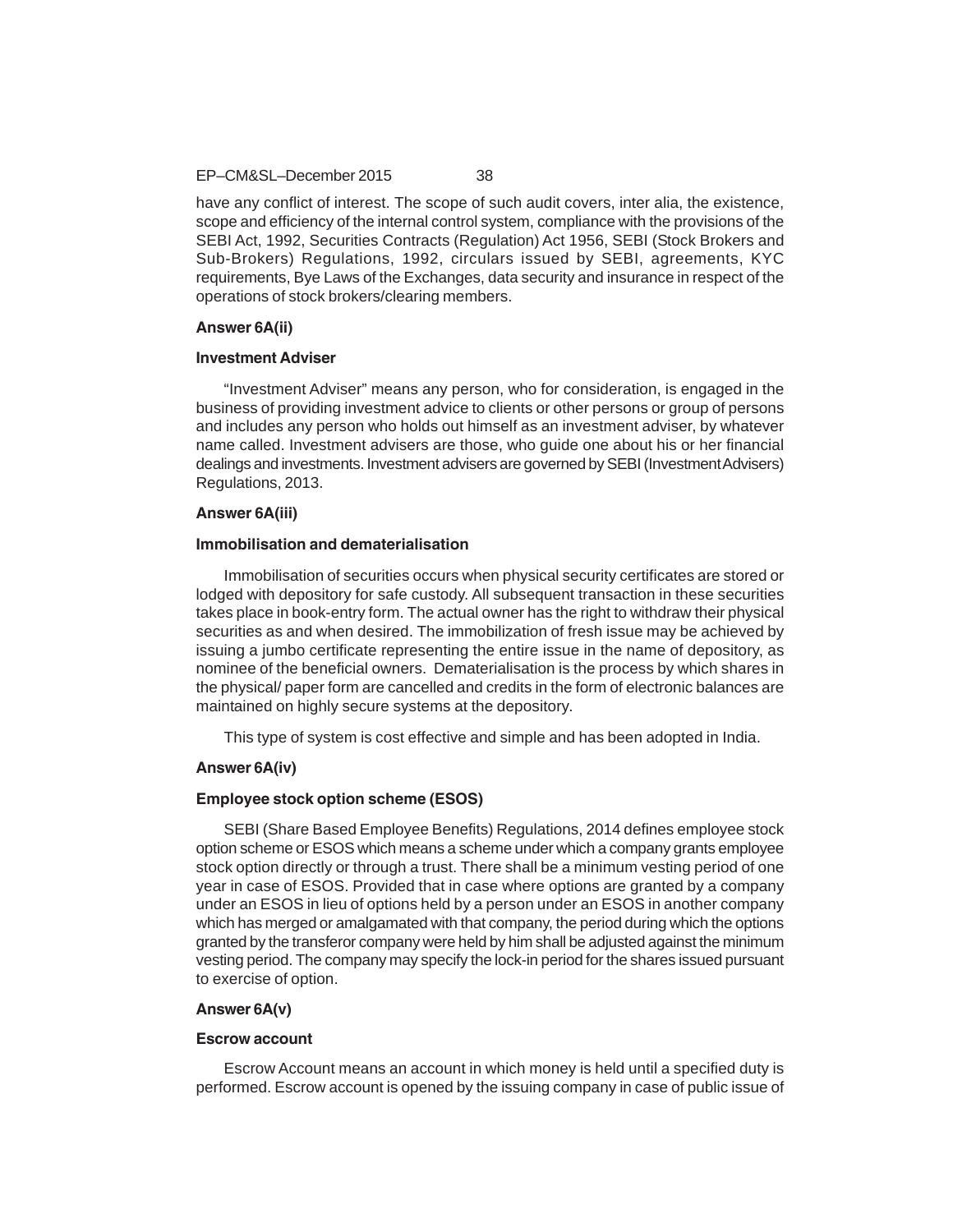securities, buy back of securities, take over etc. A sum prescribed under the Regulations/ Guidelines is transferred to the Escrow Account unless the said formalities regarding the event are over. The Escrow Account may consist of cash deposited with a schedule commercial bank, bank guarantee in favour of merchant banker, deposit of acceptable securities with appropriate margin with the merchant banker.

\*\*\*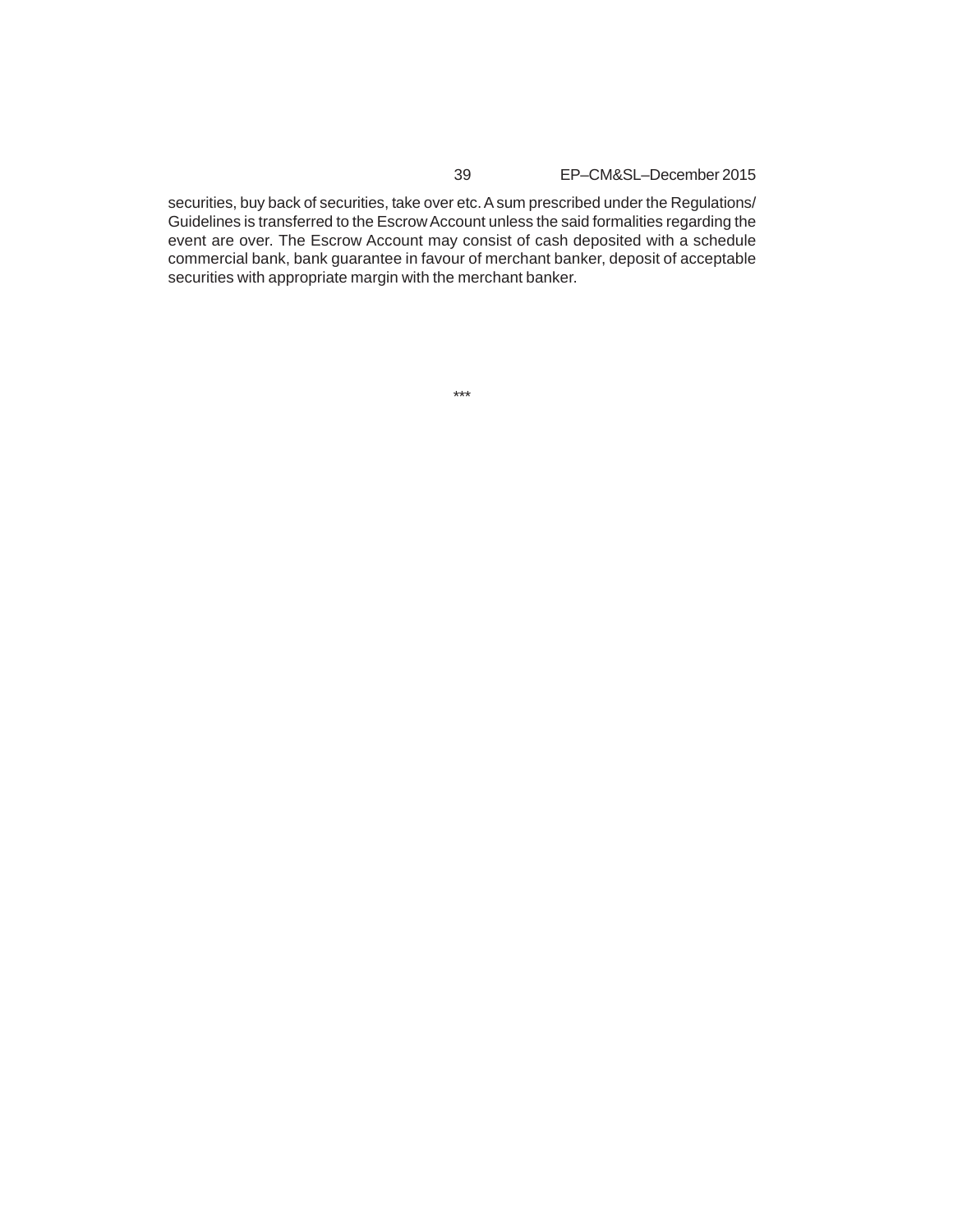# **INDUSTRIAL, LABOUR AND GENERAL LAWS – SELECT SERIES**

*Time allowed : 3 hours* Maximum marks : 100

*Total number of Questions : 100*

# **PART A**

- **1.** According to the Industrial Employment (Standing Orders) Act, 1946, the subsistence allowance payable to a workman for the first 90 days when he has been suspended pending enquiry against him is —
	- (A) 28% of wages
	- (B) 50% of wages
	- (C) 65% of wages
	- (D) 75% of wages.
- **2.** Who is empowered to fix minimum rates of wages in the manner prescribed under the Minimum Wages Act, 1948 —
	- (A) Competent authority
	- (B) Appropriate authority
	- (C) Appropriate government
	- (D) All of the above.
- **3.** The appropriate government is empowered under section 7 of the Equal Remuneration Act, 1976 to appoint the authorities for hearing and deciding the claims and complaints not below the rank of —
	- (A) Labour Commissioner
	- (B) Labour Officer
	- (C) Labour Inspector
	- (D) Assistant Labour Commissioner.
- **4.** Under section 74 of the Employees' State Insurance Act, 1948, who is empowered to constitute an Employees' Insurance Court —
	- (A) Central government
	- (B) State government
	- (C) Appropriate government
	- (D) All of the above.
- **5.** Under the Payment of Bonus Act, 1965, who shall be entitled for bonus to be paid by the employer in an accounting year :
	- (1) Every employee
	- (2) Every employee who has worked for not less than thirty working days in that year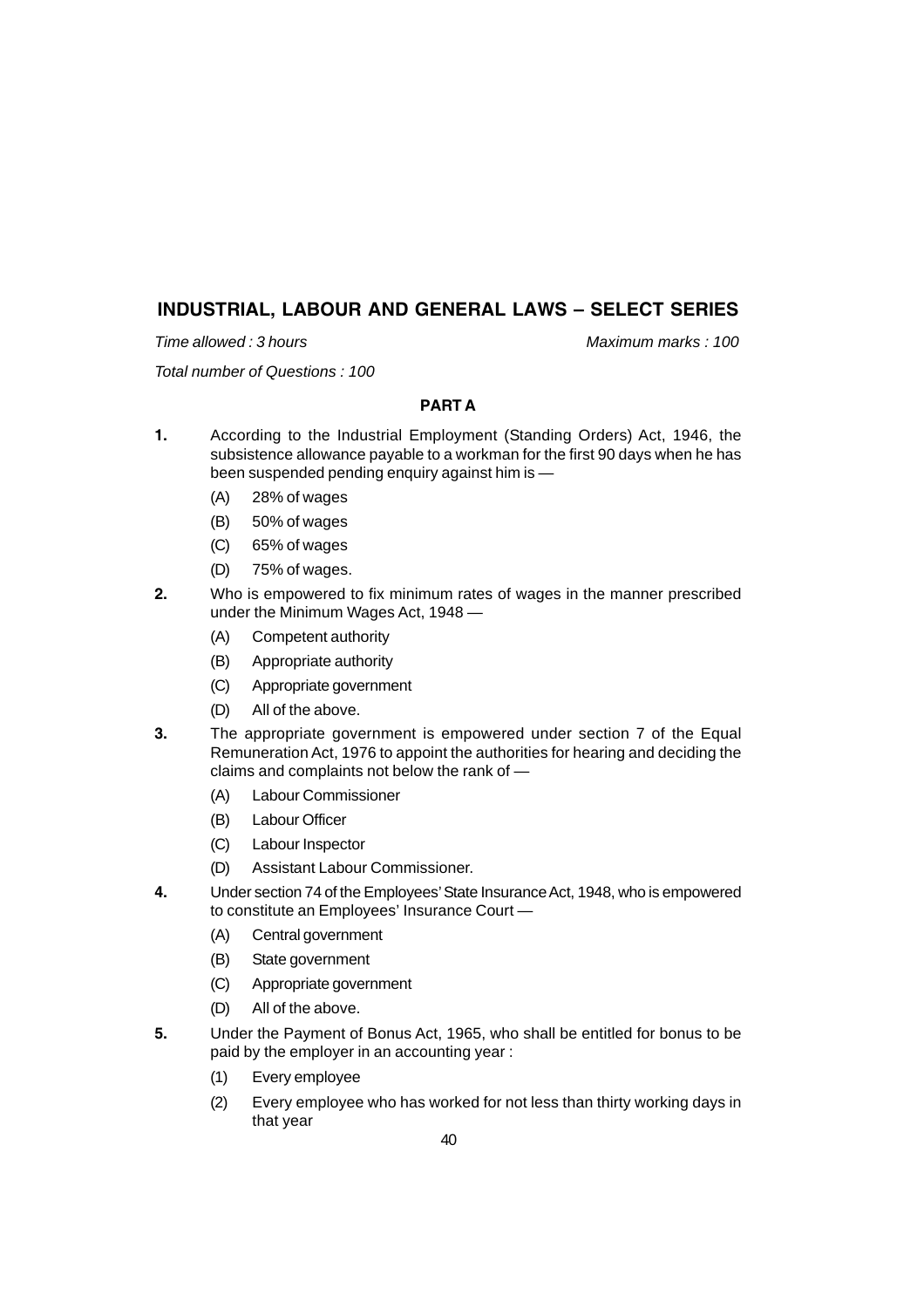(3) Even a suspended employee, whose suspension is ultimately set aside later on

Which of the above is/are correct —

- (A) Only (1)
- (B) (1) and (2) only
- (C) (2) and (3) only
- (D) (1) and (3) only.
- **6.** Under section 13 of the Payment of Gratuity Act, 1972, 'gratuity' is exempted from attachment in execution of any decree or order of any :
	- (1) Civil court
	- (2) Revenue court
	- (3) Criminal court

Which of the above is incorrect —

- (A) Only (1)
- (B) Only (2)
- (C) Only (3)
- (D) None of the above.
- **7.** The first aid facilities to be provided and maintained by the contractor at every place where contract labour is employed by him is made mandatory in the Contract Labour (Regulation and Abolition) Act, 1970 under —
	- (A) Section 19
	- (B) Section 18
	- (C) Section 17
	- (D) All of the above.
- **8.** A general manager of Railway comes within the definition of 'managing agent' under section 2(1)(e) of the Employees' Compensation Act, 1923 and, therefore, he may be termed as an employer. This view has been expressed by the Allahabad High Court in —
	- (A) Baij Nath Singh *v.* O.T. Railway
	- (B) Soleman Bibi *v.* East India Company
	- (C) India General Navigation and Railway Company Ltd. *v.* Their Workmen
	- (D) None of the above.
- **9.** Under section 5(3) of the Maternity Benefit Act, 1961 the maximum period for which any woman employee shall be entitled to maternity benefit is -
	- (A) Six weeks
	- (B) Eight weeks
	- (C) Twelve weeks
	- (D) Twenty four weeks.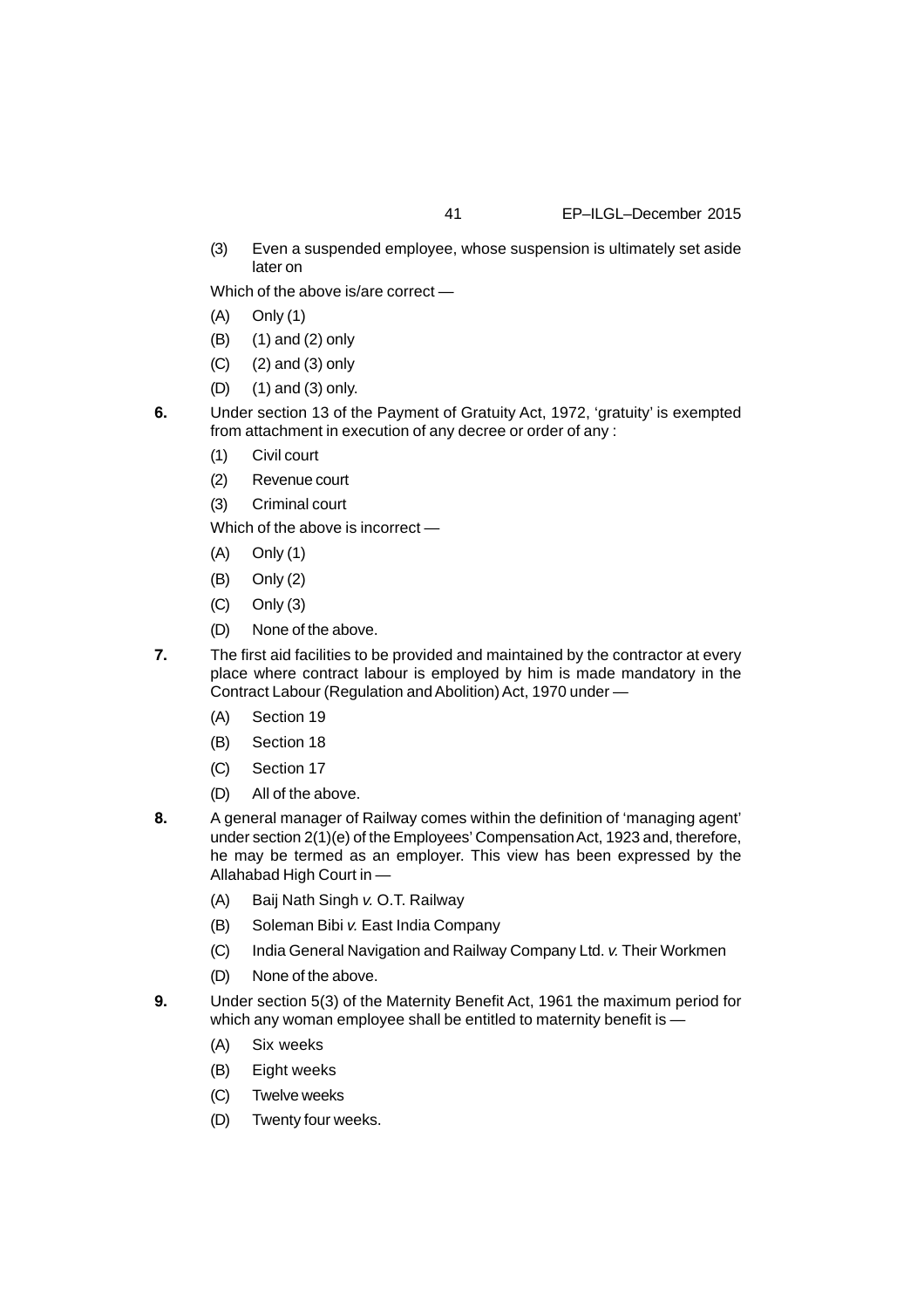EP–ILGL–December 2015 42

- **10.** Prohibition of employment of children under section 3 of the Child Labour (Prohibition and Regulation) Act, 1986 shall not be applicable to —
	- (A) Any workshop wherein any process is carried on by the occupier with the aid of his family
	- (B) Any school established by or receiving assistance or recognition from government
	- (C) Both (A) and (B) above
	- (D) Neither (A) nor (B).
- **11.** Following are said to be 'Certifying Officer' under section 2(c) of the Industrial Employment (Standing Orders) Act, 1946 :
	- (1) Labour Inspector
	- (2) Labour Commissioner
	- (3) Regional Labour Commissioner

Which of the above is/are correct —

- (A) Only (1) and (2)
- (B) Only (2) and (3)
- (C) Only (1) and (3)
- (D) All of the above.
- **12.** Under section 2(d) of the Factories Act, 1948, 'young person' means a person who -
	- (A) Is either an adult or an adolescent
	- (B) Has completed his eighteen years of age
	- (C) Is either a child or an adolescent
	- (D) All of the above.
- **13.** Under the Apprentices Act, 1961 an 'apprentice' is a person who is
	- (A) Learner and is undergoing apprentice-ship training in pursuance of a contract of apprenticeship
	- (B) An employee
	- (C) Both (A) and (B) above
	- (D) Neither (A) nor (B).
- **14.** The Employment Exchanges (Compulsory Notification of Vacancies) Act, 1959 does not apply in relation to vacancies in following employment :
	- (1) In agriculture and horticulture in any establishment in private sector
	- (2) Where the period of employment is less than six months
	- (3) In domestic services

Which of the above is/are correct —

- (A) Only (1) and (2)
- (B) Only (1) and (3)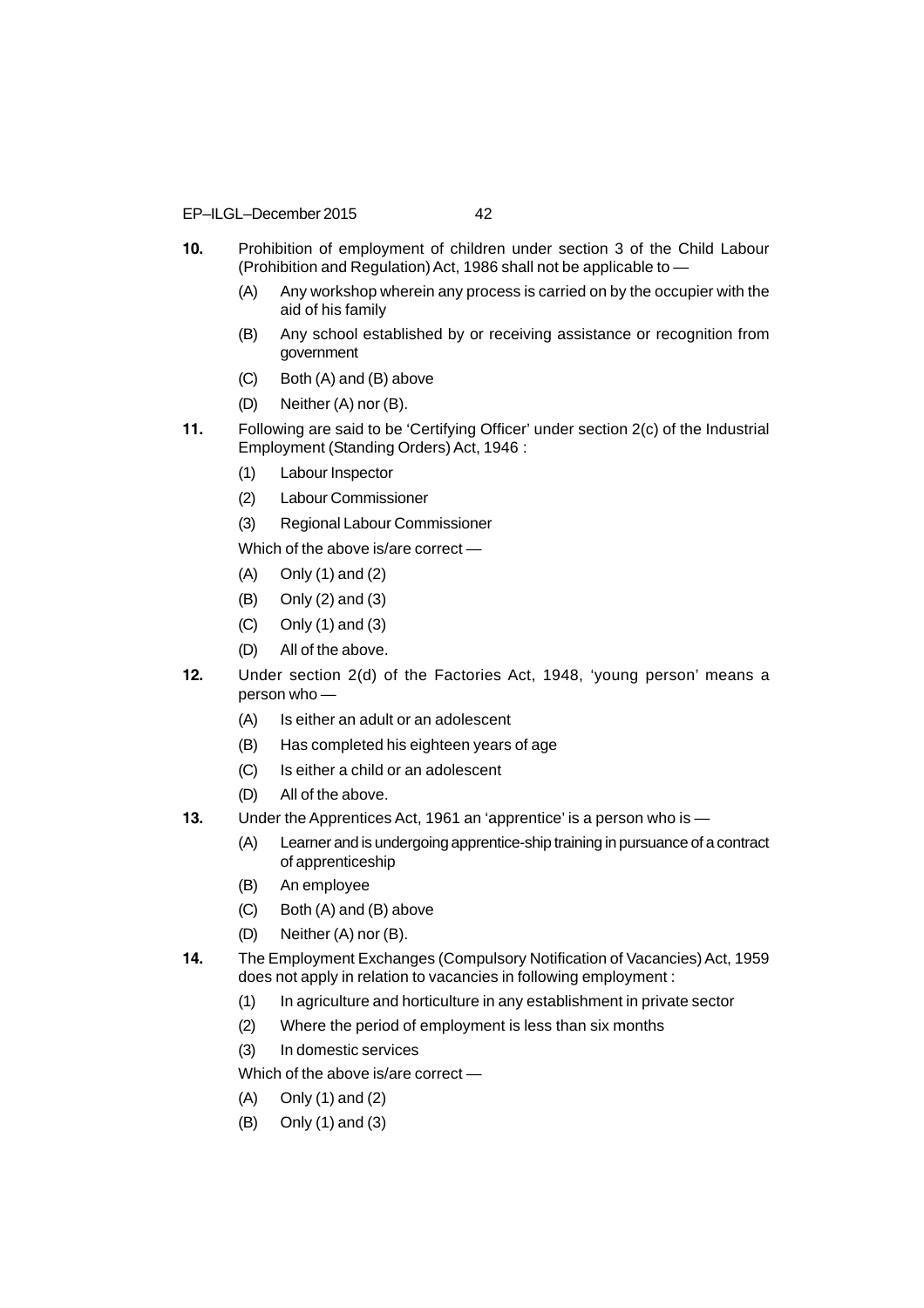- (C) Only (2) and (3)
- (D) All of the above.
- **15.** The Supreme Court of India taking note of various previous judicial decisions and exhaustively considering the scope of 'industry', evolved a new concept of the term 'industry' in 1978 in the following case —
	- (A) State of Bombay *v.* Bombay Hospital Mazdoor Sabha
	- (B) Bangalore Water Supply and Sewerage Board *v.* A. Rajappa
	- (C) D.N. Banerji *v.* P.R. Mukherji
	- (D) University of Delhi *v.* Ram Nath.
- **16.** Under the Trade Unions Act, 1926 a registered trade union shall be a body corporate by the name under which it is registered and it :
	- (1) Shall have imperpetual succession
	- (2) Shall have a common seal with power to acquire and hold the property
	- (3) Shall have power to contract.

Which of the above is incorrect —

- (A) Only (1)
- (B) Only (2)
- (C) Only (3)
- (D) None of the above.
- **17.** Under section 7B of the Industrial Disputes Act, 1947 one or more 'National Tribunals' may be constituted for adjudication of industrial disputes which are of such nature that industrial establishments situated in more than one states are likely to be interested in, or affected by, such disputes. National Tribunal may be constituted by —
	- (A) Central Government
	- (B) Affected parties
	- (C) Appropriate government
	- (D) All of the above.
- **18.** According to the definition of 'factory' given in section 2(m) of the Factories Act, 1948, which of the following is not included in the term 'factory' —
	- (A) Mines
	- (B) Railway running sheds
	- (C) Hotels, restaurants and eating places
	- (D) All of the above.
- **19.** Provision of penalty for employing any child or permitting any child to work in contravention of the provisions of section 3 of the Child Labour (Prohibition and Regulation) Act, 1986 is given in —
	- (A) Section 13
	- (B) Section 14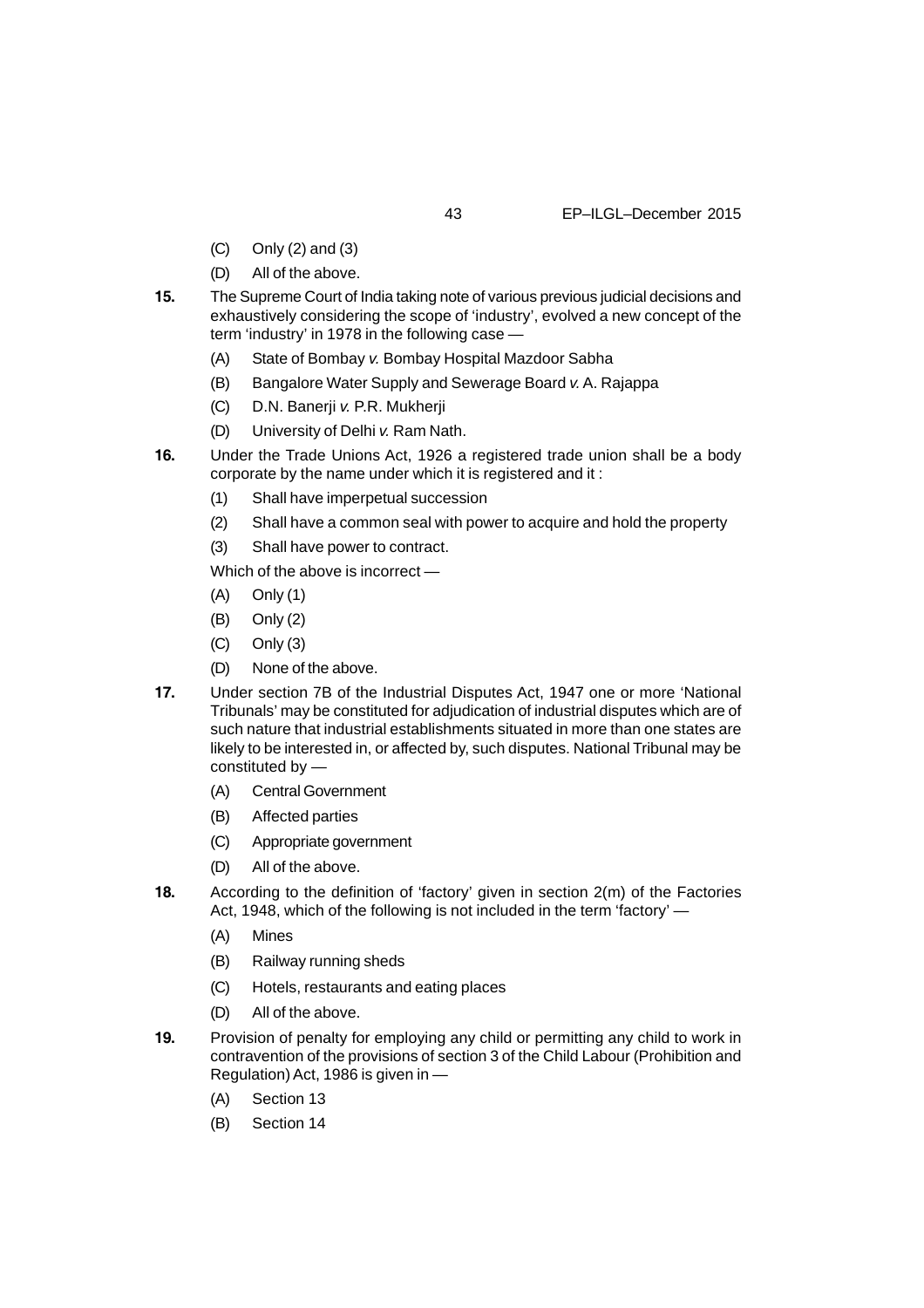EP–ILGL–December 2015 44

- (C) Section 15
- (D) Section 18.
- **20.** In which of the following cases a Division Bench of the Supreme Court held that whether the strike is legal or illegal, the employees are not entitled for wages for the period of strike —
	- (A) Management of Churakulam Tea Estate (P) Ltd. *v.* The workmen
	- (B) Bank of India *v.* T.S. Kelawala
	- (C) Crompton Greaves Ltd. *v.* Its Workmen
	- (D) All of the above.
- **21.** Under the Apprentices Act, 1961 every trade apprentice undergoing apprenticeship training shall have :
	- (1) To attend practical and instructional classes regularly
	- (2) To carry out all lawful orders of his employer and superiors in the establishment
	- (3) To carry out his obligations under the contract of apprenticeship.

Which of the above is/are correct —

- (A) Only (1) and (2)
- (B) Only (2) and (3)
- (C) Only (1) and (3)
- (D) (1), (2) and (3).
- **22.** According to section 2(g) of the Trade Unions Act, 1926, trade dispute means any dispute between :
	- (1) Employer and workmen
	- (2) Workmen and workmen
	- (3) Employer and public servant

Which of the above is/are correct —

- (A) Only (1) and (2)
- (B) Only (2) and (3)
- (C) Only (1) and (3)
- (D) All of the above.
- **23.** The word 'premises' under section 2(m) of the Factories Act, 1948 is a generic term meaning open land or land with buildings or buildings alone. The legislature had no intention to discriminate between workers engaged in manufacturing process in a building and those engaged in such a process on an open land. Thus, the salt works, in which the work done is of conversion of sea water into crystals of salt, come within the meaning of the word 'premises'. It was observed by the Supreme Court of India in the case of —
	- (A) Ardeshir H. Bhiwandiwala *v.* State of Bombay
	- (B) Bharati Udyog *v.* Regional Director E.S.I. Corporation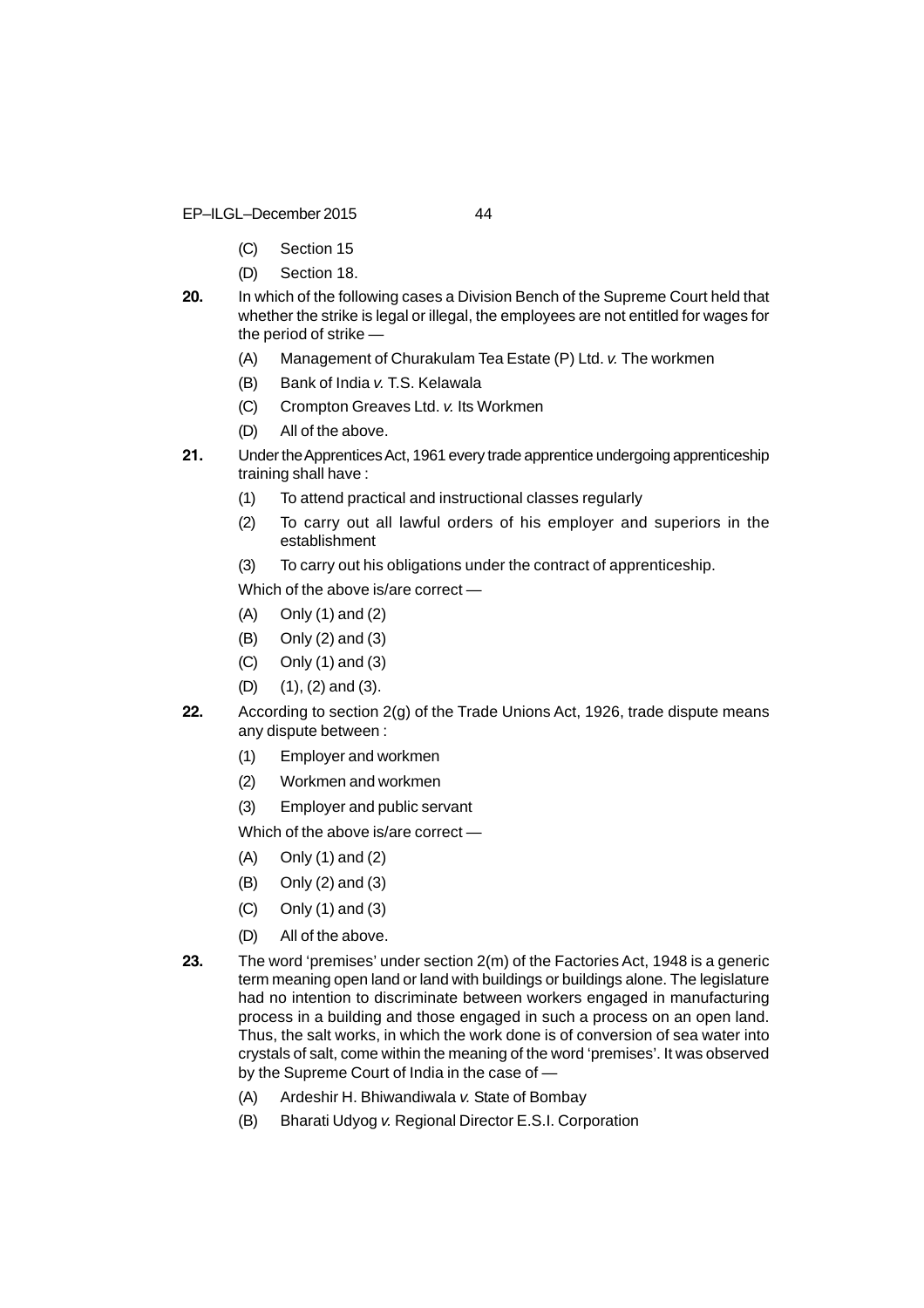- (C) Both (A) and (B) above
- (D) Neither (A) nor (B).
- **24.** Certified standing orders become part of the statutory and not contractual terms and conditions of service and are binding on both the employer and the employees. This view was expressed by the court in the matter of —
	- (A) Mohan Raj *v.* Regional Provident Fund Commissioner
	- (B) Bihar State Electricity Board *v.* Their Workmen
	- (C) Derby Textiles Ltd. *v.* Karmchari and Shramik Union
	- (D) All of the above.
- **25.** As per section 5 of the Trade Unions Act, 1926, where a trade union has been in existence for more than one year before the making of an application for its registration, which of the following shall be delivered to the Registrar, together with the application —
	- (A) A general statement of the assets and liabilities of the trade union
	- (B) A general statement of the income and expenditure of the trade union
	- (C) A general statement of the profit and loss of the trade union
	- (D) A general statement of the balance sheet of the trade union.
- **26.** One of the schemes of the Payment of Bonus Act, 1965 is to prescribe the maximum and minimum rates of bonus together with the scheme of 'set-off' and 'set-on'. It was set by Justice Shah of the Supreme Court in the matter of —
	- (A) Mumbai Kamgar Sabha *v.* Abdulbhai Faizullabhai
	- (B) Jalan Trading Co. (Pvt.) Ltd. *v.* Mill Mazdoor Sabha
	- (C) Both (A) and (B) above
	- (D) Neither (A) nor (B).
- **27.** Factory is a premise where a manufacturing process in carried on. The process undertaken in zonal station, sub-stations and electricity generating stations, transforming and transmitting electricity generated at the power stations does not fall within the definition of manufacturing process as the workmen employed therein have no part in any manufacturing process. This view was expressed by the Supreme Court of India in —
	- (A) U.P. Electricity Supply Co. *v.* The workmen of U.P. Electricity Supply Co.
	- (B) Workmen of Delhi Electric Supply Undertaking *v.* Management of D.E.S.U.
	- (C) Agra Electric Supply Co. Ltd., Agra *v.* Workmen of Agra Electricity Co. Ltd.
	- (D) None of the above.
- **28.** The legality of a strike is determined
	- (A) With reference to the legal provisions enumerated in the Industrial Disputes Act, 1947
	- (B) With reference to the purpose for which the strike was declared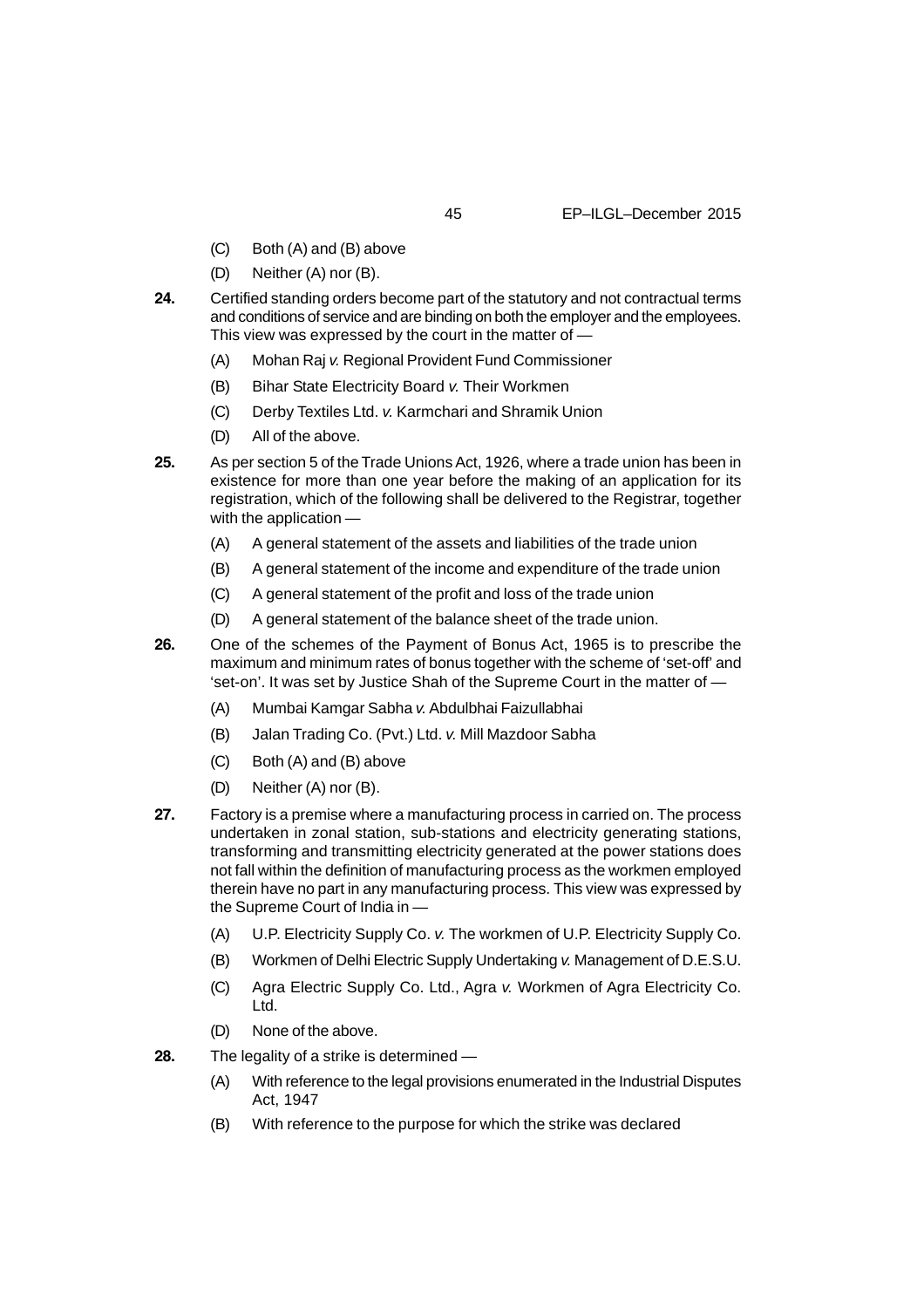- EP–ILGL–December 2015 46
	-
	- (C) On the basis of its justification, *i.e.*, fairness and reasonableness of demands made by workmen declaring strike
	- (D) None of the above.
- **29.** According to the Payment of Bonus Act, 1965, 'bonus' should be paid to employees within —
	- (A) One month from the close of the accounting year
	- (B) Three months from the close of the accounting year
	- (C) Eleven months from the close of the accounting year
	- (D) Eight months from the close of the accounting year.
- **30.** The provision relating to mode of registration of trade union is given in
	- (A) Section 3 of the Trade Unions Act, 1926
	- (B) Section 4 of the Trade Unions Act, 1926
	- (C) Section 6 of the Trade Unions Act, 1926
	- (D) Section 7 of the Trade Unions Act, 1926.
- **31.** Gratuity is payable to an employee engaged in factories, mines, oil fields, *etc*., if he has rendered continuous service for not less than five years on his —
	- (A) Superannuation
	- (B) Retirement
	- (C) Resignation
	- (D) All of the above.
- **32.** Every occupier of factory shall ensure, so far as is reasonably practicable, the health, safety and welfare of all workers while they are at work in the factory. In which of the following sections of the Factories Act, 1948 has it been provided —
	- (A) Clause (1) of section 7A
	- (B) Clause (a) of section 7B
	- (C) Both (A) and (B) above
	- (D) Neither (A) nor (B).
- **33.** Section 3 of the Employees' Compensation Act, 1923 deals with employer's liability for compensation. But employer's liability to pay compensation is limited and it depends on certain conditions :
	- (1) There must be a personal injury caused to an employee due to an accident
	- (2) The accident must have arisen 'out of' and 'in the course of' employment
	- (3) The injury which does not result in death of the employee or in his total or partial disablement for a period not exceeding three days.

Which of the above is incorrect —

- (A) Only (1)
- (B) Only (2)
- (C) Only (3)
- (D) None of the above.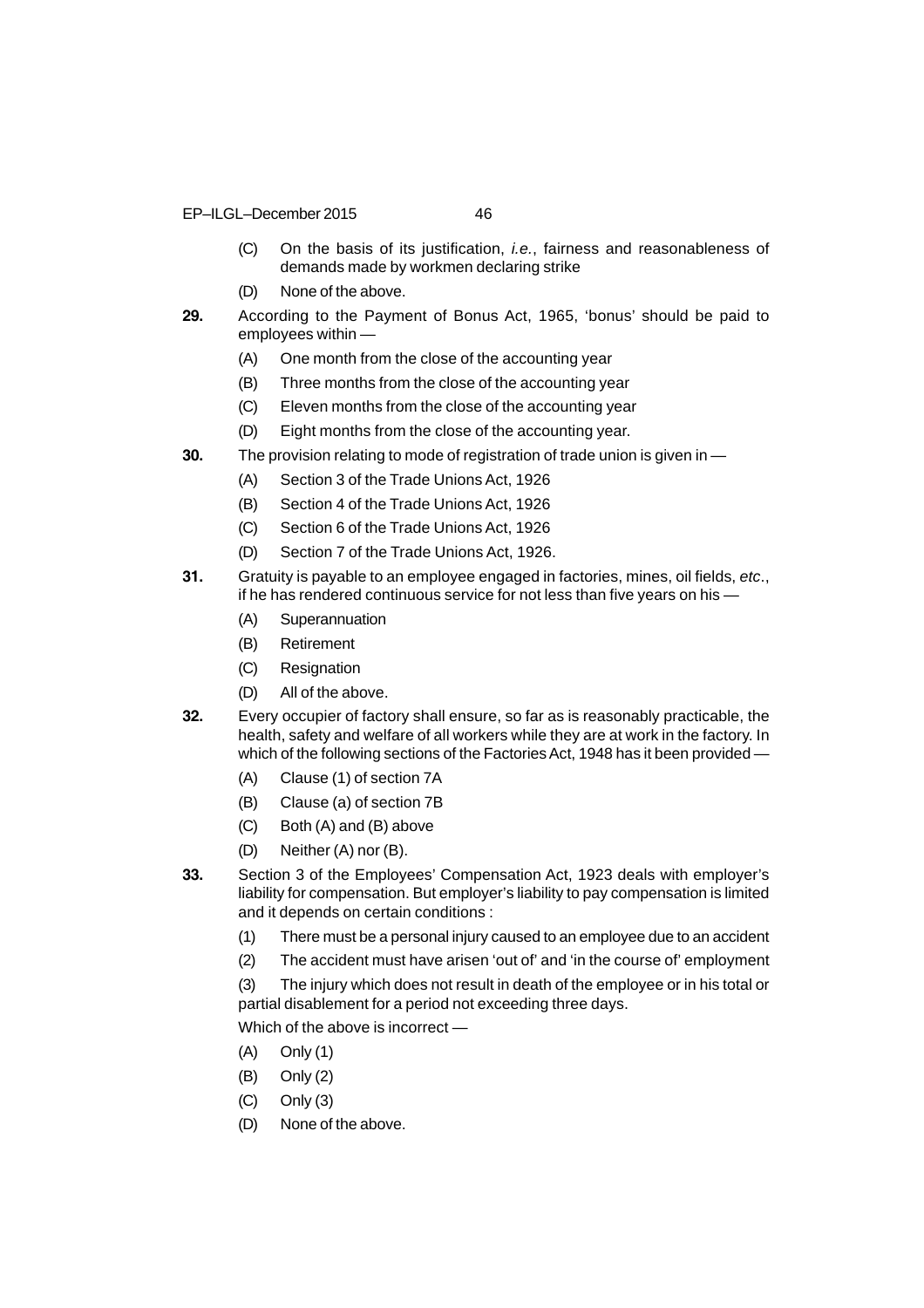- **34.** Which of the following is a 'Scheduled Act' as per First Schedule of the Labour Laws (Exemption from Furnishing Returns and Maintaining Registers by Certain Establishments) Act, 1988 —
	- (A) The Trade Unions Act, 1926
	- (B) The Payment of Bonus Act, 1965
	- (C) The Minimum Wages Act, 1948
	- (D) The Maternity Benefit Act, 1961.
- **35.** The Employment Exchanges (Compulsory Notification of Vacancies) Act, 1959 provides for :
	- (1) Compulsory notification of vacancies by the employers to employment exchanges
	- (2) Submission of employment returns by the employers in prescribed manner to the employment exchanges
	- (3) Recruitment of persons through the employment exchanges only to fill any vacancy

Which of the above is/are correct —

- (A) Only (1) and (2)
- (B) Only (2) and (3)
- (C) Only (1) and (3)
- (D) All of the above.
- **36.** Provision of penalty for permitting double employment of a child by parents or guardians has been stipulated in the Factories Act, 1948 under —
	- (A) Section 93
	- (B) Section 95
	- (C) Section 96
	- (D) Section 99.
- **37.** According to the Industrial Disputes Act, 1947, no workman or employer or trade union shall commit any 'unfair labour practice'. Any person who commits any 'unfair labour practice' shall be punishable with imprisonment and fine as per provisions of —
	- (A) Section 25T
	- (B) Section 25U
	- (C) Section 26(1)
	- (D) Section 26(2).
- **38.** According to section 3 of the Apprentices Act, 1961, a person shall be qualified for being engaged as an apprentice to undergo apprenticeship training in any designated trade if such person :
	- (1) Is not less than 18 years of age
	- (2) Satisfies prescribed standard or education
	- (3) Satisfies prescribed physical fitness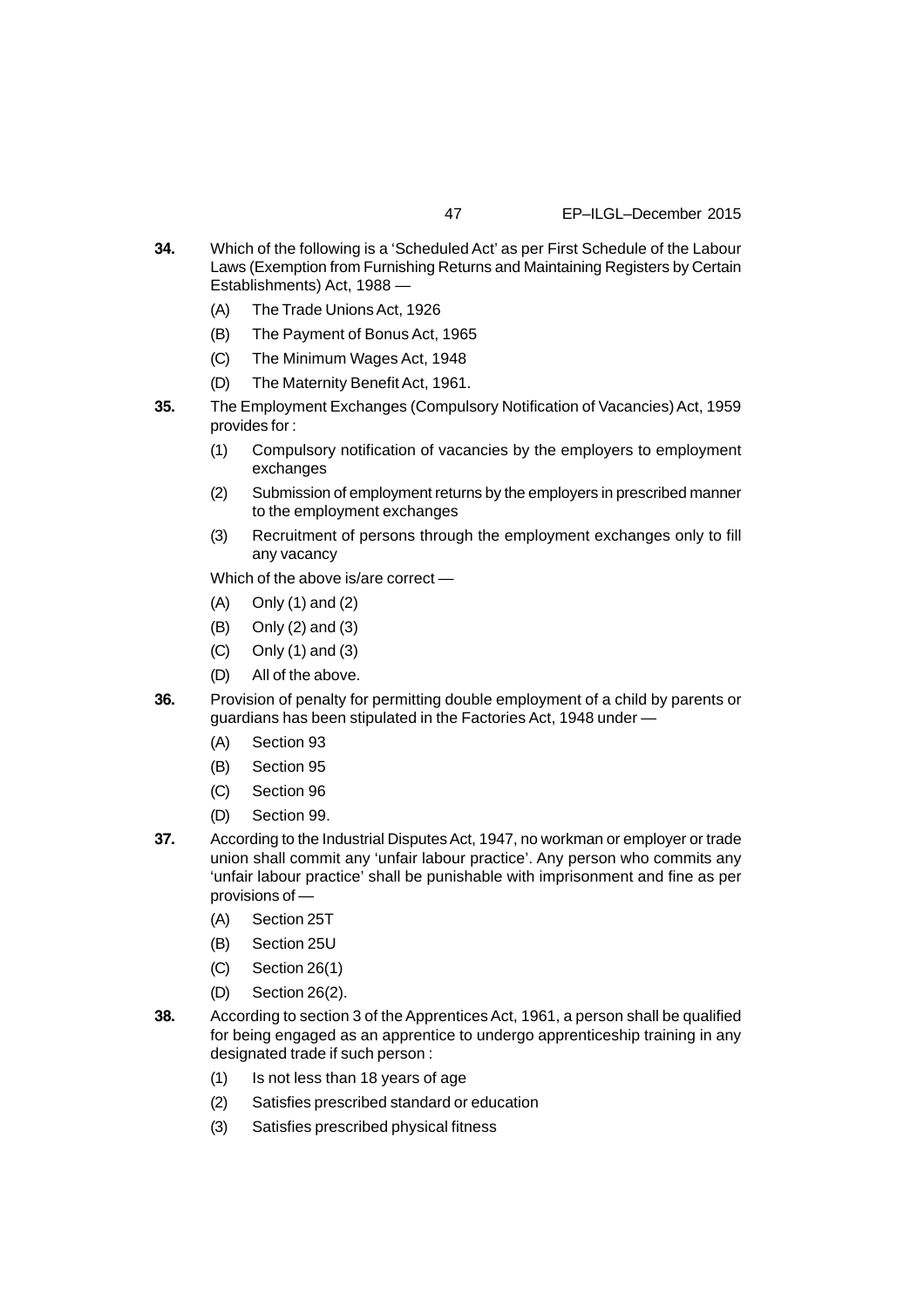EP–ILGL–December 2015 48

Which of the above is/are correct —

- (A) Only (1) and (2)
- (B) Only (2) and (3)
- (C) Only (1) and (3)
- (D) All of the above.
- **39.** The Contract Labour (Regulation and Abolition) Act, 1970 applies to every establishment or contractor wherein 20 or more workmen are or were employed as contract labour on any day of the preceding —
	- (A) Fifteen months
	- (B) Fourteen months
	- (C) Sixteen months
	- (D) Twelve months.
- **40.** The benefits of 'labour audit' to the labour are
	- (A) It increases their social security
	- (B) It inculcates in workers a sense of belongingness towards their employer
	- (C) It secures timely payment of wages, bonus, overtime and compensation, *etc.*, of workers
	- (D) All of the above.
- **41.** Under section 69 of the Factories Act, 1948 before employing a young person in the factory, a certificate has to be obtained from certifying surgeon that such young person is fit for that work in the factory. Who can apply for obtaining such fitness certificate :
	- (1) Young person himself
	- (2) His parent or guardian
	- (3) Manager of the factory

Which of the above is incorrect —

- (A) Only (1)
- (B) Only (2)
- (C) Only (3)
- (D) None of the above.
- **42.** According to section 3(h) of the Maternity Benefit Act, 1961, 'maternity benefit' means the payment referred under —
	- (A) Section 5(1)
	- (B) Section 5(2)
	- (C) Section 5(3)
	- (D) None of the above.
- **43.** Who shall be the Chairman of Site Appraisal Committee constituted by the State Government under section 41A of the Factories Act, 1948 —
	- (A) Inspector General of Police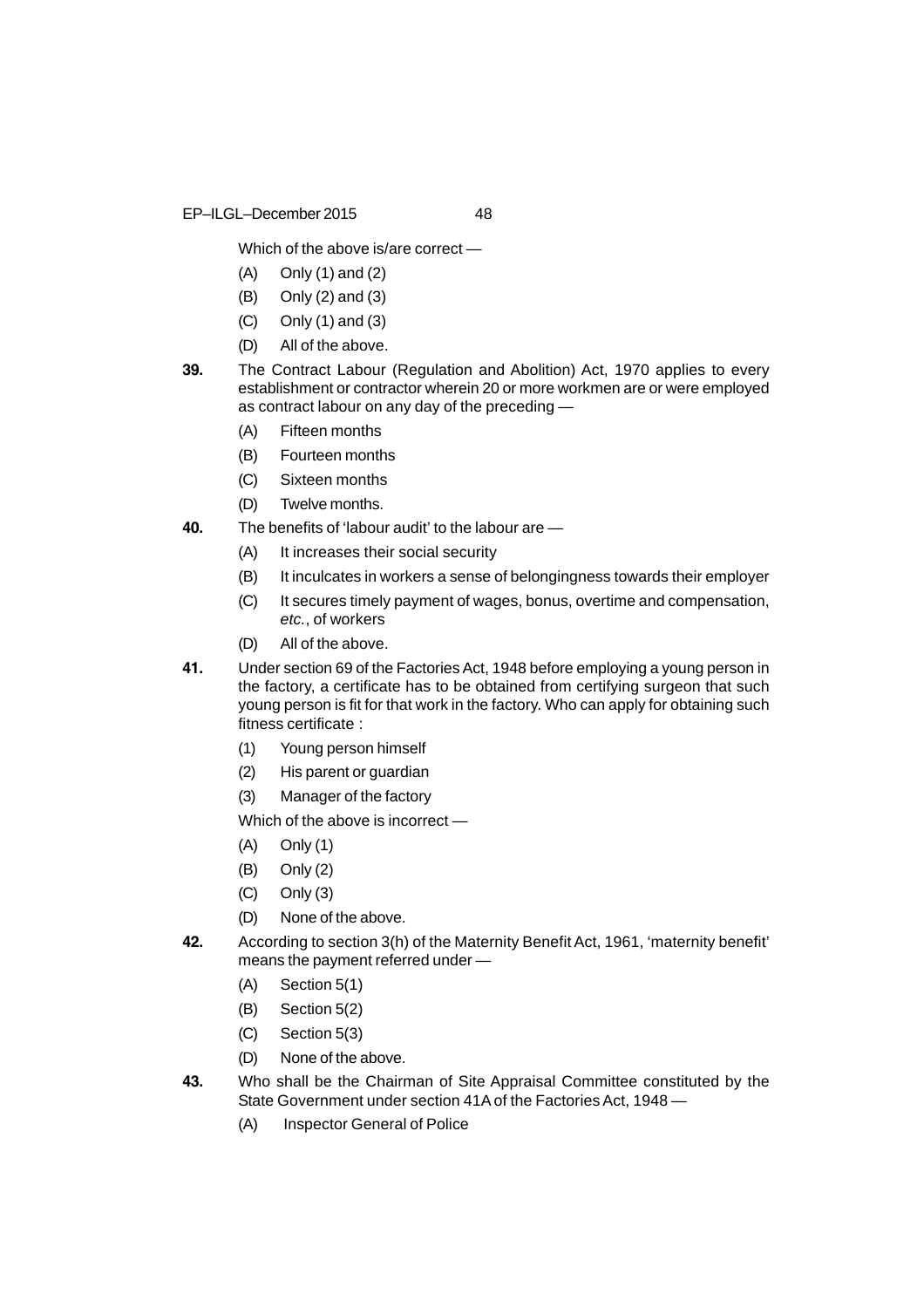- (B) Principal Secretary of Environment
- (C) Chief Inspector of the State
- (D) None of the above.
- **44.** The Child Labour (Prohibition and Regulation) Act, 1986 seeks to achieve which of the following objectives :
	- (1) To ban the employment of children below 14 years of age in factories, mines and hazardous employments
	- (2) To regulate the conditions of work of children in employment where they are not prohibited from working
	- (3) To obtain uniformity in the definition of 'child' in the related laws.

Which of the above is/are correct —

- (A) Only (1)
- (B) Only (2)
- (C) Only (3)
- (D) All of the above.
- **45.** The provision that no adult worker shall be allowed to work in a factory for more than forty eight (48) hours in any week, is made under which of the following sections of the Factories Act, 1948 —
	- (A) Section 51
	- (B) Section 51A
	- (C) Section 52
	- (D) None of the above.
- **46.** '*Malis*' looking after the garden attached to the bunglows provided by the employer to its officers and directors are workmen even though their work is not directly concerned with the main work or operation of the industry. This was held by the Supreme Court of India in the case of —
	- (A) Pipraich Sugar Mills Ltd. *v.* Pipraich Sugar Mills Mazdoor Union
	- (B) J.K. Cotton Spinning and Weaving Mills Co. Ltd. *v.* L.A.T.
	- (C) Both (A) and (B) above
	- (D) Neither (A) nor (B).
- **47.** The Employees' State Insurance Act, 1948 provides for certain benefits to the employees in case of :
	- (1) Sickness
	- (2) Maternity
	- (3) Employment injury

Which of the above is/are correct —

- (A) (1) and (3) only
- (B) (2) and (3) only
- (C) (1) only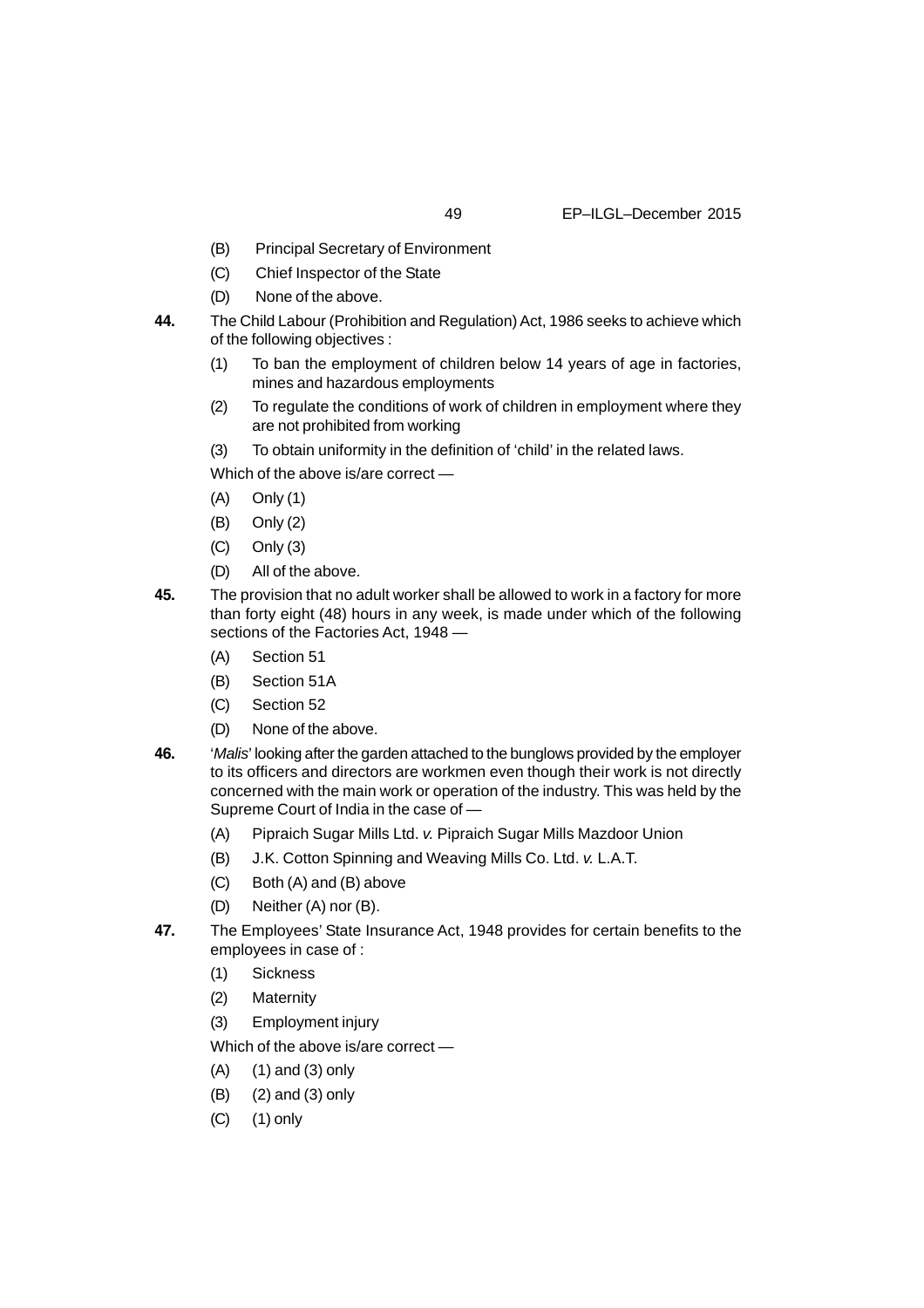EP–ILGL–December 2015 50

- (D) (1), (2) and (3).
- **48.** The provision imposing obligation on the employer for not reducing wages of any employee either directly or indirectly to whom the scheme or insurance scheme applies is given in the Employees' Provident Funds and Miscellaneous Provisions Act, 1952 under —
	- (A) Section 10
	- (B) Section 11
	- (C) Section 12
	- (D) Section 13.
- **49.** The object of the Industrial Employment (Standing Orders) Act, 1946 is to have uniform standing orders in respect of matters enumerated in the schedule to the Act, applicable to all workers irrespective of their time of appointment. This has been observed by the Supreme Court of India in —
	- (A) Raj Ratna Sethi *v.* Ashok Bhasin
	- (B) Barauni Refinery Pragatisheel Parishad *v.* Indian Oil Corporation Ltd.
	- (C) State of Uttar Pradesh *v.* Arun Kumar Singh
	- (D) None of the above.
- **50.** According to section 4 of the Minimum Wages Act, 1948, any minimum rate of wages fixed or revised may consist of the following :
	- (1) Basic rate of wages with or without the cost of living allowance
	- (2) Basic rate of wages and a special allowance
	- (3) All inclusive rate allowing for the basic rate
	- (4) Cost of living allowance.

Select the correct answer from the options given below —

- (A) (1) only
- (B) (1) and (2) only
- (C) (1), (3) and (4) only
- (D) (1), (2), (3) and (4).
- **51.** Under the Industrial Disputes Act, 1947 the factors which may constitute the ground for 'lay-off' is refusal or inability to give employment due to following reasons :
	- (1) Shortage of coal, power, raw materials
	- (2) Breakdown of machinery
	- (3) Financial stringency.

Which of the above is incorrect —

- (A) Only (1)
- (B) Only (2)
- (C) Only (3)
- (D) None of the above.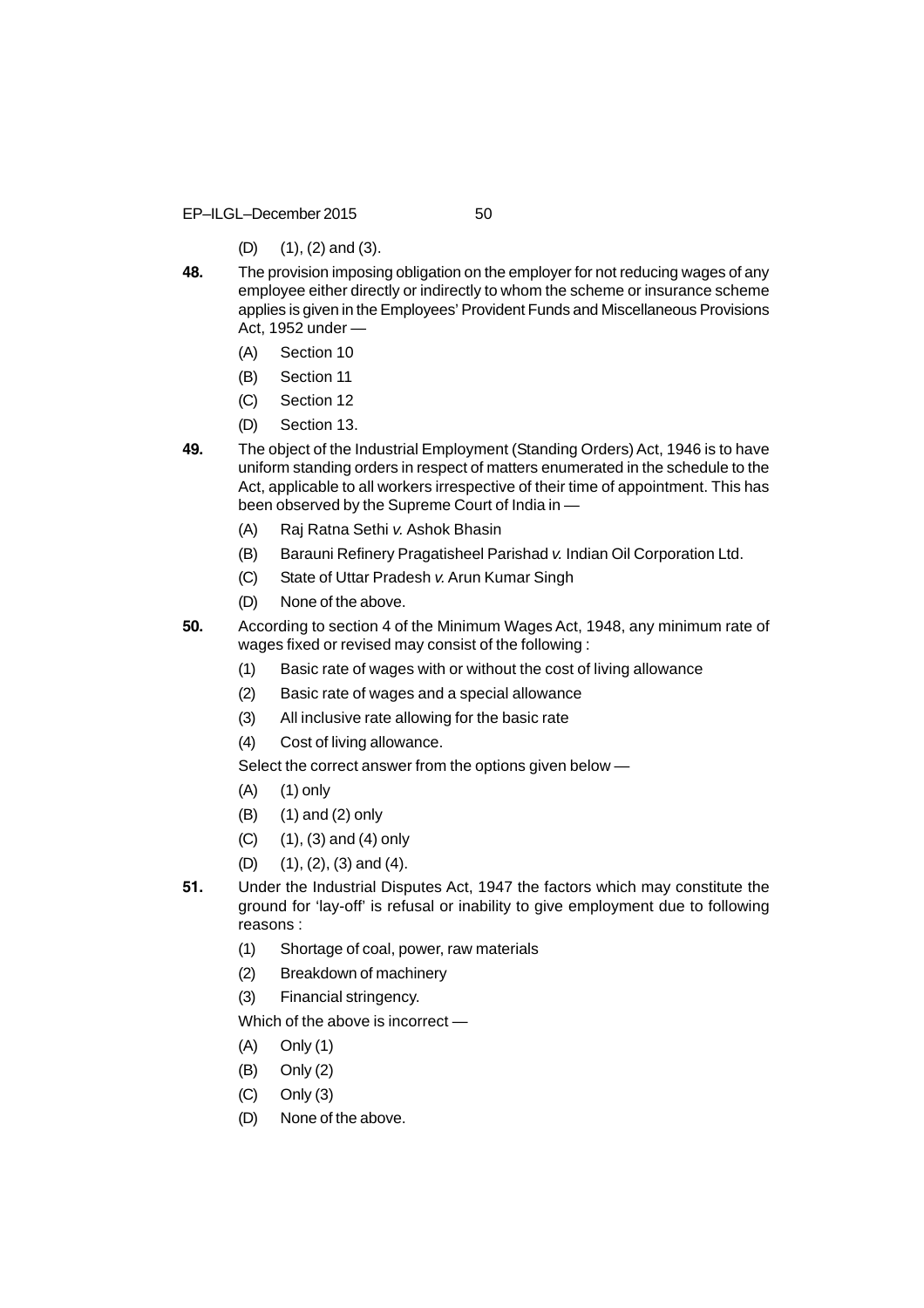- **52.** The Factories Act, 1948 is a social legislation and it provides for the health, safety, welfare and other aspects of the workers employed in the factories. This view has been expressed by the Rajasthan High Court in the case of —
	- (A) Sajjan Singh *v.* State of Rajasthan
	- (B) State of Rajasthan *v.* Union of India
	- (C) Ravi Shankar Sharma *v.* State of Rajasthan
	- (D) None of the above.
- **53.** "The committee appointed under section 5 of the Minimum Wages Act, 1948 is only an advisory body and the government is, therefore, not bound to accept its recommendations." This view is taken by the Supreme Court of India in —
	- (A) Edward Mills Co. *v.* State of Ajmer
	- (B) Andhra Pradesh Hotels Association *v.* Government of Andhra Pradesh
	- (C) Both (A) and (B) above
	- (D) Neither (A) nor (B).
- **54.** The Employees' State Insurance Corporation shall be a body corporate under section 3 of the Employees' State Insurance Act, 1948. The other main feature(s) of the Employees' State Insurance Corporation is/are —
	- (A) It shall have perpetual succession
	- (B) It shall have an uncommon seal
	- (C) It can sue but cannot be sued in its own name
	- (D) All of the above.
- **55.** Travelling to and from the place of employment *prima facie* does not fall within the meaning of 'in the course of employment'. But, there may be a reasonable extension in both the time and place and an employee may be regarded as 'in the course of his employment' even though he had not reached or had left his employer's premises. This may be called under the Employees' Compensation Act, 1923 as —
	- (A) Valid extension of employment as well as employer's premises
	- (B) Reasonable extension of employment as well as employer's premises
	- (C) Notional extension of employment as well as employer's premises
	- (D) None of the above.
- **56.** Under section 18 of the Minimum Wages Act, 1948 maintenance of registers and records by the employer is —
	- (A) Mandatory
	- (B) Optional
	- (C) Mandatory as well as optional as the circumstances require
	- (D) None of the above.
- **57.** According to section 19 of the Employees' Compensation Act, 1923, in default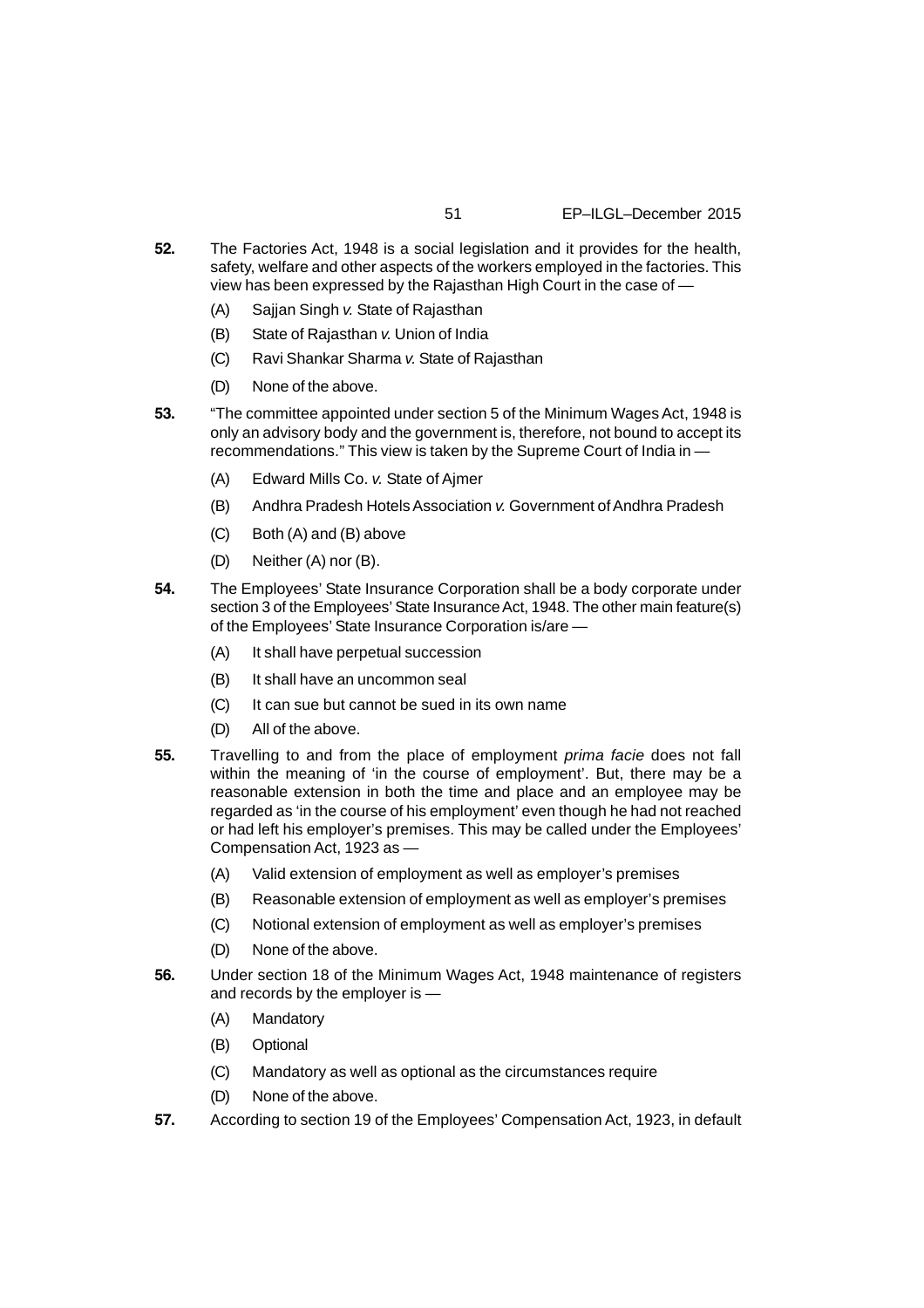of an agreement between the parties to arrive at a conclusion in respect of any claim to compensation, the Commissioner has jurisdiction to decide :

- (1) The question as to whether a person injured is an employee
- (2) The liability of any person to pay compensation along with amount and duration of compensation
- (3) The nature and extent of disablement

Which of the above is incorrect —

- (A) Only (1)
- (B) Only (2)
- (C) Only (3)
- (D) None of the above.
- **58.** As per section 2(ib) of the Payment of Wages Act, 1936 'employer' includes
	- (A) Wife of a deceased employer
	- (B) Sons and daughters of a deceased employer
	- (C) Legal representative of a deceased employer
	- (D) Only (A) and (B) above.
- **59.** Which of the following is covered by the 1st category of dependent under the Employees' State Insurance Act, 1948 —
	- (A) A widow

(B) A legitimate as well as illegitimate son who has not attained the age of twenty five years

- (C) An unmarried legitimate as well as illegitimate or adopted daughter
- (D) None of the above.
- **60.** The provisions of 'penalty' for contravening any of the provisions of the Payment of Bonus Act, 1965 or for not complying the directions given under this Act are given under —
	- (A) Section 27
	- (B) Section 28
	- (C) Section 29
	- (D) Section 30.
- **61.** The principal objects of the Industrial Disputes Act, 1947 as analysed by the Supreme Court of India in Workmen of Dimakuchi Tea Estate *v.* Dimakuchi Tea Estate are :
	- (1) The promotion of measures for securing and preserving amity and good relations between the employer and workmen
	- (2) The prevention of illegal strikes and lock-outs
	- (3) The prevention of collective bargaining

Which of the above is/are incorrect —

(A) Only (1)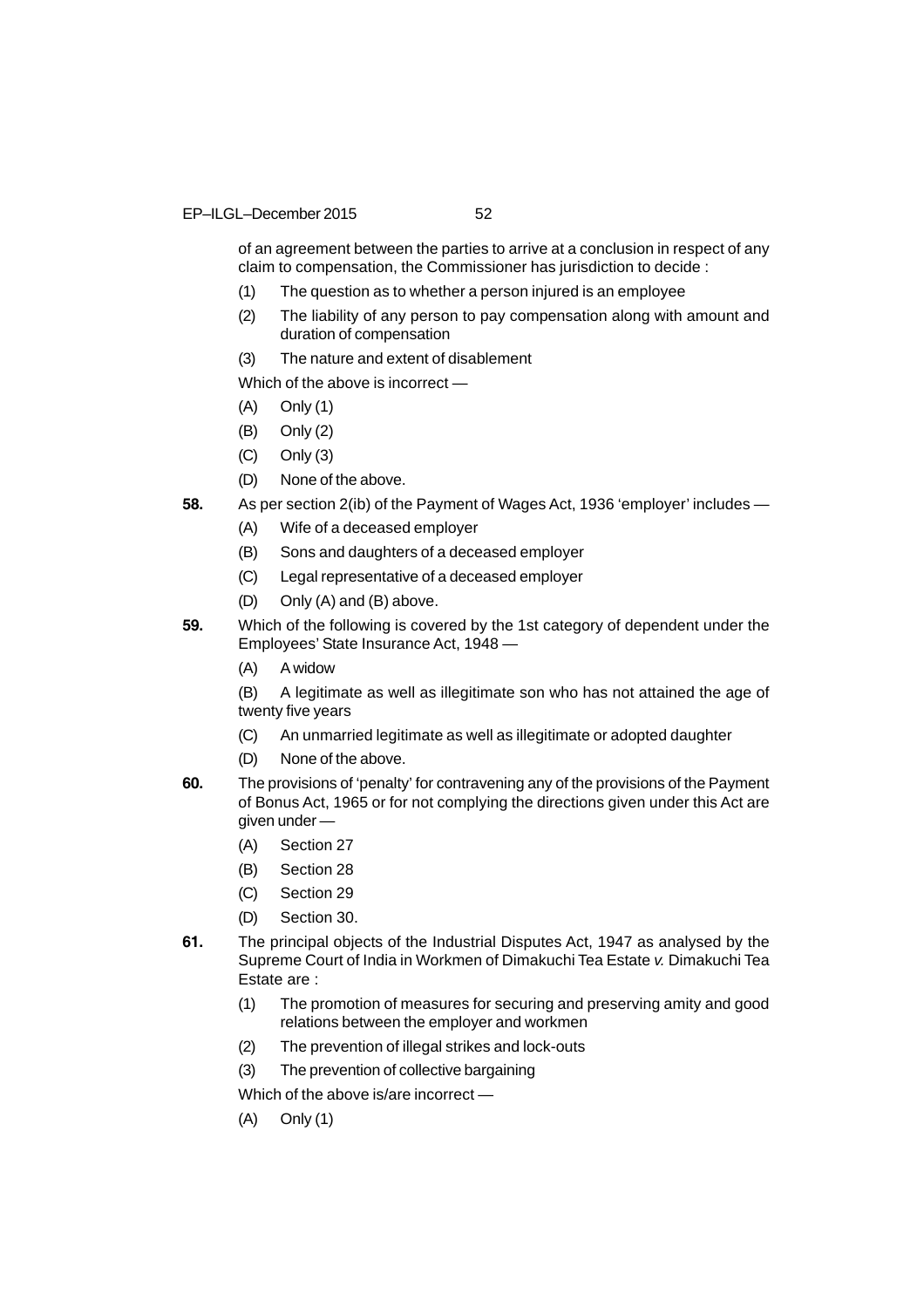- (B) Only (2)
- (C) Only (3)
- (D) Only (1) and (2).
- **62.** 'Wages' under section 2(vi) of the Payment of Wages Act, 1936 does not include:
	- (1) Any sum to which the person employed is entitled under any scheme framed under any law for the time being in force
	- (2) Any contribution paid by the employer to any pension or provident fund and the interest which may have accrued thereon
	- (3) Any travelling allowance or the value of any travelling concession
	- (4) Any additional remuneration payable under the terms of employment whether called bonus or by any other name.

Which of the above is/are correct —

- (A) (1) and (2) only
- (B) (2) and (3) only
- $(C)$  (3) and (4) only
- (D) All of the above.
- **63.** 'Triple Test' and 'Dominant Nature Test' for determination of industry were propounded by the —
	- (A) Government of India
	- (B) Parliament of India
	- (C) Supreme Court of India
	- (D) All of the above.
- **64.** Which kind of and to what extent disablement would be considered if absolute deafness is caused to an employee due to an accident in the course of employment under the Employees' Compensation Act, 1923 —
	- (A) Temporary total disablement with 90 per cent loss of earning capacity
	- (B) Permanent total disablement with 90 per cent loss of earning capacity
	- (C) Permanent total disablement with 100 per cent loss of earning capacity
	- (D) None of the above.
- **65.** For an employee to be insured under the Employees' State Insurance Act, 1948, it is mandatory that :
	- (1) He must be employed in a factory or establishment to which this Act applies
	- (2) Contribution must be paid by him towards 'insurance fund' through the employer
	- (3) Employer is not liable to pay any sum of amount in 'insurance fund' Which of the above statement is incorrect —
	- (A) Only (1)
	- (B) Only (2)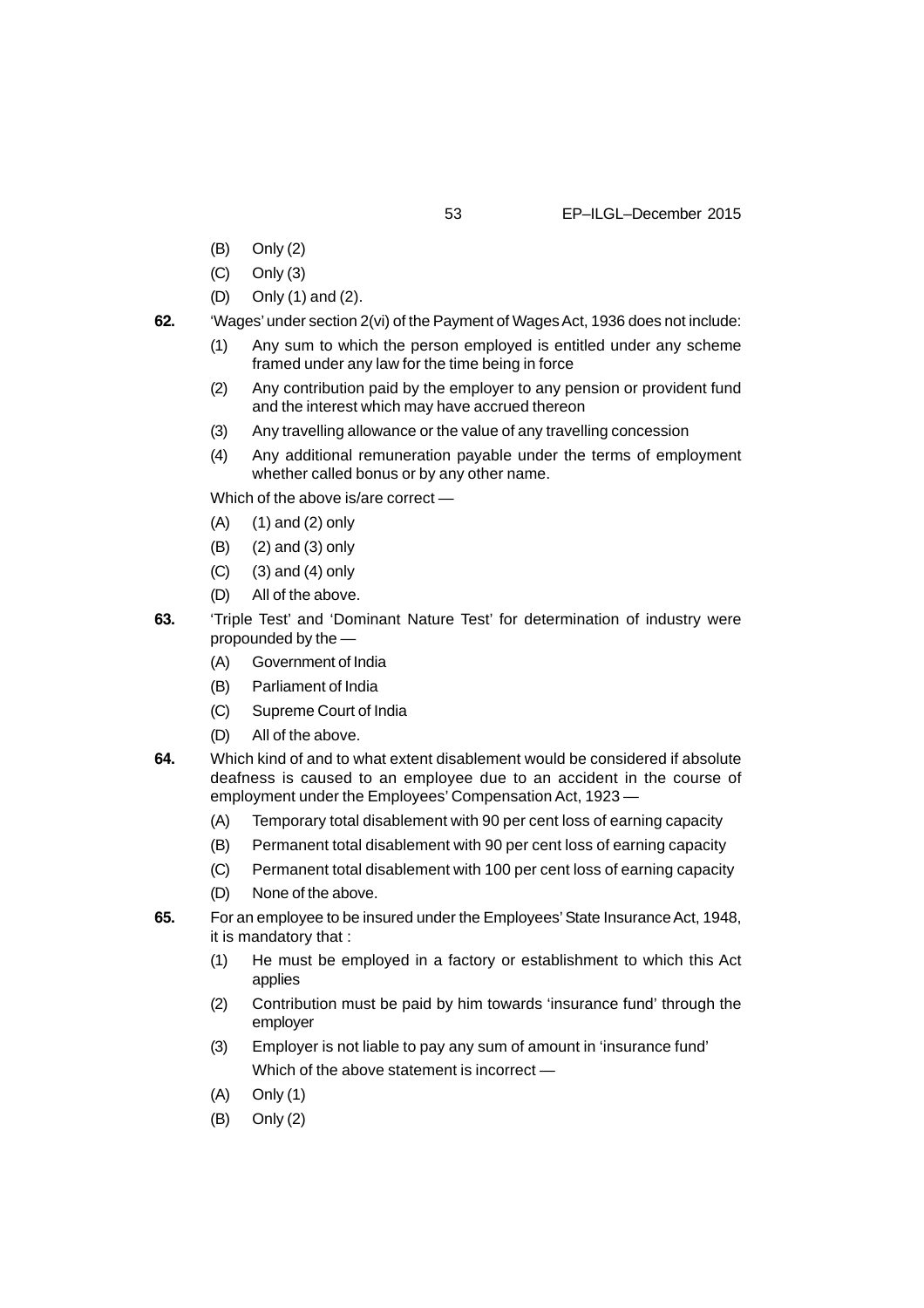- EP–ILGL–December 2015 54
	- (C) Only (3)
	- (D) None of the above.
- **66.** Section 7 of the Child Labour (Prohibition and Regulation) Act, 1986 stipulates that :
	- (1) No child shall be permitted to work between 7 p.m. and 8 a.m.
	- (2) No child shall be permitted to work overtime

(3) No child shall be required to work in any establishment on any day on which he has already been working in another establishment.

Which of the above is incorrect —

- (A) Only (1)
- (B) Only (2)
- (C) Only (3)
- (D) None of the above.
- **67.** While making recruitment for the same work or work of a similar nature, no discrimination shall be made by the employer against women except where the employment of women in such work is prohibited or restricted under any law for the time being in force. This has been provided under the Equal Remuneration Act, 1976 in —
	- (A) Section 4
	- (B) Section 5
	- (C) Section 8
	- (D) None of the above.
- **68.** The order making a reference under section 10(1) of the Industrial Disputes Act, 1947 is —
	- (A) An administrative act
	- (B) A judicial act
	- (C) A quasi-judicial act
	- (D) All of the above.
- **69.** An employee, under section 9 of the Payment of Bonus Act, 1965 shall be disqualified from receiving bonus if he is dismissed from service for —
	- (A) Strike
	- (B) Riotous or violent behaviour while on the premises of the establishment
	- (C) Fast unto death in favour of his demand
	- (D) All of the above.
- **70.** In an appeal against the order of the certifying officer under section 6 of the Industrial Employment (Standing Orders) Act, 1946, the appellate authority can—
	- (A) Set aside the orders of certifying officer
	- (B) Remand the matter to the certifying officer for fresh consideration
	- (C) Both (A) and (B) above
	- (D) Neither (A) nor (B).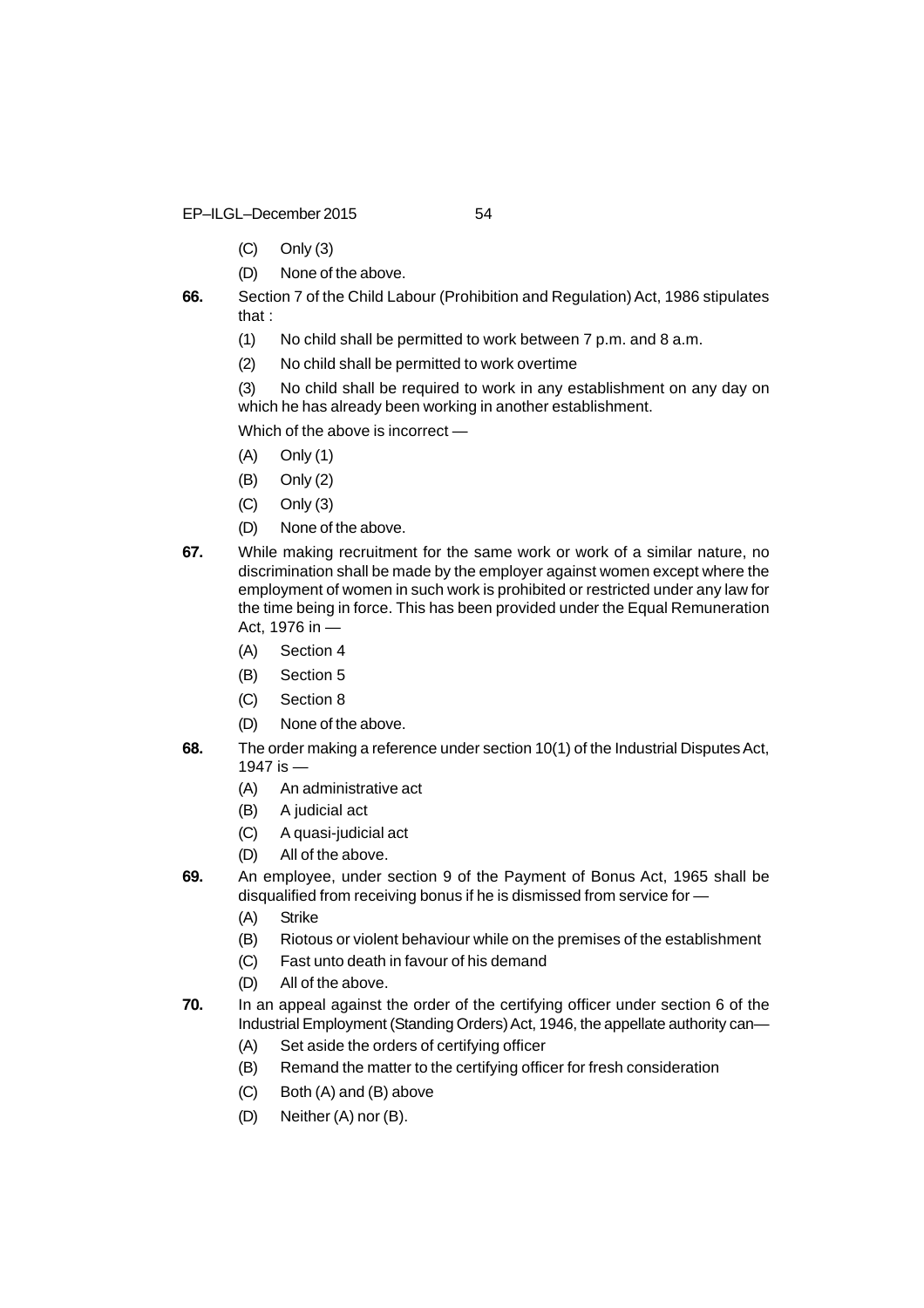# **PART B**

- **71.** "Equality is a dynamic concept with many aspects and dimensions. From a positive point of view, equality is antithesis to arbitrariness. In fact, equality and arbitrariness are sworn enemies." This was observed by the Supreme Court of India in —
	- (A) E.P. Royyappa *v.* State of Tamil Nadu
	- (B) Maneka Gandhi *v.* Union of India
	- (C) R.D. Shetty *v.* International Airports Authority
	- (D) Suneel Jaitley *v.* State of Haryana.
- **72.** Anticipatory bail under section 438 of the Code of Criminal Procedure, 1973 may be granted by —
	- (A) Chief Judicial Magistrate
	- (B) Sessions Judge
	- (C) High Court
	- (D) Either Sessions Judge or High Court.
- **73.** A contract may not be specifically enforced where :
	- (1) Compensation in money for non-performance would not be an adequate relief
	- (2) Contract runs into minute or numerous details
	- (3) Contract depends upon personal qualification of the parties
	- (4) The contract is determinable.

Which of the above is/are correct —

- (A) (1) and (4)
- (B) (2) and (3)
- (C) (2), (3) and (4)
- (D) (1), (2), (3) and (4)
- **74.** Statement under section 32(1) of the Indian Evidence Act, 1872 contemplates statements :
	- (1) By a person as to the cause of his death
	- (2) By a person as to any of the circumstance of the transaction which resulted in his death
	- (3) By a person under expectation of death
	- (4) By a person as to likelihood of his death.

Which of the above is/are correct —

- (A) (1) only
- (B) (2) and (3)
- (C) (1) and (2)
- (D) (4) only.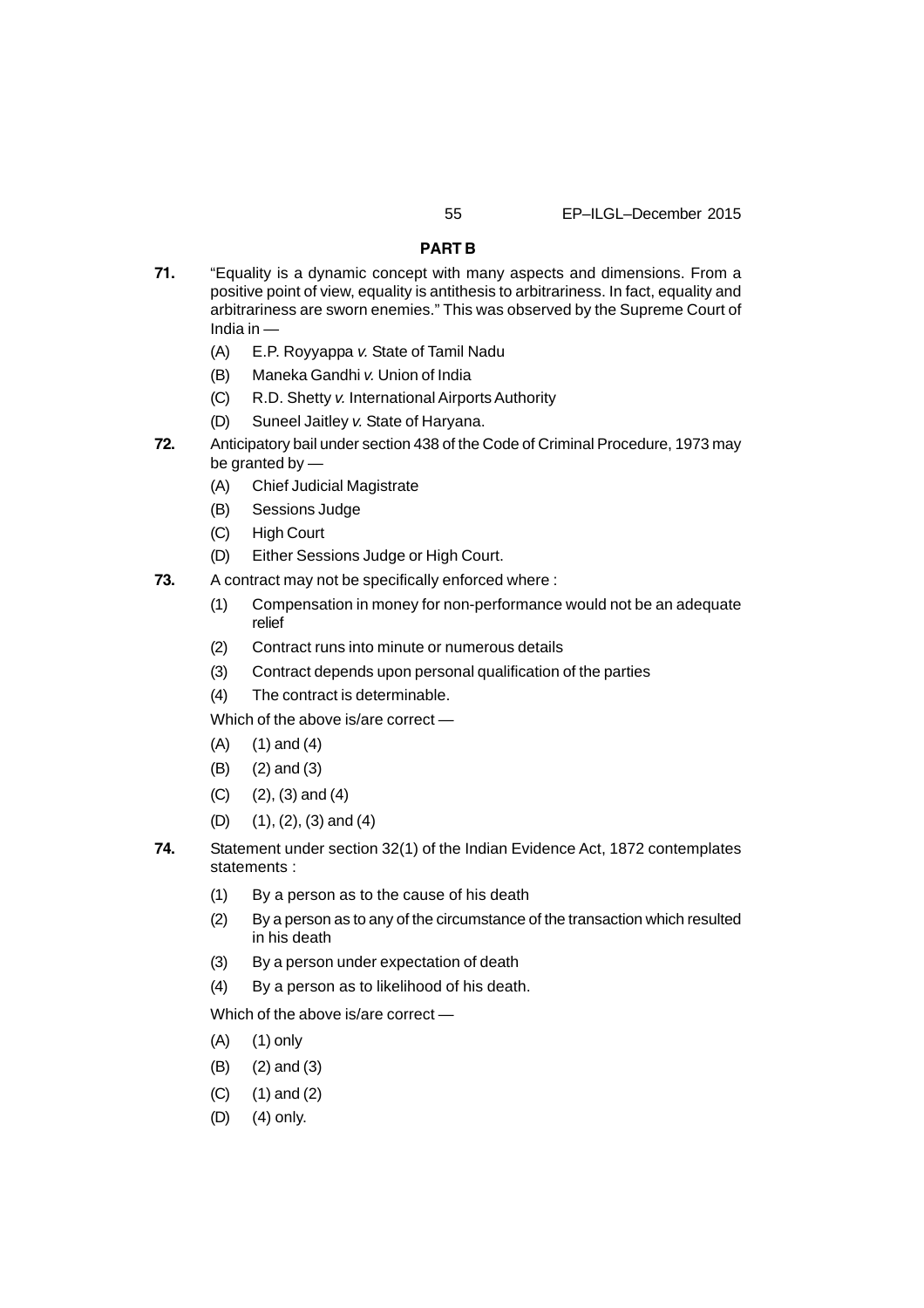- **75.** Which of the following statements regarding computing period of limitation is not correct under the Limitation Act, 1963 —
	- (A) For an appeal or an application for leave to appeal, the requisite time for obtaining a copy of decree to be appealed from, shall be excluded
	- (B) Where leave to sue or appeal as pauper is prosecuted, the time taken in disposing off such leave shall be excluded, to sue or appeal as pauper
	- (C) For an application to set aside an award, the time taken in obtaining the copy of award shall be excluded
	- (D) For appeal, time taken by the court to prepare a decree before application for obtaining the copy of decree to be appealed, shall be excluded.
- **76.** A temporary injunction is granted under
	- (A) Section 37(1) of the Specific Relief Act, 1963
	- (B) Order 39, Rule 1 and 2 of the Code of Civil Procedure, 1908
	- (C) Section 38(1) of the Specific Relief Act, 1963
	- (D) Section 39 of the Specific Relief Act, 1963.
- **77.** The Central Information Commissioner shall be appointed by
	- (A) The President of India on the recommendation of the Council of Ministers
	- (B) The President of India on the recommendation of a Committee consisting of the Prime Minister, Leader of Opposition in Lok Sabha, and one Union Minister nominated by the Prime Minister
	- (C) The Prime Minister on the recommendation of Union Home Minister, Union Law Minister and Leader of Opposition in Lok Shabha
	- (D) The Chief Justice of India on the recommendation of four senior Judges of the Supreme Court.
- **78.** The very object of the interpretation of a statute or a document is
	- (A) To be able to change the meaning according to solution
	- (B) To understand the statute according to one's own comprehension
	- (C) To ascertain what is the intention expressed by the words used
	- (D) To infer guess of what is written.
- **79.** The State Information Commission shall consist of
	- (A) One Chief Information Commissioner, one Additional Chief Information Commissioner and not more than eight Information Commissioners
	- (B) One Chief Information Commissioner, one Deputy Chief Information Commissioner and not more than ten Information Commissioners
	- (C) One Chief Information Commissioner and not more than ten Information **Commissioners**
	- (D) One Chief Information Commissioner and not more than six Information Commissioners.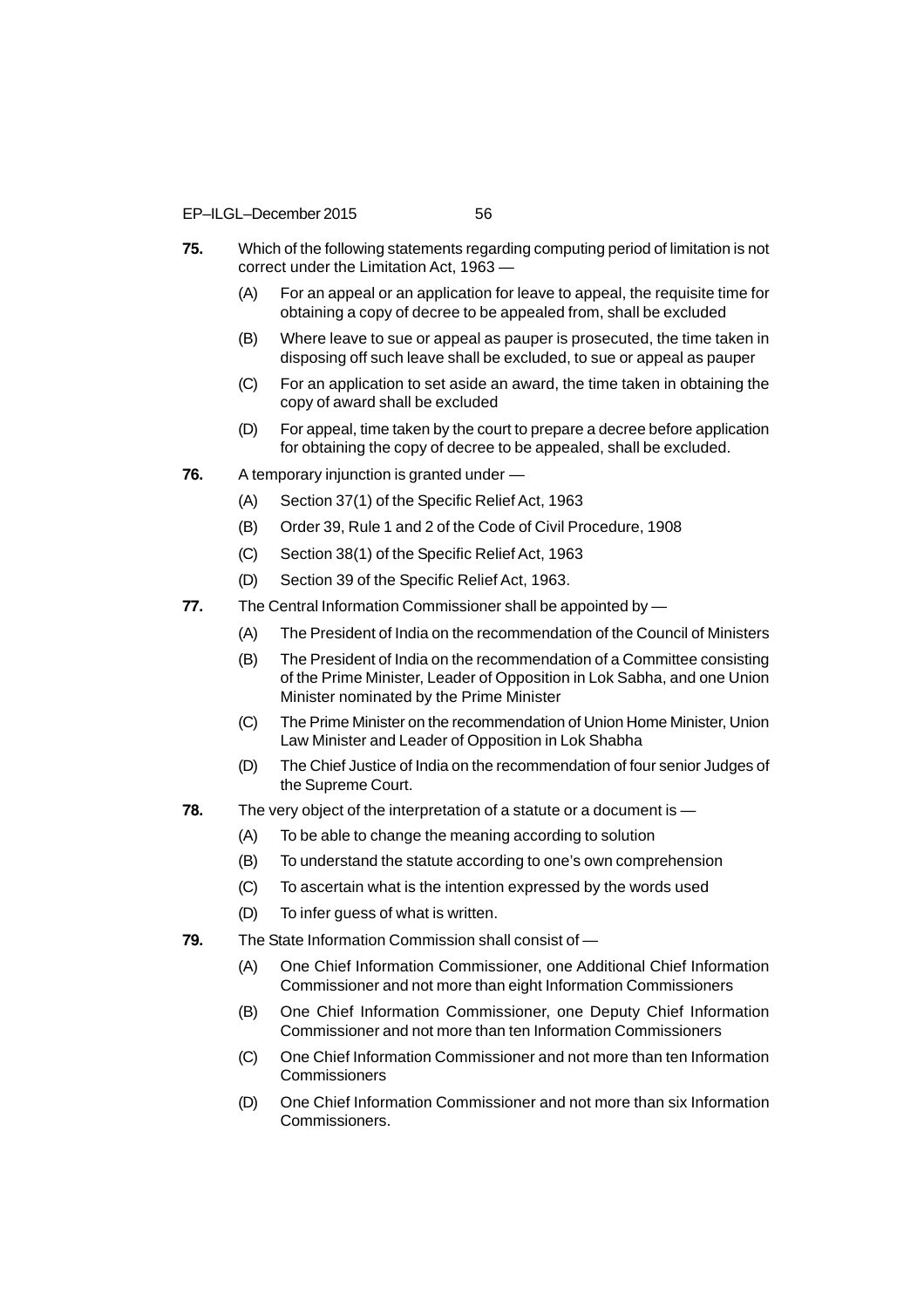- **80.** The term 'warrant case' as defined in section 2(x) of the Code of Criminal Procedure, 1973 means an offence punishable with —
	- (A) Death, imprisonment for life or imprisonment for a term exceeding seven years.
	- (B) Death, imprisonment for life or imprisonment for a term not exceeding two years.
	- (C) Death, imprisonment for life or imprisonment for a term exceeding two years.
	- (D) Death, imprisonment for life or imprisonment for a term not exceeding three years.
- **81.** Where there are general words followed by particular and specific words, the general words must be confined to things of the same kind as those specified, unless there is a clear manifestation of a contrary purpose or meaning. This is known as the Rule of —
	- (A) *Noscitur a Sociis*
	- (B) *Expressio Unis Est Exclusio Alterius*
	- (C) *Ejusdem Generis*
	- (D) *Ut Res Magis Valeat Quam Pareat*.
- **82.** An appeal cannot lie from
	- (A) An original decree passed *ex-parte*
	- (B) Decree passed by consent of parties
	- (C) Decree passed by Small Cause Court in a suit valued not exceeding ₹10,000
	- (D) Appellate decree passed *ex-parte*.
- **83.** Read the following statements and choose the correct answer :
	- (1) Article 245 of the Constitution of India provides for extent of laws made by the Parliament and Legislature of a State.
	- (2) As per Article 245(2) of the Constitution of India, any law made by Parliament shall be deemed to be invalid on the ground that it would have extra-territorial operation.
	- Which of the above is/are correct —
	- (A) Both (1) and (2) are correct
	- (B) (1) is incorrect and (2) is correct
	- (C) (1) is correct (2) is incorrect
	- (D) Both (1) and (2) are incorrect.
- **84.** The proclamation of the President of India under Article 356 is valid for a period of six months from the date of proclamation. A fresh proclamation can be issued to extend the life of it for a further period of six months but in no case such proclamation can remain in force beyond a consecutive period of —
	- (A) Six months
	- (B) One year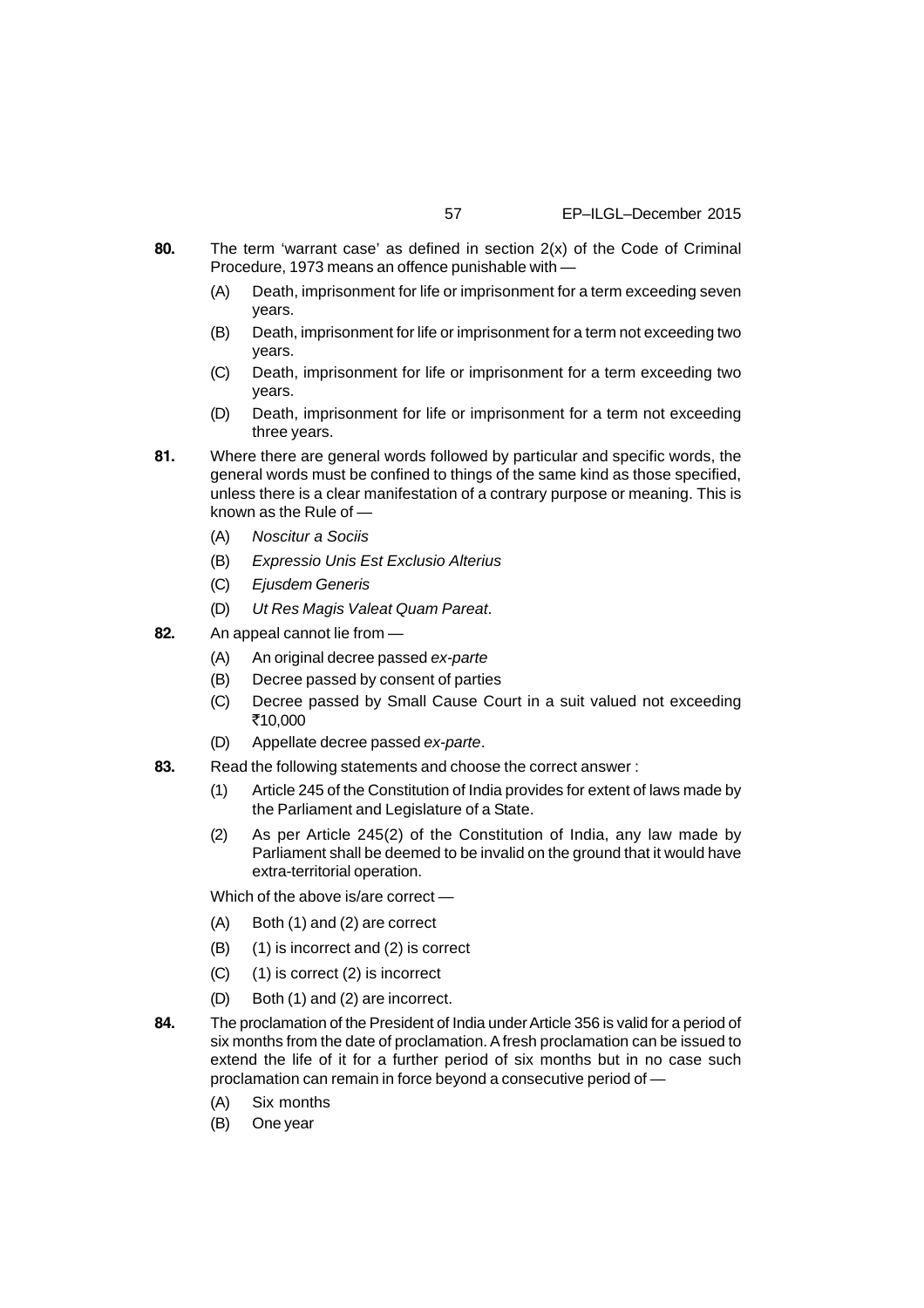EP–ILGL–December 2015 58

- (C) Two years
- (D) Three years.
- **85.** The rule is that where once time of limitation has begun to run, no subsequent disability can stop it. The exception is —
	- (A) A person entitled to make an application for execution of a decree becomes insane.
	- (B) A person entitled to institute a suit is confined to bed.
	- (C) A person entitled to institute a suit dies and legal representative is minor.
	- (D) A suit is to be filed to recover a debt and letter of administration to the estate of the creditor is granted to his debtor.
- **86.** Read the following and select the correct answer :
	- (1) Where the act agreed to be done is such that compensation in money for its non-performance would not afford adequate relief, specific performance of contract is enforceable
	- (2) The breach of a contract to transfer immoveable property cannot be adequately relieved by compensation in money

Select the correct answer from the options given below —

- (A) (1) is correct, (2) is incorrect.
- (B) (2) is correct, (1) is incorrect.
- (C) Both (1) and (2) are correct.
- (D) Neither (1) nor (2) is correct.
- **87.** The term 'cognizable offence' means an offence for which
	- (A) The punishment prescribed is imprisonment for a term of one year
	- (B) The punishment prescribed is imprisonment for a term exceeding two years
	- (C) A police officer may arrest the accused without warrant
	- (D) A police officer may arrest an accused with the permission of the court.
- **88.** The Constitution makers recognised the right of the State to deprive a person of his life or personal liberty in accordance with fair, just and reasonable procedure established by law. This proposition was reiterated by the Supreme Court of India in —
	- (A) A.K. Gopalan *v.* State of Madras
	- (B) Maneka Gandhi *v.* Union of India
	- (C) Bachan Singh *v.* State of Punjab
	- (D) T.V. Vatheeswaran *v.* State of Tamil Nadu.
- **89.** A resides at Simla, B at Calcutta and C at Delhi. A, B, and C are together at Banaras. B and C make a joint promissory note payable at demand and delivered it to A. A wants to file a suit against B and C to recover the money. A can file it in the court at —
	- (A) Banaras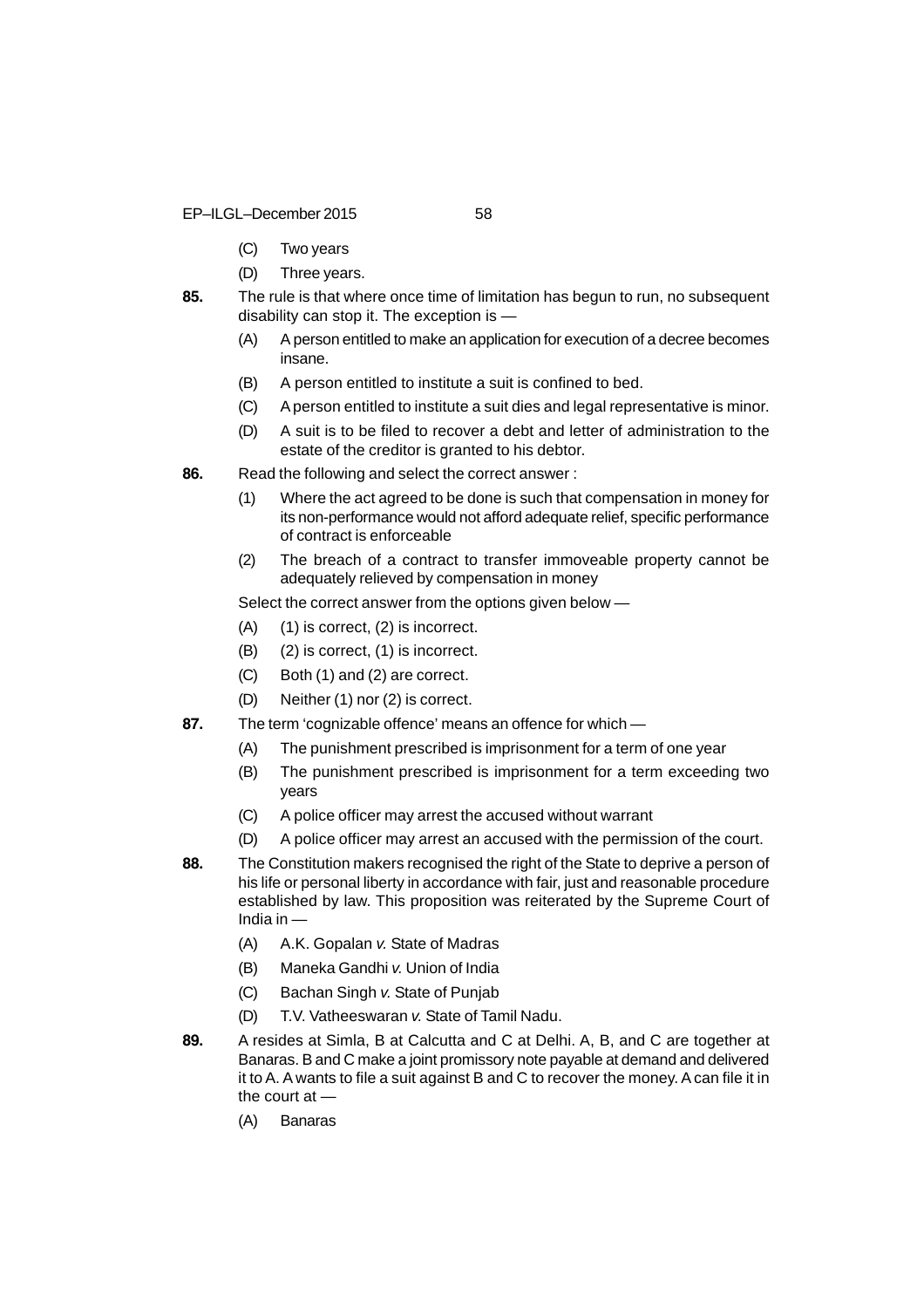- (B) Calcutta
- (C) Delhi
- (D) Either at (A), (B), or (C) above.
- **90.** A writ of *quo warranto* can be issued by the High Court to question
	- (A) Why did a subordinate court not exercise its jurisdiction
	- (B) Why did a subordinate court exceed its jurisdiction
	- (C) The legality of an order of a public authority
	- (D) Under what authority a person holds a public office.
- **91.** Right to receive information under the Right to Information Act, 2005 is derived from —
	- (A) Article 20 of the Constitution of India
	- (B) Article 19(1)(a) of the Constitution of India
	- (C) Article 21 of the Constitution of India
	- (D) Article 7 of the Constitution of India.
- **92.** The latin doctrine *Ut Res Magis Valeat Quam Pareat* means
	- (A) The words used in a statute have to be construed in their ordinary meaning
	- (B) To give a sensible or reasonable meaning to the words
	- (C) Statutes are to be construed according to their plain and grammatical meaning
	- (D) A statute must be read as a whole.
- **93.** Article 131 of the Constitution of India deals with
	- (A) Appellate jurisdiction of the Supreme Court of India
	- (B) Special leave to appeal by the Supreme Court of India
	- (C) Original jurisdiction of the Supreme Court of India
	- (D) Advisory jurisdiction of the Supreme Court of India.
- **94.** The expression 'former suit' in section 11 of the Code of Civil Procedure, 1908 denotes a suit —
	- (A) Which has been instituted prior to the suit in question
	- (B) Which has been instituted and decided prior to the suit in question
	- (C) Which has been decided prior to the suit in question, whether or not it was instituted prior thereto
	- (D) Both (B) and (C) above.
- **95.** The Indian Evidence Act, 1872, provides that when one fact is declared by this Act to be conclusive proof of another, the court shall —
	- (A) Allow evidence to be given for the purpose of disproving it
	- (B) On proof of one fact, regard the other as proved
	- (C) Not allow evidence to be given for the purpose of disproving it
	- (D) Both (B) and (C) above.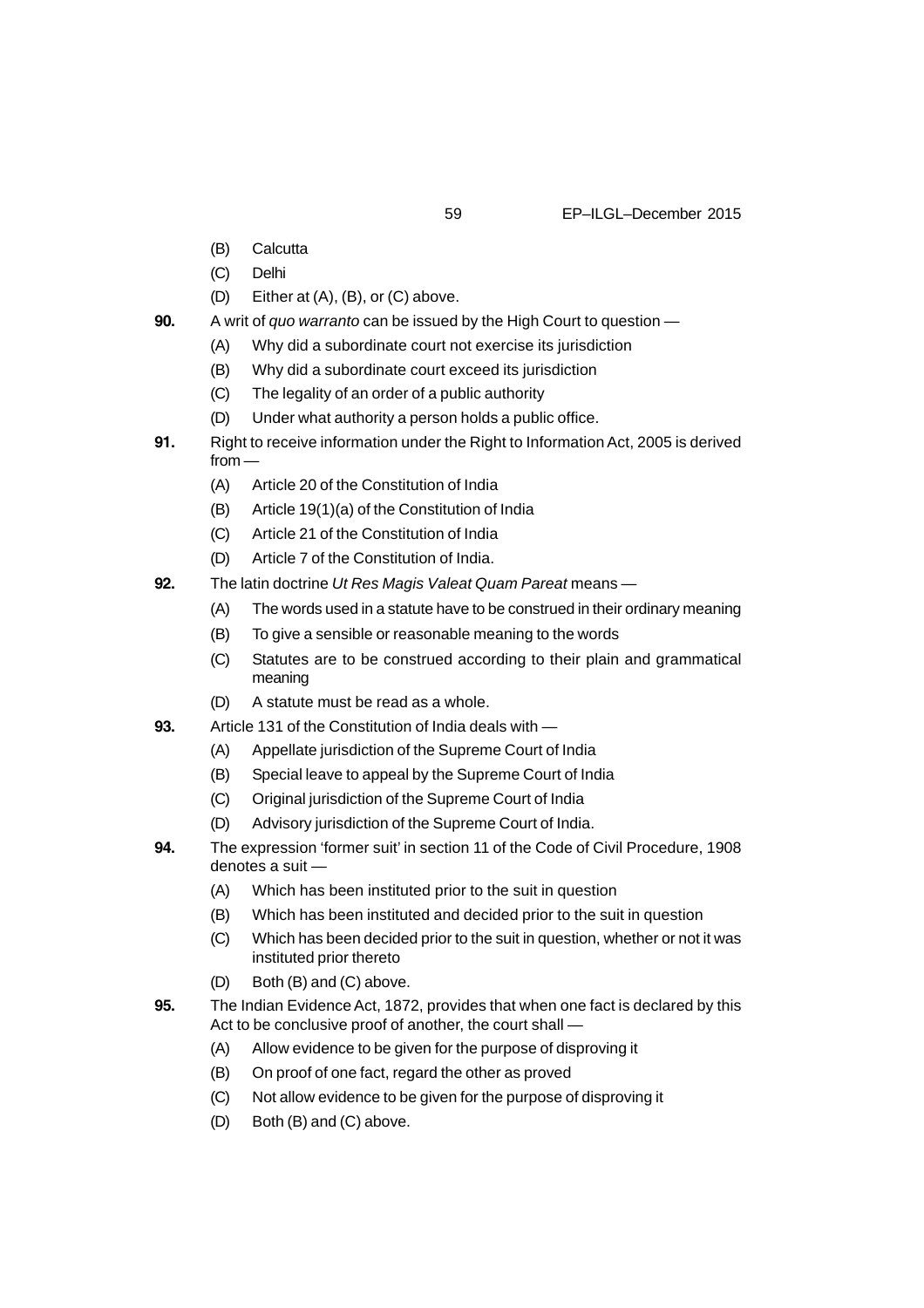- EP–ILGL–December 2015 60
	-
- **96.** Where an instrument does not reflect the real intention of the parties because of fraud or mutual mistake, the remedy available to parties is to —
	- (A) Rectify the instrument
	- (B) Rescind the instrument
	- (C) Cancel the instrument
	- (D) Amend the instrument.
- **97.** Explanations are inserted in the provisions with the object
	- (1) To explain the meaning of a particular provision
	- (2) To remove doubts which might creep up in the absence of the explanation
	- (3) To expand the meaning of the provision to which it is added
	- (4) To understand the true meaning of the provision.

Which of the above is/are correct —

- $(A)$   $(1), (2), (3)$  and  $(4)$
- (B) (1), (2) and (4)
- $(C)$   $(1), (2)$  and  $(3)$
- (D) (1) and (2).
- **98.** A search warrant shall not be issued by a Magistrate where
	- (A) The court believes that a person summoned to produce any document or thing will not produce
	- (B) Such document or thing is not known to the court to be in the possession of any person
	- (C) Such a document or thing is in the custody of the postal authority
	- (D) Where a general search is necessary.
- **99.** An Ordinance promulgated by the President of India or Governor of a State will automatically cease to have effect at the expiry of \_\_\_\_\_\_\_ if it is not laid before the Parliament or State Legislature when it reassembled.
	- (A) Two weeks
	- (B) Four weeks
	- (C) Eight weeks
	- (D) Six weeks.
- **100.** A person dispossessed from immoveable property without due course of law can file a suit under section 6 of the Specific Relief Act, 1963 to recover the same on the basis of —
	- (A) Title by ownership
	- (B) On possessory title
	- (C) Previous possession
	- (D) Not entitled to file suit.